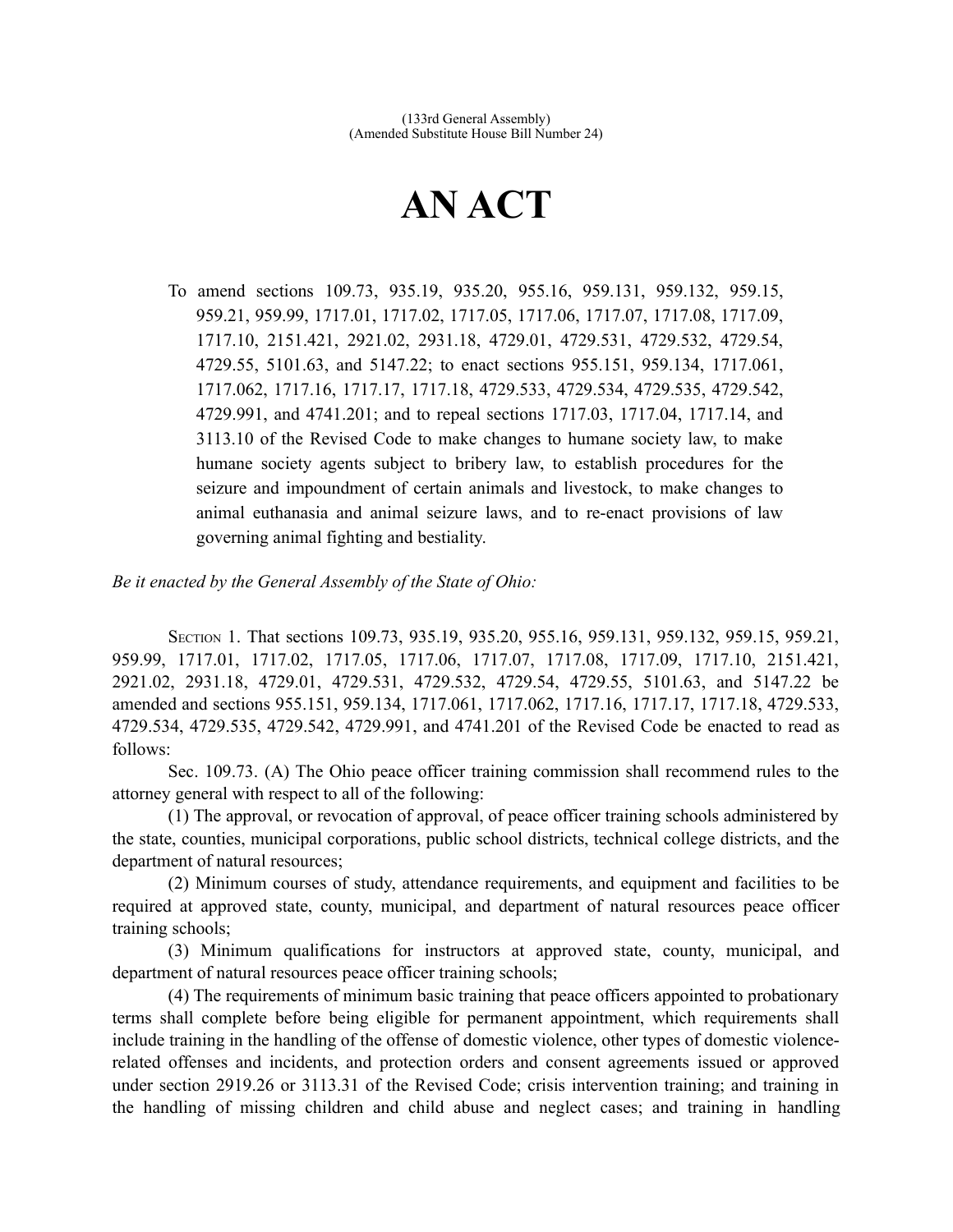violations of section 2905.32 of the Revised Code; and the time within which such basic training shall be completed following appointment to a probationary term;

(5) The requirements of minimum basic training that peace officers not appointed for probationary terms but appointed on other than a permanent basis shall complete in order to be eligible for continued employment or permanent appointment, which requirements shall include training in the handling of the offense of domestic violence, other types of domestic violence-related offenses and incidents, and protection orders and consent agreements issued or approved under section 2919.26 or 3113.31 of the Revised Code, crisis intervention training, and training in the handling of missing children and child abuse and neglect cases, and training in handling violations of section 2905.32 of the Revised Code, and the time within which such basic training shall be completed following appointment on other than a permanent basis;

(6) Categories or classifications of advanced in-service training programs for peace officers, including programs in the handling of the offense of domestic violence, other types of domestic violence-related offenses and incidents, and protection orders and consent agreements issued or approved under section 2919.26 or 3113.31 of the Revised Code, in crisis intervention, and in the handling of missing children and child abuse and neglect cases, and in handling violations of section 2905.32 of the Revised Code, and minimum courses of study and attendance requirements with respect to such categories or classifications;

(7) Permitting persons, who are employed as members of a campus police department appointed under section 1713.50 of the Revised Code; who are employed as police officers by a qualified nonprofit corporation police department pursuant to section 1702.80 of the Revised Code; who are appointed and commissioned as bank, savings and loan association, savings bank, credit union, or association of banks, savings and loan associations, savings banks, or credit unions police officers, as railroad police officers, or as hospital police officers pursuant to sections 4973.17 to 4973.22 of the Revised Code; or who are appointed and commissioned as amusement park police officers pursuant to section 4973.17 of the Revised Code, to attend approved peace officer training schools, including the Ohio peace officer training academy, and to receive certificates of satisfactory completion of basic training programs, if the private college or university that established the campus police department; qualified nonprofit corporation police department; bank, savings and loan association, savings bank, credit union, or association of banks, savings and loan associations, savings banks, or credit unions; railroad company; hospital; or amusement park sponsoring the police officers pays the entire cost of the training and certification and if trainee vacancies are available;

(8) Permitting undercover drug agents to attend approved peace officer training schools, other than the Ohio peace officer training academy, and to receive certificates of satisfactory completion of basic training programs, if, for each undercover drug agent, the county, township, or municipal corporation that employs that undercover drug agent pays the entire cost of the training and certification;

(9)(a) The requirements for basic training programs for bailiffs and deputy bailiffs of courts of record of this state and for criminal investigators employed by the state public defender that those persons shall complete before they may carry a firearm while on duty;

(b) The requirements for any training received by a bailiff or deputy bailiff of a court of record of this state or by a criminal investigator employed by the state public defender prior to June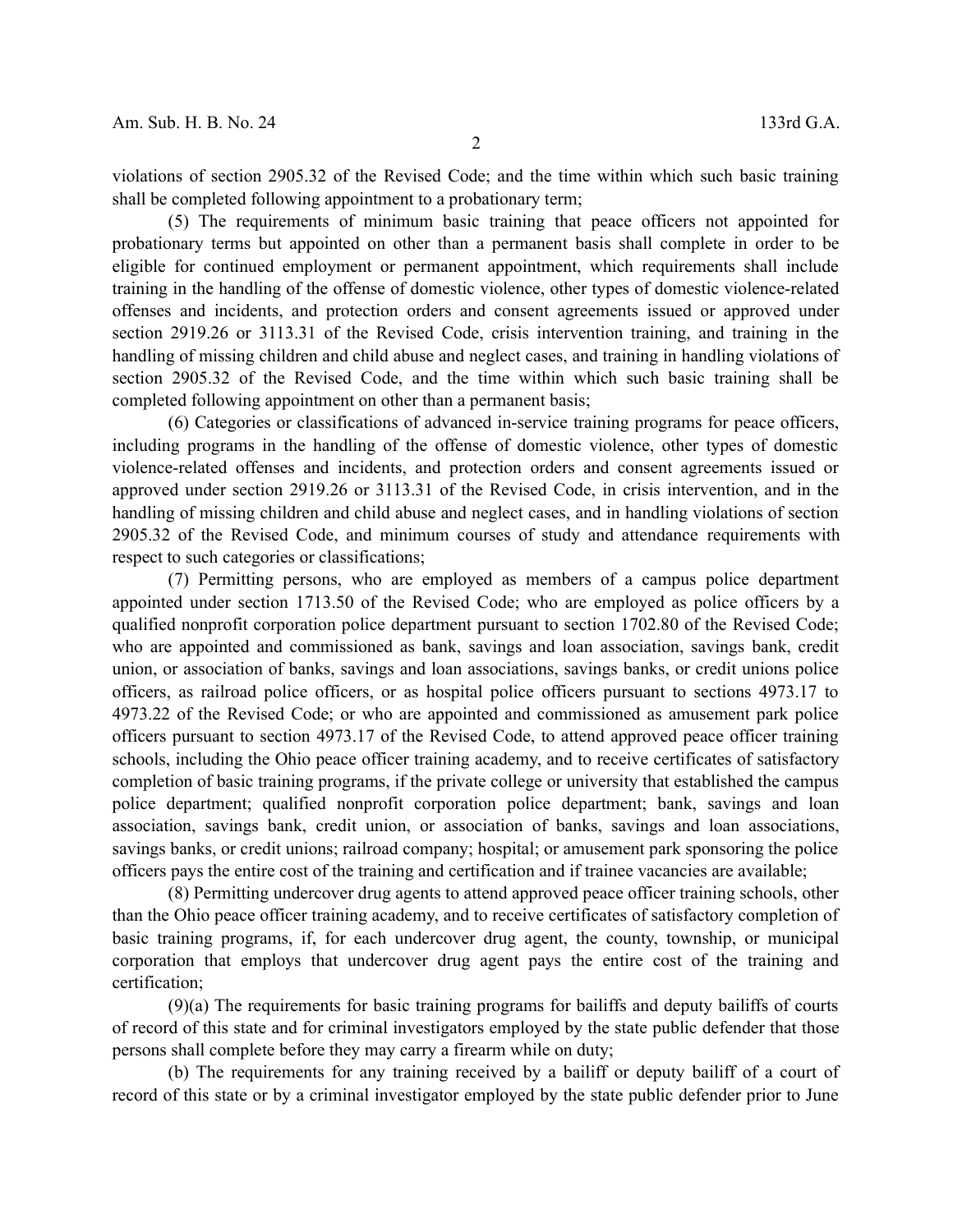6, 1986, that is to be considered equivalent to the training described in division  $(A)(9)(a)$  of this section.

(10) Establishing minimum qualifications and requirements for certification for dogs utilized by law enforcement agencies;

(11) Establishing minimum requirements for certification of persons who are employed as correction officers in a full-service jail, five-day facility, or eight-hour holding facility or who provide correction services in such a jail or facility;

(12) Establishing requirements for the training of humane society agents of a county humane society under section  $1717.06 - 1717.061$  of the Revised Code, including, without limitation, a requirement that the agents receive instruction on traditional animal husbandry methods and training techniques, including customary owner-performed practices;

(13) Permitting tactical medical professionals to attend approved peace officer training schools, including the Ohio peace officer training academy, to receive training of the type described in division  $(A)(14)$  of this section and to receive certificates of satisfactory completion of training programs described in that division;

(14) The requirements for training programs that tactical medical professionals shall complete to qualify them to carry firearms while on duty under section 109.771 of the Revised Code, which requirements shall include at least the firearms training specified in division (A) of section 109.748 of the Revised Code.

(B) The commission shall appoint an executive director, with the approval of the attorney general, who shall hold office during the pleasure of the commission. The executive director shall perform such duties assigned by the commission. The executive director shall receive a salary fixed pursuant to Chapter 124. of the Revised Code and reimbursement for expenses within the amounts available by appropriation. The executive director may appoint officers, employees, agents, and consultants as the executive director considers necessary, prescribe their duties, and provide for reimbursement of their expenses within the amounts available for reimbursement by appropriation and with the approval of the commission.

(C) The commission may do all of the following:

(1) Recommend studies, surveys, and reports to be made by the executive director regarding the carrying out of the objectives and purposes of sections 109.71 to 109.77 of the Revised Code;

(2) Visit and inspect any peace officer training school that has been approved by the executive director or for which application for approval has been made;

(3) Make recommendations, from time to time, to the executive director, the attorney general, and the general assembly regarding the carrying out of the purposes of sections 109.71 to 109.77 of the Revised Code;

(4) Report to the attorney general from time to time, and to the governor and the general assembly at least annually, concerning the activities of the commission;

(5) Establish fees for the services the commission offers under sections 109.71 to 109.79 of the Revised Code, including, but not limited to, fees for training, certification, and testing;

(6) Perform such other acts as are necessary or appropriate to carry out the powers and duties of the commission as set forth in sections 109.71 to 109.77 of the Revised Code.

(D) In establishing the requirements, under division (A)(12) of this section, the commission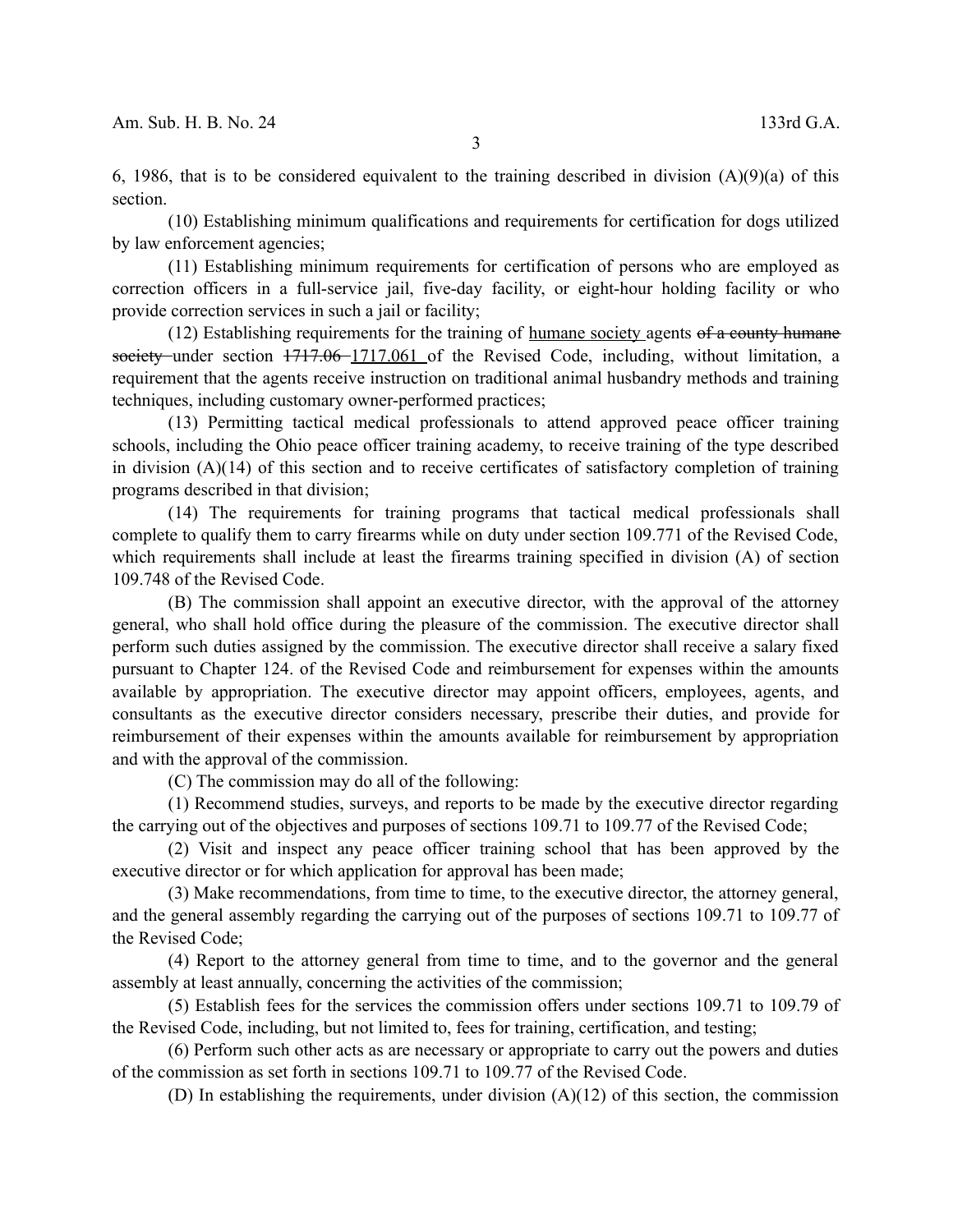may consider any portions of the curriculum for instruction on the topic of animal husbandry practices, if any, of the Ohio state university college of veterinary medicine. No person or entity that fails to provide instruction on traditional animal husbandry methods and training techniques, including customary owner-performed practices, shall qualify to train a humane society agent for appointment under section 1717.06 of the Revised Code.

Sec. 935.19. (A)(1) The director of agriculture or the director's designee may enter at all reasonable times any premises at which a dangerous wild animal or restricted snake is confined, with the consent of the owner of the premises, for the purpose of determining compliance with this chapter and rules.

(2) If the director or the director's designee is denied access to any such premises, and if the director reasonably suspects that the person who possesses the dangerous wild animal or restricted snake is not in compliance with this chapter or rules, the director may apply to a court of competent jurisdiction in the county in which the premises is located for a search warrant authorizing access to the premises for the purposes of this section.

(3) The court shall issue the search warrant for the purposes requested if there is probable cause to believe that the person is not in compliance with this chapter or rules. The finding of probable cause may be based on hearsay, provided that there is a substantial basis for believing that the source of the hearsay is credible and that there is a factual basis for the information furnished.

(B) The director may designate any of the following to conduct inspections under this section:

(1) Employees of the department of agriculture;

(2) Natural resources law enforcement officers with the consent of the director of natural resources;

(3) Employees of the department of health with the consent of the director of health;

(4) Employees of a board of health with the consent of the board;

(5) Agents of a humane Humane society agents appointed under section 1717.06 of the Revised Code with the consent of the humane society.

(C) If a person designated under division (B) of this section determines, while conducting an inspection, that a violation of this chapter or rules has occurred, is occurring, or may occur, the person shall immediately notify the director of agriculture. The director may proceed as provided in section 935.24 of the Revised Code.

Sec. 935.20. (A) On and after January 1, 2014, the director of agriculture immediately shall cause an investigation to be conducted if the director has reason to believe that one of the following may be occurring:

(1) A dangerous wild animal is possessed by a person who has not been issued a wildlife shelter permit, wildlife propagation permit, or rescue facility permit under this chapter.

(2) A restricted snake is possessed by a person that has not been issued a restricted snake possession permit or restricted snake propagation permit under this chapter.

(3) A dangerous wild animal or restricted snake is being treated or kept in a manner that is in violation of this chapter or rules.

For purposes of the investigation, the director or the director's designee may order the animal or snake that is the subject of the notification to be quarantined or may order the transfer of the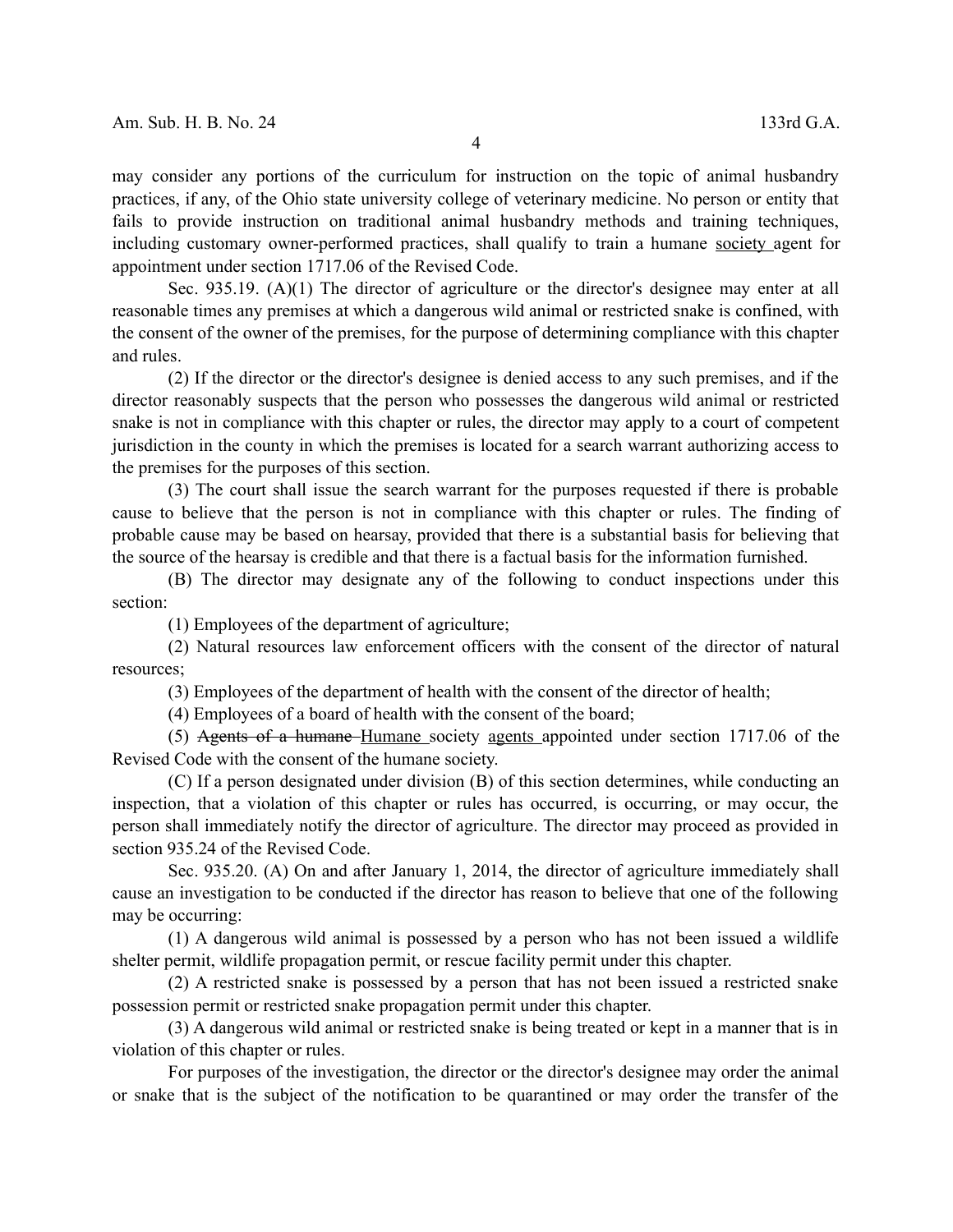animal or snake to a facility that is on the list maintained by the director under this section. If the director's designee orders the animal or snake to be quarantined or transferred, the designee shall provide a copy of the order to the director.

(B) The director shall attempt to notify the person owning or possessing an animal or snake that has been ordered to be quarantined or transferred under division (A) of this section. The notice shall be delivered in person or by certified mail. The director also may post a copy of a quarantine order at two conspicuous locations on the premises where the animal or snake is quarantined. The director shall maintain a copy of an order issued under this section and evidence that the director attempted to notify the person owning or possessing the animal or snake.

(C) A quarantine or transfer order issued under this section shall contain all of the following:

(1) The name and address of the person owning or possessing the animal or snake, if known;

(2) A description of the quarantined or transferred animal or snake;

(3) A description of the premises affected by the quarantine or transfer;

(4) The reason for the quarantine or transfer;

(5) Any terms and conditions of the quarantine or transfer;

(6) A notice that a person adversely affected by the order may request a hearing to review the order.

(D) A person that is adversely affected by a quarantine or transfer order pertaining to a dangerous wild animal or restricted snake owned or possessed by the person, within thirty days after the order is issued, may request in writing an adjudication in accordance with Chapter 119. of the Revised Code. A request for an adjudication does not stay a quarantine or transfer order.

(E) The owner of or person possessing a dangerous wild animal or restricted snake that was quarantined or transferred under division (A) of this section shall be responsible for all reasonable costs associated with the quarantine or transfer, including the costs of transportation, housing, food, and veterinary care for the animal or snake. If such an owner or person is unable to pay for the reasonable costs, the director shall certify the costs to the county auditor to be assessed against any property of the owner or person and thereby made a lien upon it and collected as other taxes. All money from the collection of liens under this division shall be credited in accordance with division (J) of this section.

(F) If the state veterinarian determines that a dangerous wild animal or restricted snake that was quarantined or transferred under division (A) of this section is infected with or exposed to a dangerously contagious or infectious disease or is seriously injured, the state veterinarian shall so notify the director. The director may order the animal or snake to be humanely euthanized by a veterinarian if the state veterinarian has indicated that euthanization is medically necessary.

(G) A quarantine or transfer order issued under this section shall remain in effect until one of the following occurs:

(1) The director, after reviewing the results of the investigation conducted under division (A) of this section, issues a written notice of release.

(2) A court of competent jurisdiction orders the quarantine or transfer order to be terminated in a proceeding conducted under division (H) of this section.

(3) A court of competent jurisdiction orders the seizure of the dangerous wild animal or restricted snake in a proceeding conducted under division (H) of this section.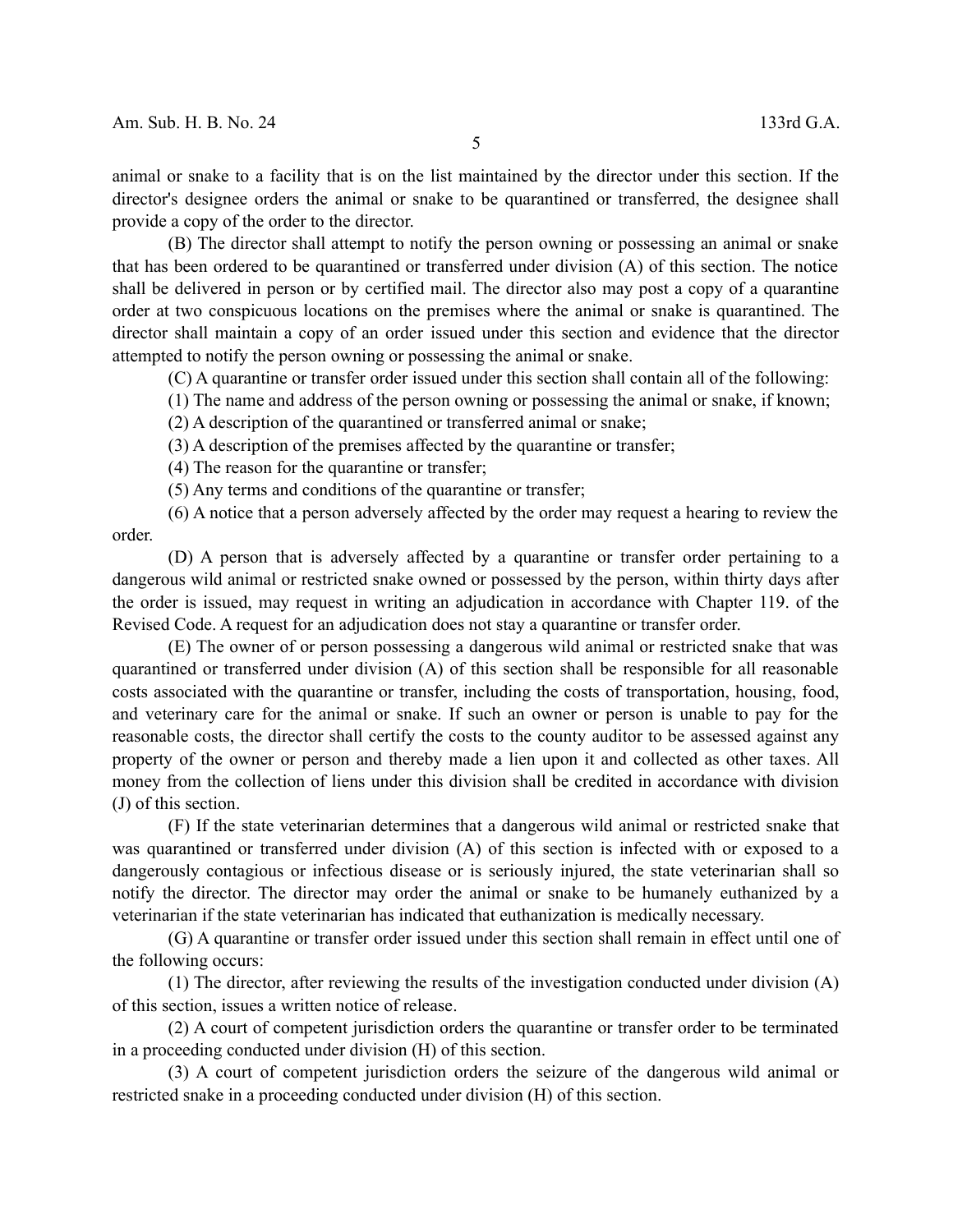(H) If, after reviewing the results of an investigation concerning a dangerous wild animal or restricted snake conducted under division (A) of this section and after resolution of any proceeding conducted under division (D) of this section, the director determines that a circumstance described in division  $(A)(1)$ ,  $(2)$ , or  $(3)$  of this section is or was occurring, the director shall initiate, in a court of competent jurisdiction, a proceeding for the permanent seizure of the animal or snake, as applicable. If the court affirms the director's determination that a circumstance described in division  $(A)(1)$ ,  $(2)$ , or (3) of this section is or was occurring, the court shall order the animal or snake seized and shall order the method of disposition of the animal or snake. The court may order the person owning or possessing the animal or snake to pay all reasonable costs associated with the seizure and, if applicable, the costs associated with the quarantine or transfer of the animal or snake, including the costs of transportation, housing, food, and veterinary care of the animal or snake. If the court does not affirm the director's determination, the court shall order the quarantine or transfer order to be terminated and the animal or snake to be returned to the person owning or possessing it, if applicable.

(I) The director may authorize any of the following to conduct an investigation and order the quarantine or transfer of a dangerous wild animal or restricted snake under division (A) of this section:

(1) Employees of the department of agriculture;

(2) Natural resources law enforcement officers with the consent of the director of natural resources;

(3) Employees of the department of health with the consent of the director of health;

(4) Employees of a board of health with the consent of the board;

(5) Agents of a humane Humane society agents appointed under section 1717.06 of the Revised Code with the consent of the humane society;

(6) Law enforcement officers with the consent of the sheriff of the county or the chief law enforcement officer of the township or municipal corporation, as applicable, by whom the law enforcement officers are employed;

(7) Law enforcement officers who are state highway patrol troopers with the consent of the superintendent of the state highway patrol.

(J) Money collected for reimbursement of costs associated with the quarantine or transfer of dangerous wild animals and restricted snakes under this section shall be credited to one of the following funds, as applicable:

(1) If the animal or snake was quarantined or transferred by an employee of the department of agriculture or the department of health, a natural resources law enforcement officer, or a law enforcement officer who is a state highway patrol trooper, the dangerous and restricted animal fund created in section 935.25 of the Revised Code;

(2) If the animal or snake was quarantined or transferred by an employee of a board of health, a special fund, which is hereby created in each health district, that shall be used exclusively for the administration and enforcement of this chapter and rules;

(3) If the animal or snake was quarantined or transferred by  $an$  agent of a humane society agent, a special fund, which is hereby created in each county that has a humane society, that shall be used exclusively for the administration and enforcement of this chapter and rules;

(4) If the animal or snake was quarantined or transferred by a law enforcement officer who is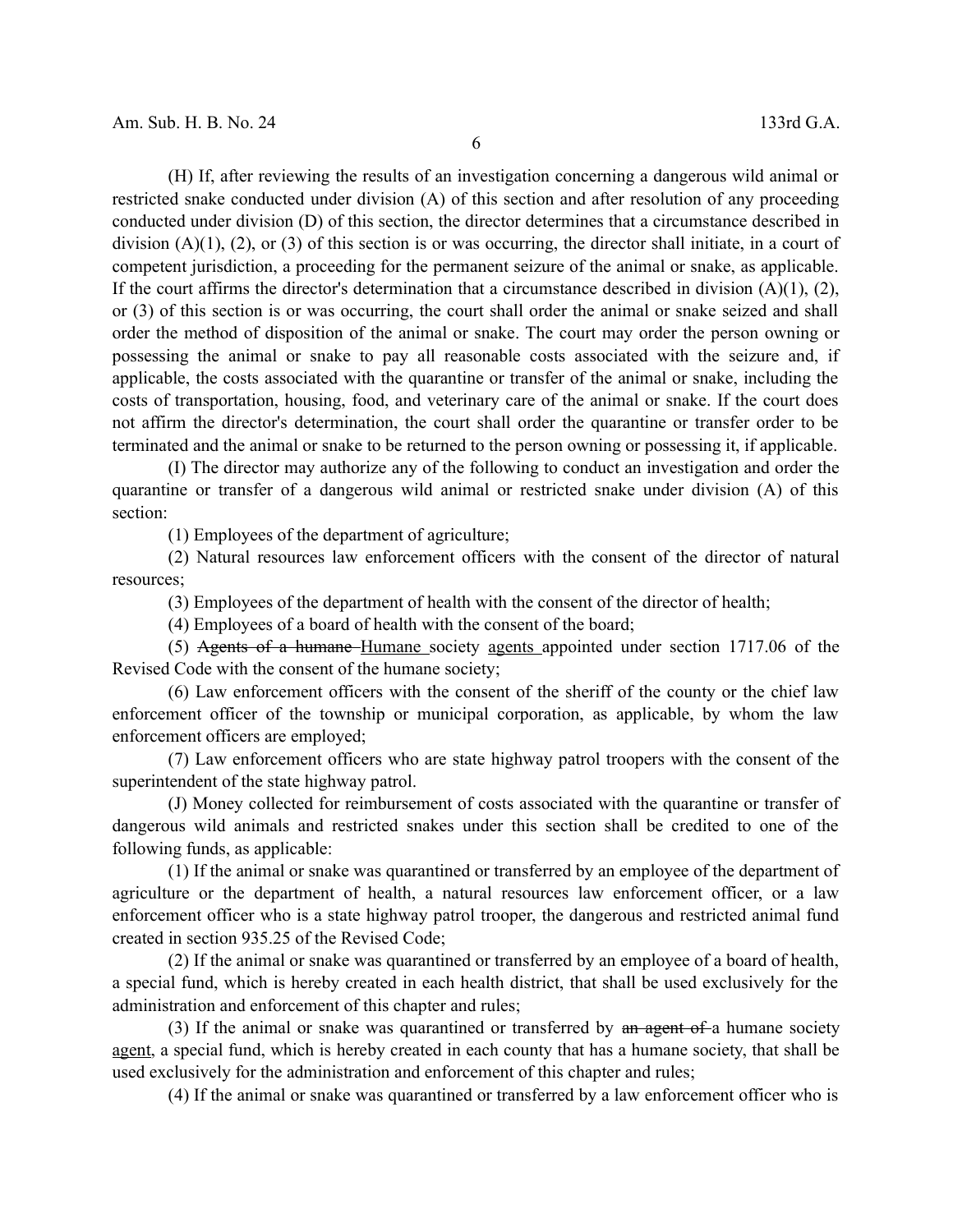not a state highway patrol trooper, the special fund that is created in the political subdivision that employs the law enforcement officer in division (D) of section 935.16 of the Revised Code.

(K) The director shall maintain a list of facilities inside and outside the state that the director determines are eligible to accept dangerous wild animals and restricted snakes for the purposes of this section.

Sec. 955.151. (A) As used in this section:

"Animal shelter" has the same meaning as in section 4729.01 of the Revised Code.

"Certified officer" means an individual who meets the requirements established under section 4729.534 of the Revised Code.

"Chemical capture" means using an anesthetic drug or sedative on a companion animal to do any of the following:

(1) Immobilize and capture;

(2) Attempt to immobilize and capture;

(3) Attempt to immobilize or capture.

"Companion animal" has the same meaning as in section 959.131 of the Revised Code.

(B) A certified officer appointed or employed by an animal shelter or county dog warden that holds a chemical capture classification granted under section 4729.533 of the Revised Code may, in accordance with that section and rules adopted under it, chemically capture a companion animal to limit injury to the officer, the animal or another animal, or the public.

Sec. 955.16. (A) Dogs that have been seized by the county dog warden and impounded shall be kept, housed, and fed for three days for the purpose of redemption, as provided by section 955.18 of the Revised Code, unless any of the following applies:

(1) Immediate humane destruction of the dog is necessary because of obvious disease or injury. If the diseased or injured dog is registered, as determined from the current year's registration list maintained by the warden and the county auditor of the county where the dog is registered, the necessity of destroying the dog shall be certified by a licensed veterinarian or a registered veterinary technician. If the dog is not registered, the decision to destroy it shall be made by the warden.

(2) The dog is currently registered on the registration list maintained by the warden and the auditor of the county where the dog is registered and the attempts to notify the owner, keeper, or harborer under section 955.12 of the Revised Code have failed, in which case the dog shall be kept, housed, and fed for fourteen days for the purpose of redemption.

(3) The warden has contacted the owner, keeper, or harborer under section 955.12 of the Revised Code, and the owner, keeper, or harborer has requested that the dog remain in the pound or animal shelter until the owner, harborer, or keeper redeems the dog. The time for such redemption shall be not more than forty-eight hours following the end of the appropriate redemption period.

At any time after such periods of redemption, any dog not redeemed shall be donated to any nonprofit special agency that is engaged in the training of any type of assistance dogs and that requests that the dog be donated to it. Any dog not redeemed that is not requested by such an agency may be sold, except that no dog sold to a person other than a nonprofit teaching or research institution or organization of the type described in division (B) of this section-Any dog not so redeemed may be adopted out or donated to any person, including a nonprofit special agency that is engaged in the training of any type of assistance dogs or to a nonprofit teaching or research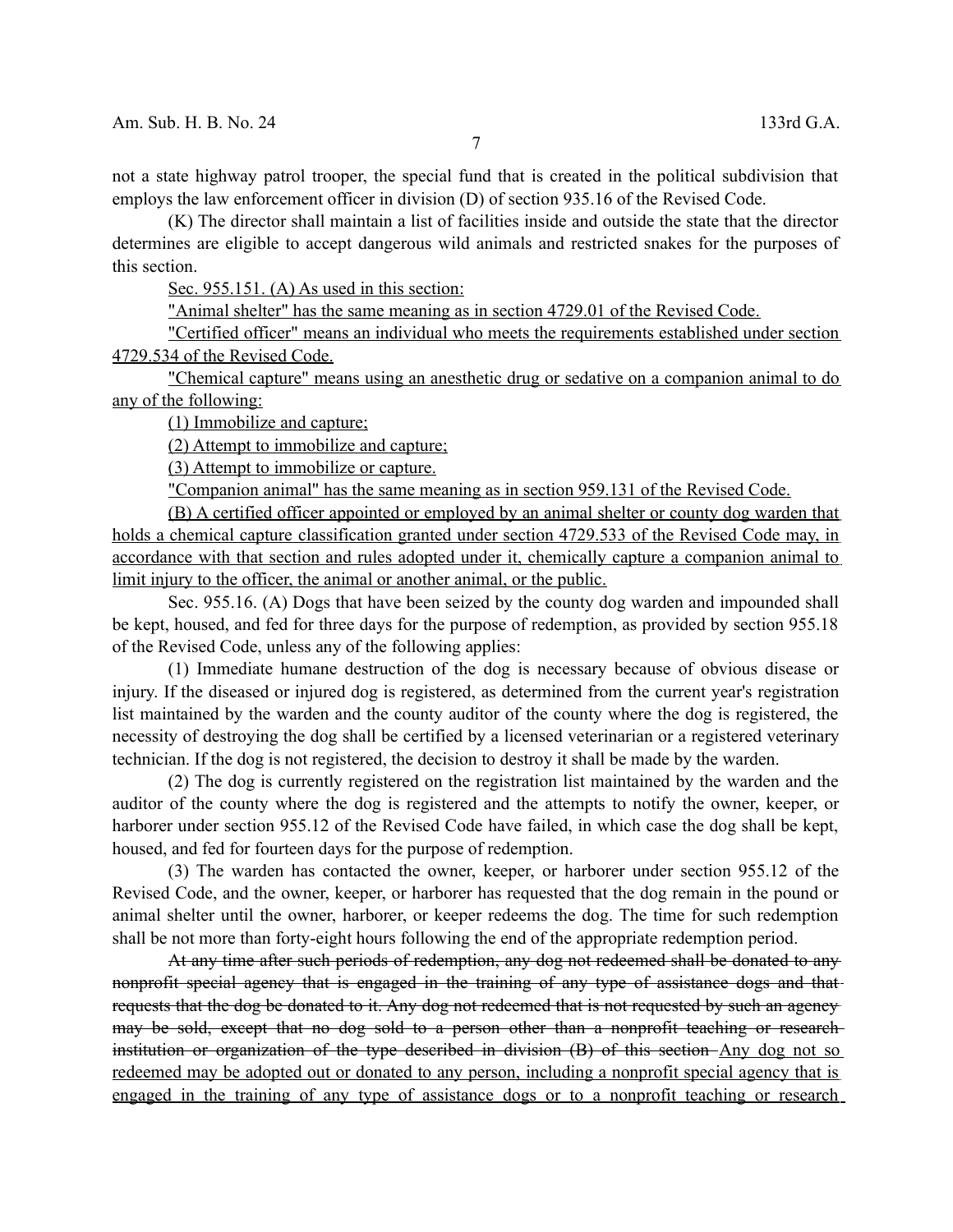institution or organization that is certified by the director of health as being engaged in teaching or research concerning the prevention and treatment of diseases of human beings or animals. The county dog warden may charge an adoption fee for any dog that is adopted. Except as provided in division (B) of this section, no dog shall be discharged from the pound or animal shelter until the animal has been registered and furnished with a valid registration tag.

(B) Any dog that is not redeemed within the applicable period as specified in this section or section 955.12 of the Revised Code from the time notice is mailed to its owner, keeper, or harborer or is posted at the pound or animal shelter, as required by section 955.12 of the Revised Code, and that is not required to be donated to a nonprofit special agency engaged in the training of any type of assistance dogs may, upon payment to the dog warden or poundkeeper of the sum of three dollars, be sold to any nonprofit Ohio institution or organization that is certified by the director of health as being engaged in teaching or research concerning the prevention and treatment of diseases of human beings or animals. Any dog that is donated to a nonprofit special agency engaged in the training of any type of assistance dogs in accordance with division (A) of this section and any dog that is sold to any nonprofit teaching or research institution or organization shall be discharged from the pound or animal shelter without registration and may be kept by the agency or by the institution or organization without registration so long as the dog is being trained, or is being used for teaching and research purposes.

Any institution or organization certified by the director that obtains dogs for teaching and research purposes pursuant to this section shall, at all reasonable times, make the dogs available for inspection by agents of the Ohio humane society, appointed pursuant to section 1717.04 of the Revised Code, and agents of county-humane societies society agents, appointed pursuant to section 1717.06 of the Revised Code, in order that the agents may prevent the perpetration of any act of cruelty, as defined in section 1717.01 of the Revised Code, to the dogs.

(C) Any dog that the dog warden or poundkeeper is unable to dispose of, in the manner provided by this section and section 955.18 of the Revised Code, may be humanely destroyed, except that no dog shall be destroyed until twenty-four hours after it has been offered to a nonprofit teaching or research institution or organization, as provided in this section, that has made a request for dogs to the dog warden or poundkeeper.

(D) An owner of a dog that is wearing a valid registration tag who presents the dog to the dog warden or poundkeeper may specify in writing that the dog shall not be offered to a nonprofit teaching or research institution or organization, as provided in this section.

(E) A record of all dogs impounded, the disposition of the same, the owner's name and address, if known, and a statement of costs assessed against the dogs shall be kept by the poundkeeper, and the poundkeeper shall furnish a transcript thereof to the county treasurer quarterly.

A record of all dogs received and the source that supplied them shall be kept, for a period of three years from the date of acquiring the dogs, by all institutions or organizations engaged in teaching or research concerning the prevention and treatment of diseases of human beings or animals.

(F) No person shall destroy any dog by the use of a high altitude decompression chamber or by any method other than a method that immediately and painlessly renders the dog initially unconscious and subsequently dead.

Sec. 959.131. (A) As used in this section: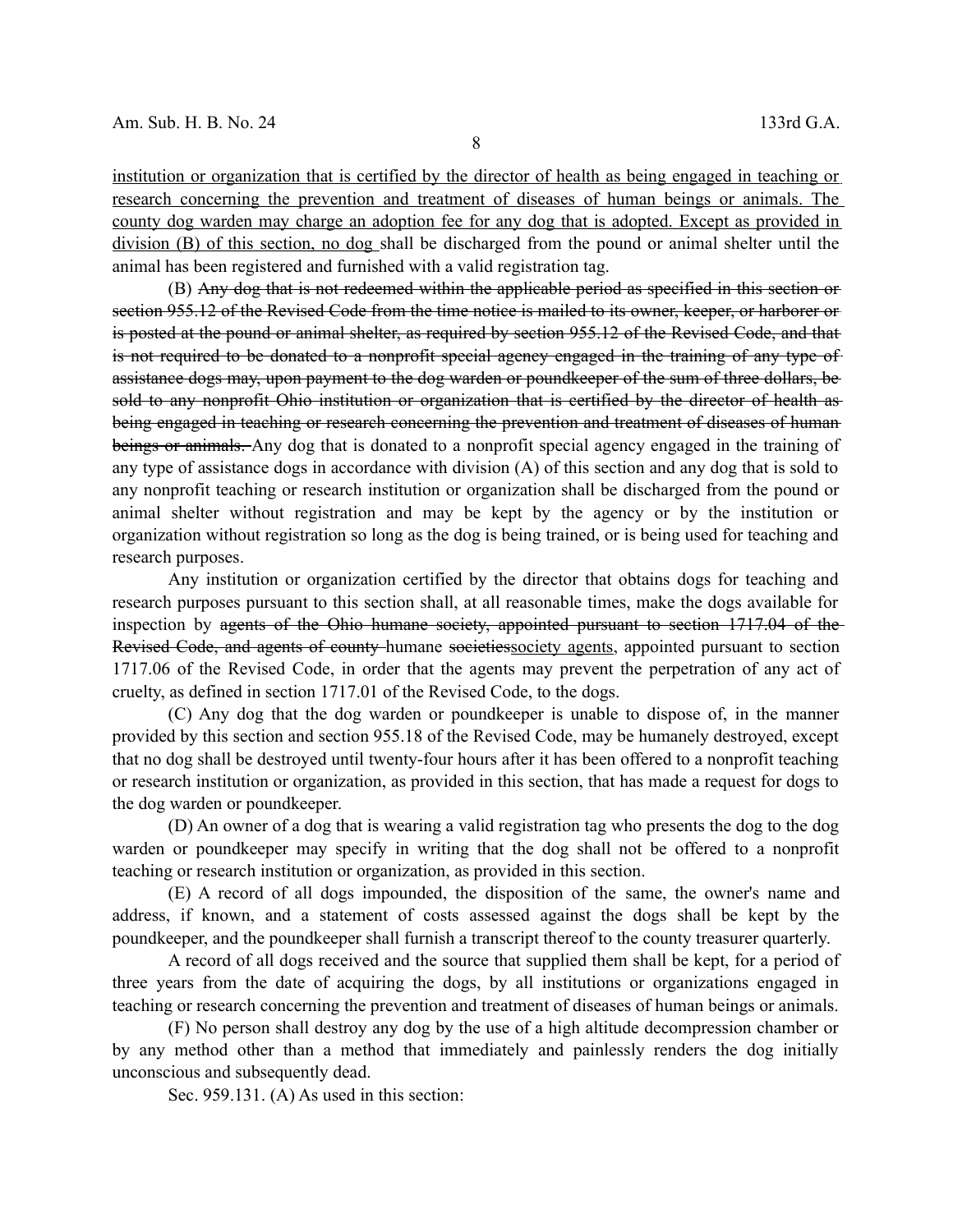(1) "Companion animal" means any animal that is kept inside a residential dwelling and any dog or cat regardless of where it is kept, including a pet store as defined in section 956.01 of the Revised Code. "Companion animal" does not include livestock or any wild animal.

(2) "Cruelty," "torment," and "torture" have the same meanings as in section 1717.01 of the Revised Code.

(3) "Residential dwelling" means a structure or shelter or the portion of a structure or shelter that is used by one or more humans for the purpose of a habitation.

(4) "Practice of veterinary medicine" has the same meaning as in section 4741.01 of the Revised Code.

(5) "Wild animal" has the same meaning as in section 1531.01 of the Revised Code.

(6) "Federal animal welfare act" means the "Laboratory Animal Act of 1966," Pub. L. No. 89- 544, 80 Stat. 350 (1966), 7 U.S.C.A. 2131 et seq., as amended by the "Animal Welfare Act of 1970," Pub. L. No. 91-579, 84 Stat. 1560 (1970), the "Animal Welfare Act Amendments of 1976," Pub. L. No. 94-279, 90 Stat. 417 (1976), and the "Food Security Act of 1985," Pub. L. No. 99-198, 99 Stat. 1354 (1985), and as it may be subsequently amended.

(7) "Dog kennel" means an animal rescue for dogs that is registered under section 956.06 of the Revised Code, a boarding kennel, or a training kennel.

(8) "Boarding kennel" has the same meaning as in section 956.01 of the Revised Code.

(9) "Training kennel" means an establishment operating for profit that keeps, houses, and maintains dogs for the purpose of training the dogs in return for a fee or other consideration.

(10) "Livestock" means horses, mules, and other equidae; cattle, sheep, goats, and other bovidae; swine and other suidae; poultry; alpacas; llamas; captive white-tailed deer; and any other animal that is raised or maintained domestically for food or fiber.

(11) "Captive white-tailed deer" has the same meaning as in section 1531.01 of the Revised Code.

(12) "Serious physical harm" means any of the following:

(a) Physical harm that carries an unnecessary or unjustifiable substantial risk of death;

(b) Physical harm that involves either partial or total permanent incapacity;

(c) Physical harm that involves acute pain of a duration that results in substantial suffering or that involves any degree of prolonged or intractable pain;

(d) Physical harm that results from a person who confines or who is the custodian or caretaker of a companion animal depriving the companion animal of good, wholesome food and water that proximately causes the death of the companion animal.

(B) No person shall knowingly torture, torment, needlessly mutilate or maim, cruelly beat, poison, needlessly kill, or commit an act of cruelty against a companion animal.

(C) No person shall knowingly cause serious physical harm to a companion animal.

(D) No person who confines or who is the custodian or caretaker of a companion animal shall negligently do any of the following:

(1) Torture, torment, or commit an act of cruelty against the companion animal;

(2) Deprive the companion animal of necessary sustenance or confine the companion animal without supplying it during the confinement with sufficient quantities of good, wholesome food and water if it can reasonably be expected that the companion animal would become sick or suffer in any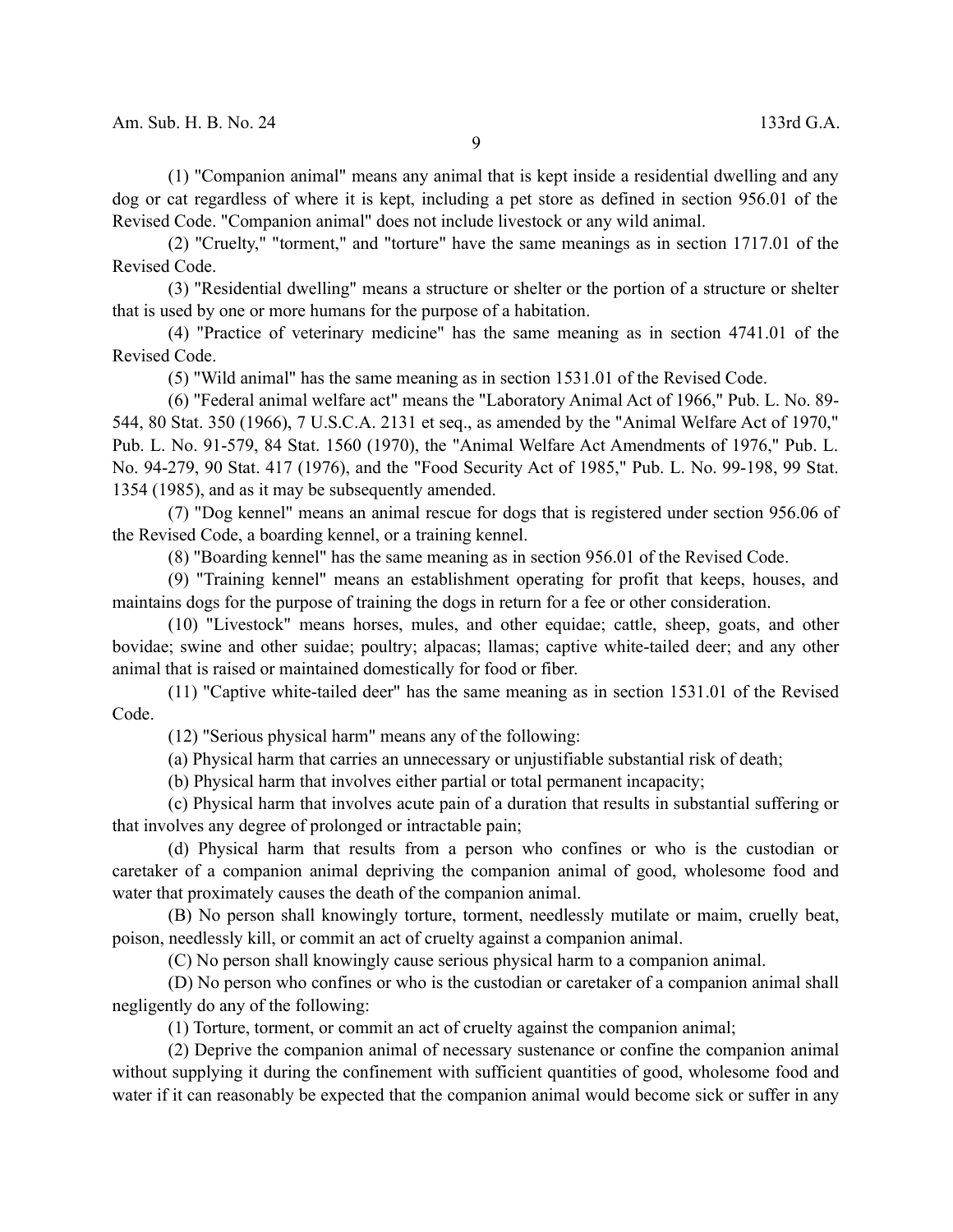other way as a result of or due to the deprivation or confinement;

(3) Impound or confine the companion animal without affording it, during the impoundment or confinement, with access to shelter from heat, cold, wind, rain, snow, or excessive direct sunlight if it can reasonably be expected that the companion animal would become sick or suffer in any other way as a result of or due to the lack of adequate shelter.

(E) No owner, manager, or employee of a dog kennel who confines or is the custodian or caretaker of a companion animal shall knowingly do any of the following:

(1) Torture, torment, needlessly mutilate or maim, cruelly beat, poison, needlessly kill, or commit an act of cruelty against the companion animal;

(2) Deprive the companion animal of necessary sustenance or confine the companion animal without supplying it during the confinement with sufficient quantities of good, wholesome food and water if it is reasonably expected that the companion animal would die or experience unnecessary or unjustifiable pain or suffering as a result of the deprivation or confinement;

(3) Impound or confine the companion animal without affording it, during the impoundment or confinement, with access to shelter from heat, cold, wind, rain, snow, or excessive direct sunlight if it is reasonably expected that the companion animal would die or experience unnecessary or unjustifiable pain or suffering as a result of or due to the lack of adequate shelter.

(F) No owner, manager, or employee of a dog kennel who confines or is the custodian or caretaker of a companion animal shall negligently do any of the following:

(1) Torture, torment, or commit an act of cruelty against the companion animal;

(2) Deprive the companion animal of necessary sustenance or confine the companion animal without supplying it during the confinement with sufficient quantities of good, wholesome food and water if it can reasonably be expected that the companion animal would become sick or suffer in any other way as a result of or due to the deprivation or confinement;

(3) Impound or confine the companion animal without affording it, during the impoundment or confinement, with access to shelter from heat, cold, wind, rain, snow, or excessive direct sunlight if it can reasonably be expected that the companion animal would become sick or suffer in any other way as a result of or due to the lack of adequate shelter.

(G) Divisions (B), (C), (D), (E), and (F) of this section do not apply to any of the following:

(1) A companion animal used in scientific research conducted by an institution in accordance with the federal animal welfare act and related regulations;

(2) The lawful practice of veterinary medicine by a person who has been issued a license, temporary permit, or registration certificate to do so under Chapter 4741. of the Revised Code;

(3) Dogs being used or intended for use for hunting or field trial purposes, provided that the dogs are being treated in accordance with usual and commonly accepted practices for the care of hunting dogs;

(4) The use of common training devices, if the companion animal is being treated in accordance with usual and commonly accepted practices for the training of animals;

(5) The administering of medicine to a companion animal that was properly prescribed by a person who has been issued a license, temporary permit, or registration certificate under Chapter 4741. of the Revised Code.

(H) Notwithstanding any section of the Revised Code that otherwise provides for the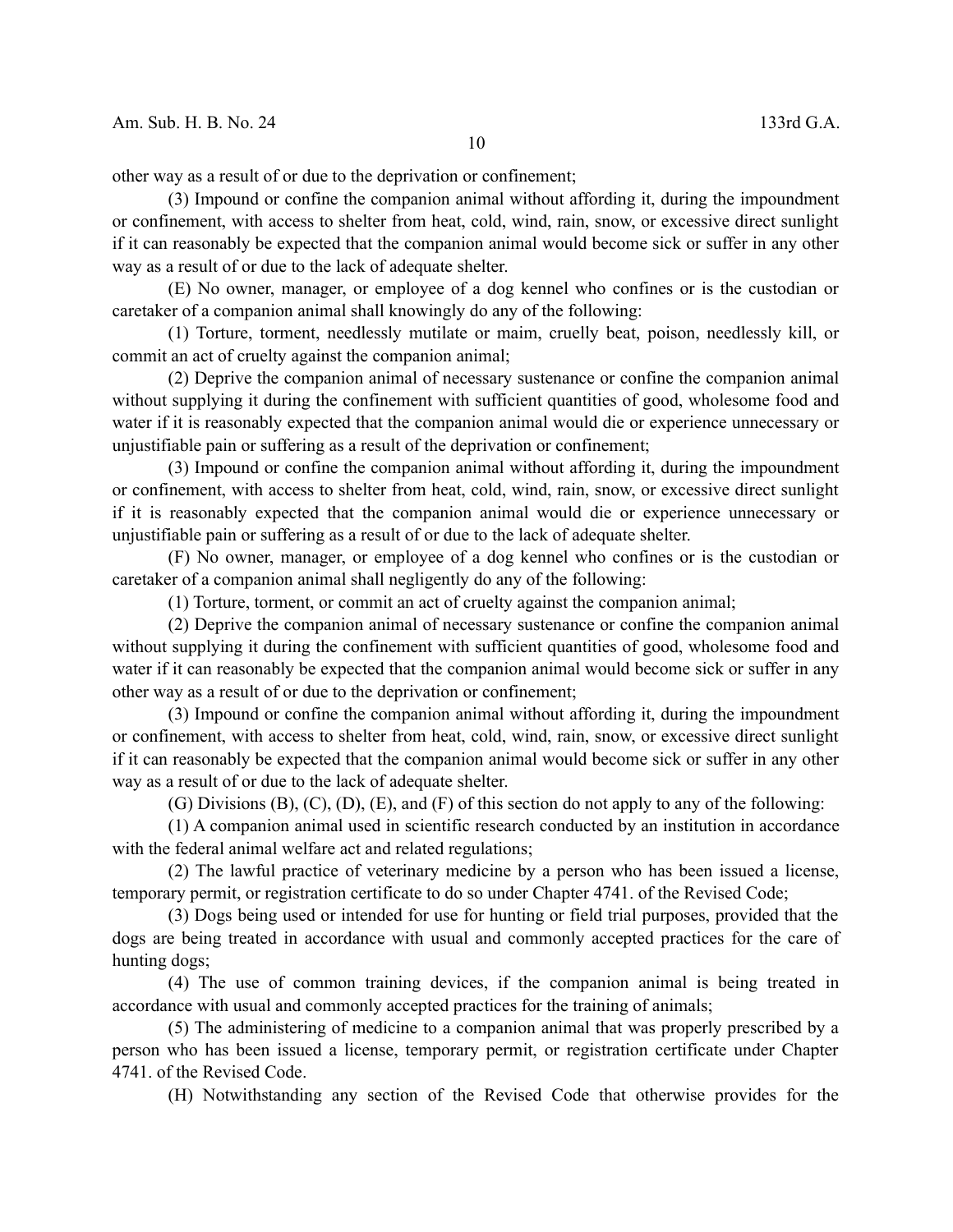distribution of fine moneys, the clerk of court shall forward all fines the clerk collects that are so imposed for any violation of this section to the treasurer of the political subdivision or the state, whose county humane society or law enforcement agency is to be paid the fine money as determined under this division. The treasurer to whom the fines are forwarded shall pay the fine moneys to the county humane society or the county, township, municipal corporation, or state law enforcement agency in this state that primarily was responsible for or involved in the investigation and prosecution of the violation. If a county humane society receives any fine moneys under this division, the county humane society shall use the fine moneys either to provide the training that is required for humane society agents under section 1717.06-1717.061 of the Revised Code or to provide additional training for humane society agents.

Sec. 959.132. (A) As used in this section:

 $(1)$  "Companion animal" has the same meaning as in section 959.131 of the Revised Code.

(2) "Impounding agency" means a county humane society organized under section 1717.05 of the Revised Code, an animal shelter, or a law enforcement agency that has impounded a companion animal in accordance with this section.

(3) "Offense" means a violation of section 959.131 Chapter 959. of the Revised Code or an attempt, in violation of section 2923.02 of the Revised Code, to violate section 959.131 Chapter 959. of the Revised Code.

(4) "Officer" means any law enforcement officer, agent of a county humane society agent, or other person appointed to act as an animal control officer for a municipal corporation or township in accordance with state law, an ordinance, or a resolution.

(B) An officer may seize and cause to be impounded at an impounding agency a companion an animal that the officer has probable cause to believe is the subject of an offense. No officer or impounding agency shall impound a companion an animal that is the subject of an offense in a shelter owned, operated, or controlled by a board of county commissioners pursuant to Chapter 955. of the Revised Code unless the board, by resolution, authorizes the impoundment of such  $a$ companion an animal in a shelter owned, operated, or controlled by that board and has executed, in the case when the officer is other than a dog warden or assistant dog warden, a contract specifying the terms and conditions of the impoundment.

(C) The officer shall give written notice of the seizure and impoundment to the owner, keeper, or harborer of the companion-animal that not later than twenty-four hours after the animal was seized and impounded. If the officer is unable to give the notice to the owner, keeper, or harborer of the companion animal, the officer shall post the notice on the door of the residence or in another conspicuous place on the premises at which the companion animal was seized. The notice shall include a statement that a hearing will be held not later than ten days after the notice is provided or at the next available court date to determine whether the officer had probable cause to seize the companion animal and, if applicable, to determine the amount of a bond or cash deposit that is needed to provide for the companion-animal's care and keeping for not less than thirty days beginning on the date on which the companion animal was impounded.

(D) A companion An animal that is seized under this section may be humanely destroyed immediately or at any time during impoundment if a licensed veterinarian determines it to be necessary because the companion animal is suffering.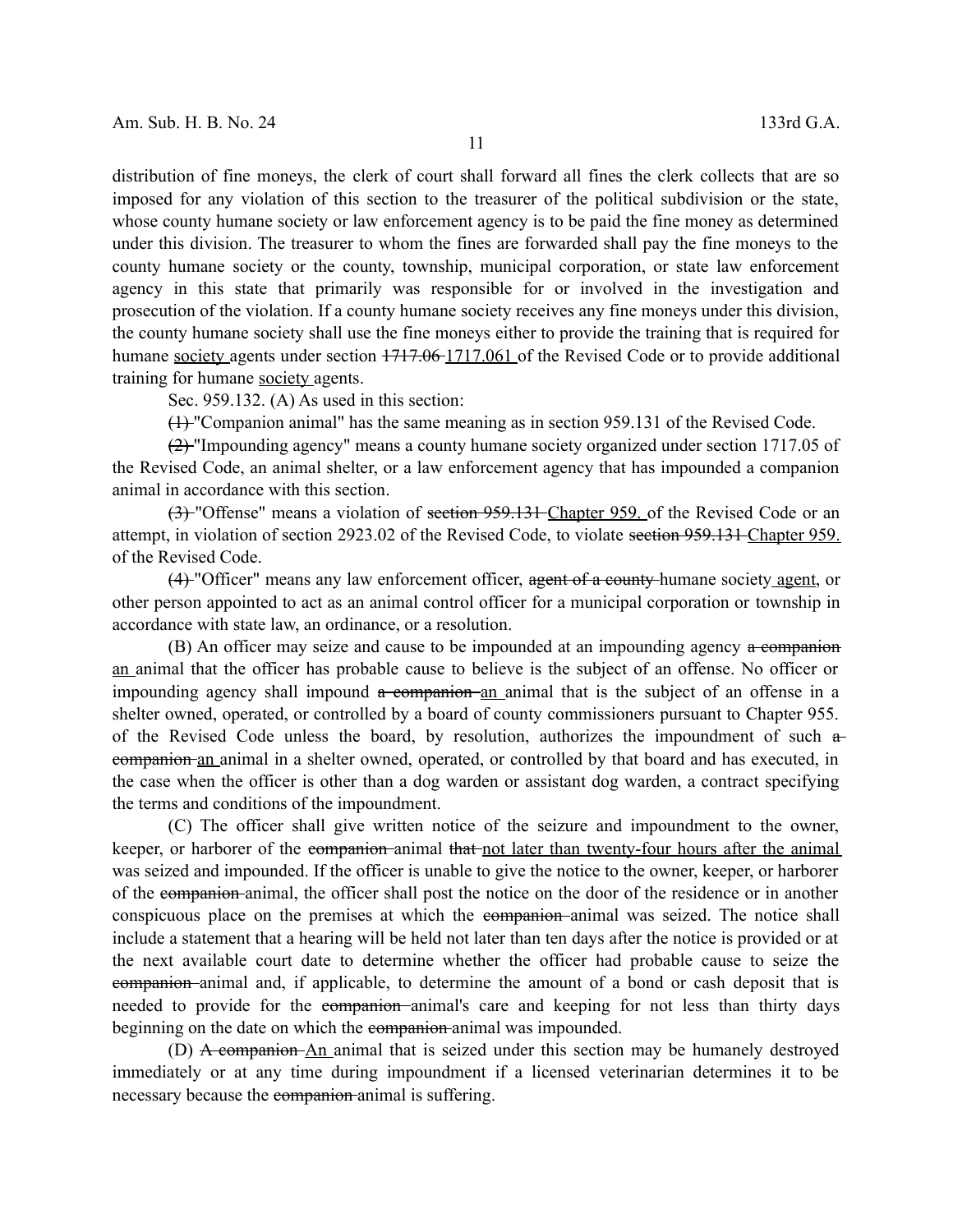(E)(1) Not later than ten days after notice is provided or at the next available court date, the court shall hold a hearing to determine whether the officer impounding a companion an animal had probable cause to seize the companion animal. If the court determines that probable cause exists, the court shall determine the amount of a bond or cash deposit that is needed necessary and reasonable to provide for the companion animal's care and keeping for not less than thirty days beginning on the date on which the companion animal was impounded.

(2) If the court determines that probable cause does not exist, the court immediately shall order the impounding agency to return the companion animal to its owner if possible. If the companion animal cannot be returned because it has died as a result of neglect or other misconduct by the impounding agency or if the companion animal is injured as a result of neglect or other misconduct by the impounding agency, the court shall order the impounding agency to pay the owner an amount determined by the court to be equal to the reasonable market value of the companion animal at the time that it was impounded plus statutory interest as defined in section 1343.03 of the Revised Code from the date of the impoundment or an amount determined by the court to be equal to the reasonable cost of treatment of the injury to the companion animal, as applicable. The requirement established in division (E)(2) of this section regarding the payment of the reasonable market value of the companion animal shall not apply in the case of a dog that, in violation of section 955.01 of the Revised Code, was not registered at the time it was seized and impounded.

(3) If the court determines that probable cause exists and determines the amount of a bond or cash deposit, the case shall continue and the owner shall post a bond or cash deposit to provide for the companion animal's care and keeping for not less than thirty days beginning on the date on which the companion animal was impounded. The owner may renew a bond or cash deposit by posting, not later than ten days following the expiration of the period for which a previous bond or cash deposit was posted, a new bond or cash deposit in an amount that the court, in consultation with the impounding agency, determines is sufficient necessary and reasonable to provide for the companion animal's care and keeping for not less than thirty days beginning on the date on which the previous period expired. If no bond or cash deposit is posted or if a bond or cash deposit expires and is not renewed, the impounding agency may determine the disposition of the companion animal unless the court issues an order that specifies otherwise.

(F) If a person is convicted of committing an offense, the court may impose the following additional penalties against the person:

(1) A requirement that the person pay for the costs incurred by the impounding agency in caring for a companion an animal involved in the applicable offense, provided that the costs were incurred during the companion animal's impoundment. A bond or cash deposit posted under this section may be applied to the costs.

(2) An order permanently terminating the person's right to possession, title, custody, or care of the companion animal that was involved in the offense. If the court issues such an order, the court shall order the disposition of the companion animal.

(G) If a person is found not guilty of committing an offense, the court immediately shall order the impounding agency to return the companion animal to its owner if possible and to return the entire amount of any bond or cash deposit posted under division (E) of this section. If the companion animal cannot be returned because it has died as a result of neglect or other misconduct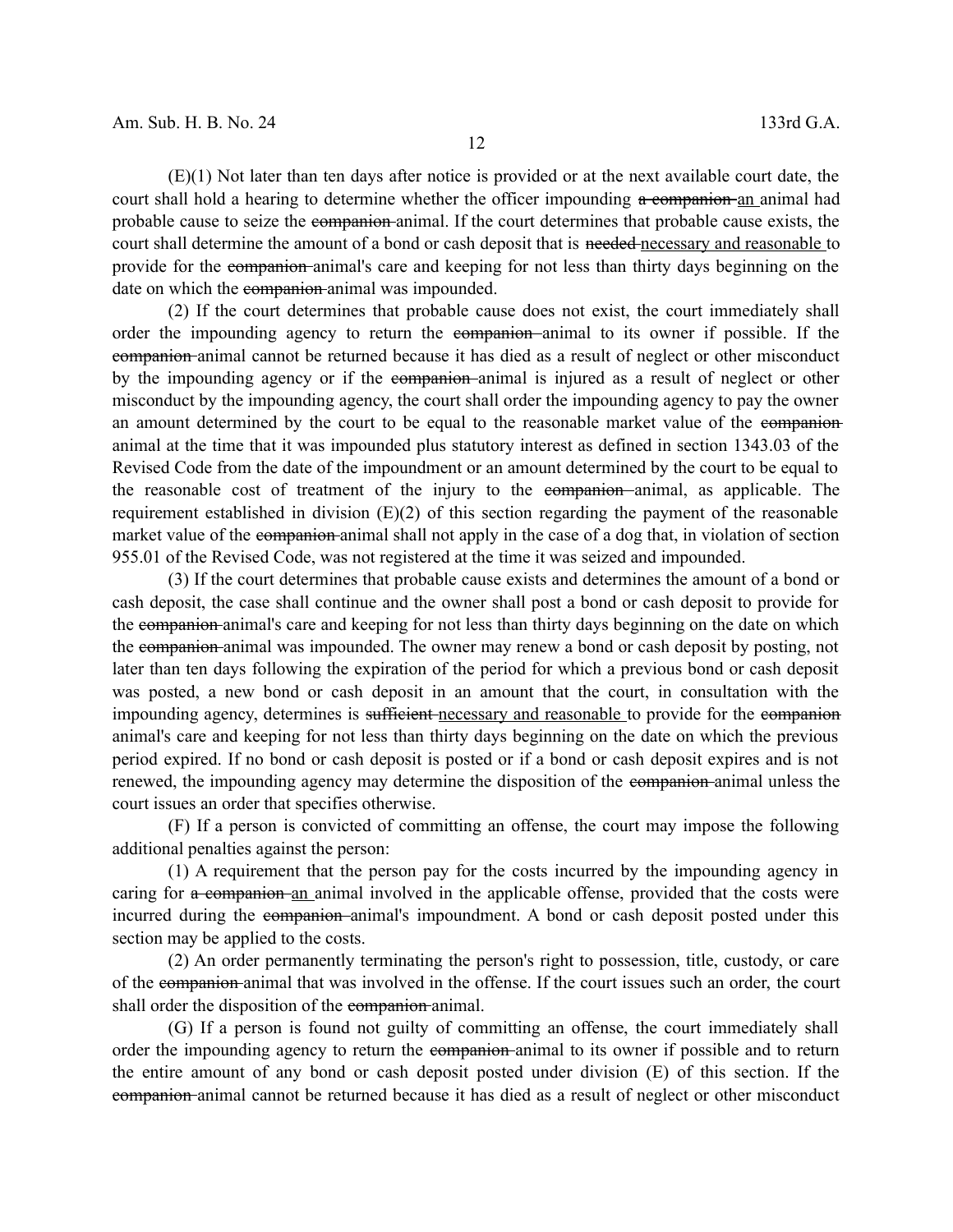by the impounding agency or if the companion animal is injured as a result of neglect or other misconduct by the impounding agency, the court shall order the impounding agency to pay the owner an amount determined by the court to be equal to the reasonable market value of the companion animal at the time that it was impounded plus statutory interest as defined in section 1343.03 of the Revised Code from the date of the impoundment or an amount determined by the court to be equal to the reasonable cost of treatment of the injury to the companion animal, as applicable. The requirements established in this division regarding the return of a bond or cash deposit and the payment of the reasonable market value of the companion animal shall not apply in the case of a dog that, in violation of section 955.01 of the Revised Code, was not registered at the time it was seized and impounded.

(H) If charges are filed under section 959.131 of the Revised Code against the custodian or caretaker of a companion animal, but the companion animal that is the subject of the charges is not impounded, the court in which the charges are pending may order the owner or person having custody of the companion animal to provide to the companion animal the necessities described in division (D)(2), (D)(3), (E)(2), (E)(3), (F)(2), or (F)(3) of section 959.131 of the Revised Code until the final disposition of the charges. If the court issues an order of that nature, the court also may authorize an officer or another person to visit the place where the companion animal is being kept, at the times and under the conditions that the court may set, to determine whether the companion animal is receiving those necessities and to remove and impound the companion animal if the companion animal is not receiving those necessities.

Sec. 959.134. (A) As used in this section:

(1) "Chemical capture" and "certified officer" have the same meanings as in section 955.151 of the Revised Code.

(2) "Companion animal" has the same meaning as in section 959.131 of the Revised Code.

(B) Chemical capture of a companion animal by a certified officer in accordance with the laws of this state is not an act of cruelty.

Sec. 959.15. (A) No person shall knowingly do either of the following:

(1) Engage do either of the following:

(1) Engage in cockfighting, bearbaiting, or pitting an animal against another;

(2) Use(2) Use, train, or possess any animal for seizing, detaining, or maltreating a domestic animal.

(B) No person shall knowingly do either of the following:

(1) Be employed at cockfighting, bearbaiting, or pitting an animal against another;

(2) Do any of the following regarding an event involving cockfighting, bearbaiting, or pitting an animal against another:

(a) Wager money or anything else of value on the results of the event;

(b) Pay money or give anything else of value in exchange for admission to or being present at the event;

(c) Receive money or anything else of value in exchange for the admission of another person to the event or for another person to be present at the event;

(d) Use, possess, or permit or cause to be present at the event any device or substance intended to enhance an animal's ability to fight or to inflict injury on another animal;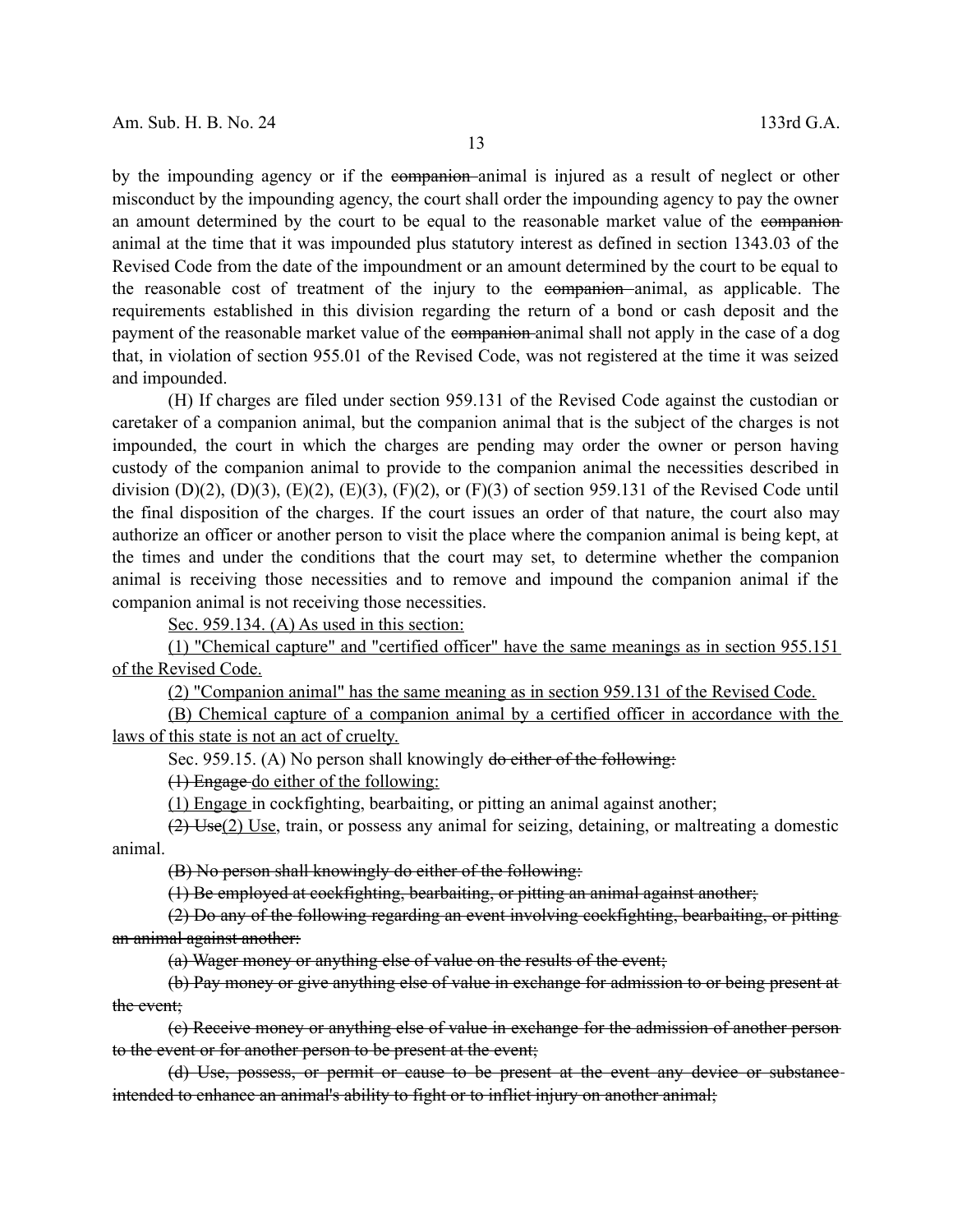(e) Permit or cause a minor to be present at the event if any person present at or involved with the event is conducting any of the activities described in division  $(B)(1)$  or  $(B)(2)(a)$ , (b), (c), or (d) of this section.

(C) A person who knowingly witnesses cockfighting, bearbaiting, or an event in which one animal is pitted against another when a violation of division (B) of this section is occurring at the cockfighting, bearbaiting, or event is an aider and abettor and has committed a violation of this division.(B) No person shall knowingly do either of the following:

(1) Be employed at cockfighting, bearbaiting, or pitting an animal against another;

(2) Do any of the following regarding an event involving cockfighting, bearbaiting, or pitting an animal against another:

(a) Wager money or anything else of value on the results of the event;

(b) Pay money or give anything else of value in exchange for admission to or being present at the event;

(c) Receive money or anything else of value in exchange for the admission of another person to the event or for another person to be present at the event;

(d) Use, possess, or permit or cause to be present at the event any device or substance intended to enhance an animal's ability to fight or to inflict injury on another animal;

(e) Permit or cause a minor to be present at the event if any person present at or involved with the event is conducting any of the activities described in division  $(B)(1)$  or  $(B)(2)(a)$ , (b), (c), or (d) of this section.

(C) A person who knowingly witnesses cockfighting, bearbaiting, or an event in which one animal is pitted against another when a violation of division (B) of this section is occurring at the cockfighting, bearbaiting, or event is an aider and abettor and has committed a violation of this division.

Sec. 959.21. (A) As used in this section:

(1) "Animal" means a nonhuman mammal, bird, reptile, or amphibian, either dead or alive.

(2) "Offense" means a violation of this section or an attempt, in violation of section 2923.02 of the Revised Code, to violate this section.

(3) "Officer" has the same meaning as in section 959.132 of the Revised Code.

(4) "Sexual conduct" means either of the following committed for the purpose of sexual gratification:

(a) Any act done between a person and animal that involves contact of the penis of one and the vulva of the other, the penis of one and the penis of the other, the penis of one and the anus of the other, the mouth of one and the penis of the other, the mouth of one and the anus of the other, the vulva of one and the vulva of the other, the mouth of one and the vulva of the other, any other contact between a reproductive organ of one and a reproductive organ of the other, or any other insertion of a reproductive organ of one into an orifice of the other;

(b) Without a bona fide veterinary or animal husbandry purpose to do so, the insertion, however slight, of any part of a person's body or any instrument, apparatus, or other object into the vaginal, anal, or reproductive opening of an animal.

(B) No person shall knowingly engage in sexual conduct with an animal or knowingly possess, sell, or purchase an animal with the intent that it be subjected to sexual conduct.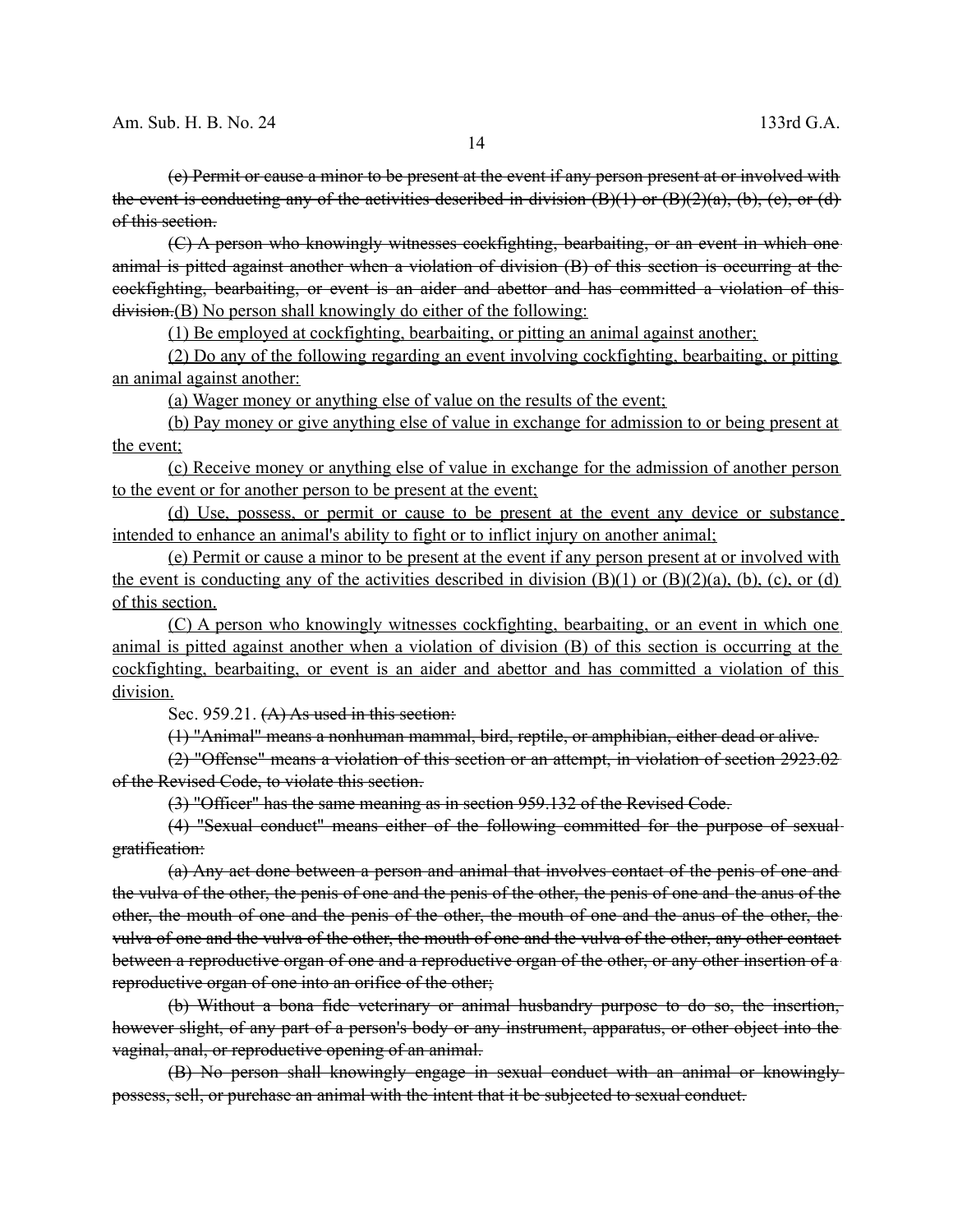(C) No person shall knowingly organize, promote, aid, or abet in the conduct of an act involving any sexual conduct with an animal.

(D) An officer may seize and cause to be impounded at an impounding agency an animal that the officer has probable cause to believe is the subject of an offense. With respect to an animal so seized and impounded, all procedures and requirements that are established in section 959.132 of the Revised Code, and all other provisions of that section, apply to the seizure, impoundment, and disposition of the animal. References in section 959.132 of the Revised Code to "section 959.131 of the Revised Code," "companion animal," and "offense" shall be construed, respectively, as being references to "section 959.21 of the Revised Code" and to "animal" and "offense" as defined in this section, for purposes of application under this section only. (A) As used in this section:

(1) "Animal" means a nonhuman mammal, bird, reptile, or amphibian, either dead or alive.

(2) "Offense" means a violation of this section or an attempt, in violation of section 2923.02 of the Revised Code, to violate this section.

(3) "Officer" has the same meaning as in section 959.132 of the Revised Code.

(4) "Sexual conduct" means either of the following committed for the purpose of sexual gratification:

(a) Any act done between a person and animal that involves contact of the penis of one and the vulva of the other, the penis of one and the penis of the other, the penis of one and the anus of the other, the mouth of one and the penis of the other, the mouth of one and the anus of the other, the vulva of one and the vulva of the other, the mouth of one and the vulva of the other, any other contact between a reproductive organ of one and a reproductive organ of the other, or any other insertion of a reproductive organ of one into an orifice of the other;

(b) Without a bona fide veterinary or animal husbandry purpose to do so, the insertion, however slight, of any part of a person's body or any instrument, apparatus, or other object into the vaginal, anal, or reproductive opening of an animal.

(B) No person shall knowingly engage in sexual conduct with an animal or knowingly possess, sell, or purchase an animal with the intent that it be subjected to sexual conduct.

(C) No person shall knowingly organize, promote, aid, or abet in the conduct of an act involving any sexual conduct with an animal.

Sec. 959.99. (A) Whoever violates section 959.18 or 959.19 of the Revised Code is guilty of a minor misdemeanor.

(B) Except as otherwise provided in this division, whoever violates section 959.02 of the Revised Code is guilty of a misdemeanor of the second degree. If the value of the animal killed or the injury done amounts to three hundred dollars or more, whoever violates section 959.02 of the Revised Code is guilty of a misdemeanor of the first degree.

(C) Whoever violates section 959.03, 959.06, 959.12, or 959.17 or division  $(A)$  of section 959.15 or division (A) of section 959.15 of the Revised Code is guilty of a misdemeanor of the fourth degree.

(D) Whoever violates division (A) of section 959.13 or section 959.21 or section 959.21 of the Revised Code is guilty of a misdemeanor of the second degree. In addition, the court may order the offender to forfeit the animal or livestock and may provide for its disposition, including, but not limited to, the sale of the animal or livestock. If an animal or livestock is forfeited and sold pursuant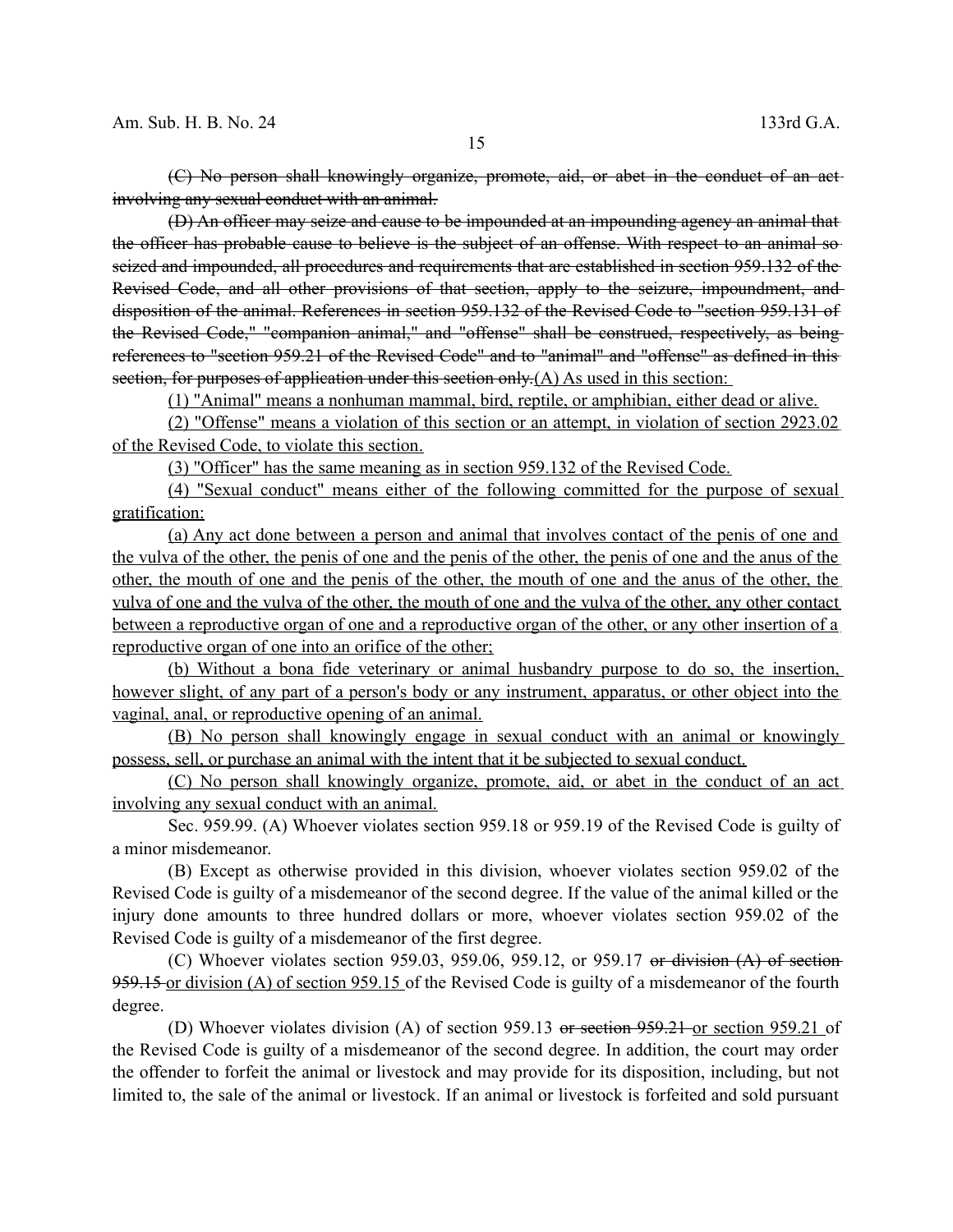to this division, the proceeds from the sale first shall be applied to pay the expenses incurred with regard to the care of the animal from the time it was taken from the custody of the former owner. The balance of the proceeds from the sale, if any, shall be paid to the former owner of the animal.

(E)(1) Whoever violates division (B) of section 959.131 of the Revised Code is guilty of a misdemeanor of the first degree on a first offense and a felony of the fifth degree on each subsequent offense.

(2) Whoever violates division (C) of section 959.131 of the Revised Code is guilty of a felony of the fifth degree.

(3) Whoever violates section 959.01 of the Revised Code or division (D) of section 959.131 of the Revised Code is guilty of a misdemeanor of the second degree on a first offense and a misdemeanor of the first degree on each subsequent offense.

(4) Whoever violates division (E) of section 959.131 of the Revised Code is guilty of a felony of the fifth degree.

(5) Whoever violates division (F) of section 959.131 of the Revised Code is guilty of a misdemeanor of the first degree.

(6)(a) A court may order a person who is convicted of or pleads guilty to a violation of section 959.131 of the Revised Code to forfeit to an impounding agency, as defined in section 959.132 of the Revised Code, any or all of the companion animals in that person's ownership or care. The court also may prohibit or place limitations on the person's ability to own or care for any companion animals for a specified or indefinite period of time.

(b) A court may order a person who is convicted of or pleads guilty to a violation of division (A) of section 959.13 or section 959.131 of the Revised Code to reimburse an impounding agency for the reasonably reasonable and necessary costs incurred by the agency for the care of a companion an animal or livestock that the agency impounded as a result of the investigation or prosecution of the violation, provided that the costs were not otherwise paid under section 959.132 of the Revised Code.

(7) If a court has reason to believe that a person who is convicted of or pleads guilty to a violation of section 959.131 or 959.21 or 959.21 of the Revised Code suffers from a mental or emotional disorder that contributed to the violation, the court may impose as a community control sanction or as a condition of probation a requirement that the offender undergo psychological evaluation or counseling. The court shall order the offender to pay the costs of the evaluation or counseling.

(F) Whoever violates section 959.14 of the Revised Code is guilty of a misdemeanor of the second degree on a first offense and a misdemeanor of the first degree on each subsequent offense.

(G) Whoever violates section 959.05 or 959.20 of the Revised Code is guilty of a misdemeanor of the first degree.

(H) Whoever violates section 959.16 of the Revised Code is guilty of a felony of the fourth degree for a first offense and a felony of the third degree on each subsequent offense.

(I) Whoever violates division (B) or (C) of section 959.15 of the Revised Code is guilty of a felony and shall be fined not more than ten thousand dollars.(I) Whoever violates division (B) or (C) of section 959.15 of the Revised Code is guilty of a felony and shall be fined not more than ten thousand dollars.

Sec. 1717.01. As used in sections 1717.01 to 1717.14, inclusive, 1717.18 of the Revised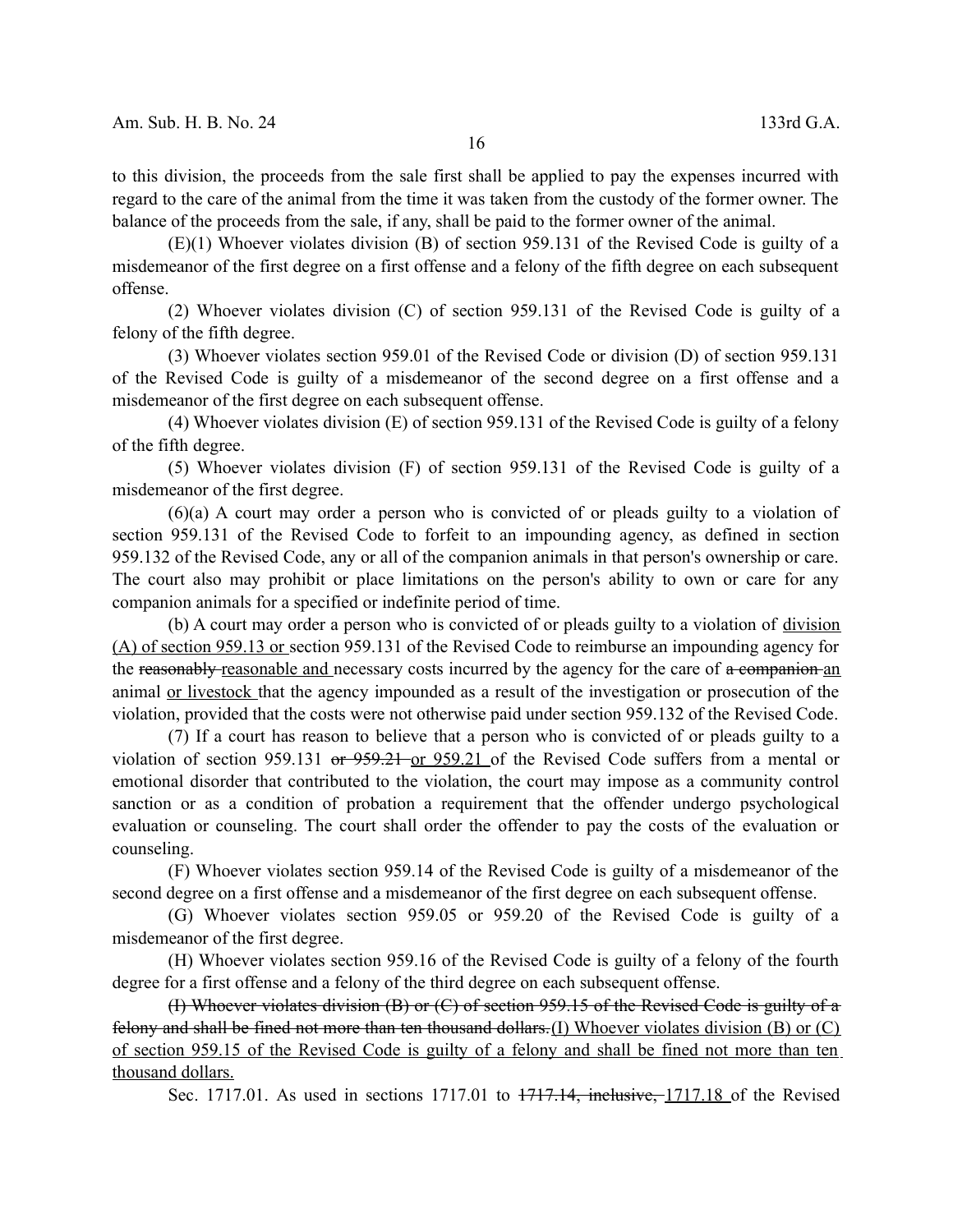Code, and in every law relating to animals:

(A) "Animal" includes every living dumb creature;

(B) "Cruelty," "torment," and "torture" include every act, omission, or neglect by which unnecessary or unjustifiable pain or suffering is caused, permitted, or allowed to continue, when there is a reasonable remedy or relief;

(C) "Owner" and "person" include corporations. For the purpose of this section the knowledge and acts of the agents and employees of a corporation, in regard to animals transported, owned, or employed by, or in the custody of, such agents and employees, are the knowledge and acts of the corporation.

Sec. 1717.02. The objects of the Ohio humane society, and all societies organized under section 1717.05 of the Revised Code, shall be the inculcation of humane principles and the enforcement of laws for the prevention of cruelty<del>, especially</del> to children and animals. To promote those objects such societies may acquire property, real or personal, by purchase or gift. All property acquired by such a society, by gift, devise, or bequest, for special purposes, shall be vested in its board of trustees, which shall consist of three members elected by the society. The board shall manage such property and apply it in accordance with the terms of the gift, devise, or bequest, and may sell it and reinvest the proceeds.

Sec. 1717.05. (A) A county humane society for the prevention of acts of cruelty to animals may be organized in any county by the association of not less than seven persons.

(B) The members of such a county humane society, at a meeting called for the purpose, shall elect not less than three of their members as its board of directors, and such directors shall continue in office until their successors are duly chosen.

(C) The secretary or clerk of such the meeting shall make a true record of the proceedings thereat and certify and forward such the record to the secretary of state, who shall record it. Such The record shall must contain the name by which the association is to be known, and from . On and after its filing with the secretary of state, the board of directors and the associates, and their successors, shall have the powers, privileges, and immunities incident to incorporated companies. A copy of such the record, certified by the secretary of state, shall must be taken in all courts and places in this state as evidence that such the county humane society is a duly organized and incorporated body.

 $Such (D)$  A county humane society may elect such officers, and make such rules, regulations, and bylaws, as are deemed expedient by its members for its own government and the proper management of its affairs.

(E) A humane society that organized as a branch of the Ohio humane society prior to the effective date of this amendment shall continue to have the same powers and duties that were authorized on March 1, 2019. Such a humane society is considered to be a county humane society organized under this section for purposes of this chapter and any other laws regarding county humane societies.

Sec. 1717.06. (A) A county humane society organized under section 1717.05 of the Revised Code may appoint humane society agents for the purpose of prosecuting any person guilty of an act of cruelty to persons or animals. Such agents may arrest any person found violating this chapter or any other law for protecting persons or animals or preventing acts of cruelty thereto. Upon making an arrest, the humane society agent forthwith shall convey the person arrested before some a court or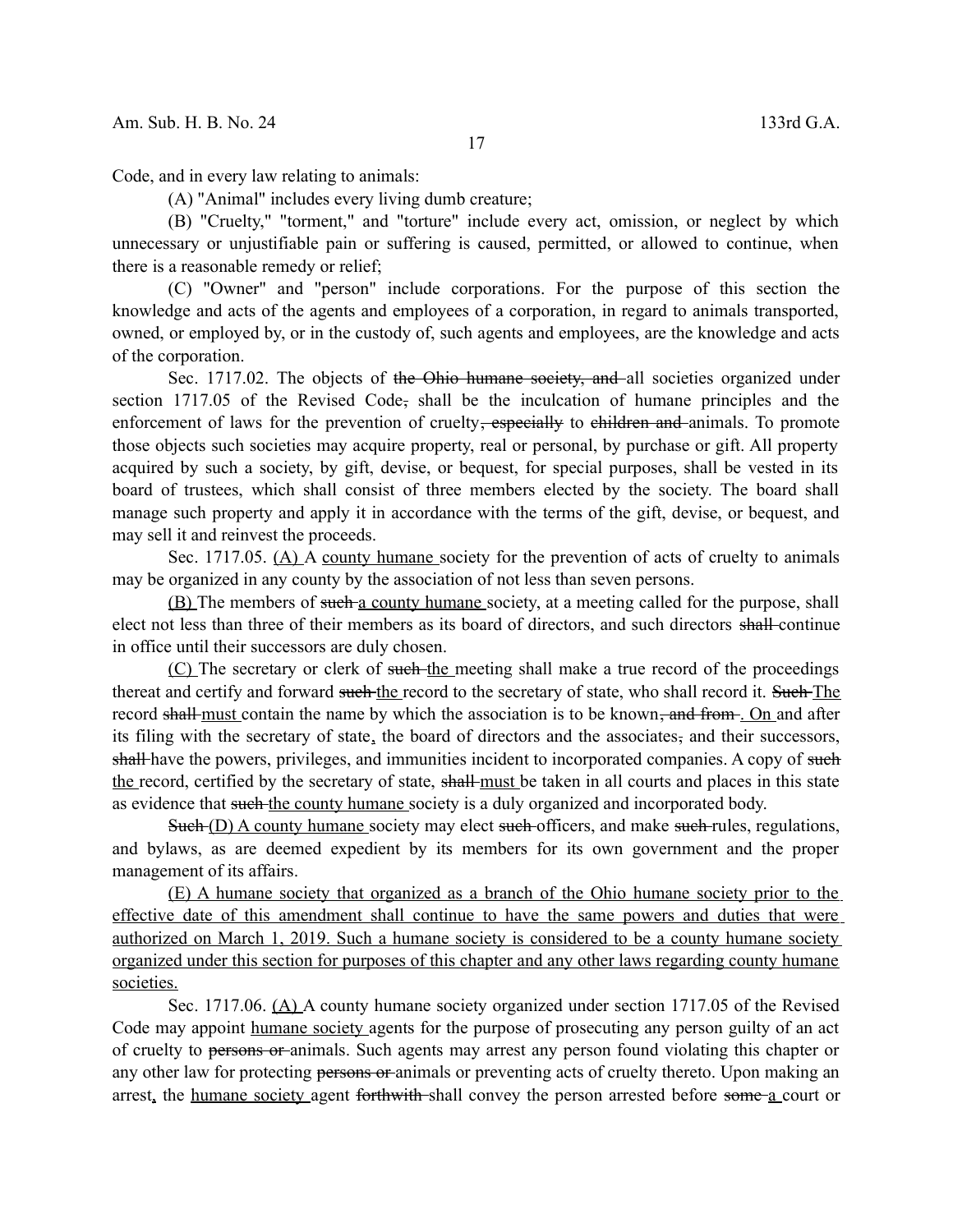magistrate having jurisdiction of the offense, and there make complaint against the person on oath or affirmation of the offense.

All appointments of agents (B) A humane society agent that was appointed prior to the effective date of this amendment by a branch of the Ohio humane society is considered to be a humane society agent appointed under this section for purposes of this chapter and any other laws regarding humane society agents.

(C)(1) The appointment of an agent under this section is subject to the requirements of section 1717.061 of the Revised Code, and is not final until the appointment has been approved under division  $(C)(2)$  of this section.

(2) The appointment of an agent under this section shall be does not take effect unless it has been approved by the mayor of the municipal corporation for which they are it is made. If the society exists operates outside a municipal corporation, such appointments shall be the appointment does not take effect until it has been approved by the probate judge of the county for which they are it is made. The mayor or probate judge shall keep a record of such the appointments and shall maintain as a public record a copy of the proof of successful completion of training for each humane society agent acting within the approving authority's jurisdiction.

In order to qualify for appointment as a humane agent under this section, a person first shall successfully complete a minimum of twenty hours of training on issues relating to the investigation and prosecution of cruelty to and neglect of animals. The training shall comply with rules recommended by the peace officer training commission under section 109.73 of the Revised Code and shall include, without limitation, instruction regarding animal husbandry practices as described in division  $(A)(12)$  of that section. A person who has been appointed as a humane agent under this section prior to April 9, 2003, may continue to act as a humane agent for a period of time on and after April 9, 2003, without completing the training. However, on or before December 31, 2004, a person who has been appointed as a humane agent under this section prior to April 9, 2003, shallsuccessfully complete the training described in this paragraph and submit proof of its successfulcompletion to the appropriate appointing mayor or probate judge in order to continue to act as a humane agent after December 31, 2004.

(D) The approving authority shall notify the appropriate county sheriff and the board of county commissioners when the appointment of a humane society agent has been approved and, not later than two business days after the appointment has been approved, shall file a copy of the proof of successful completion of training with the sheriff. The county sheriff shall maintain as a public record a copy of the proof for each humane society agent that is operating in the county.

(E) A humane society shall notify the county sheriff and the approving authority when all approved humane society agents have ceased to perform the duties of the appointment and there are no humane society agents operating in the county.

An agent of a county  $(F)$  A humane society agent only has the specific authority granted to the agent under this section and section 1717.08 of the Revised Code.

 Sec. 1717.061. In order to qualify for appointment as a humane society agent under section 1717.06 of the Revised Code, an individual shall do both of the following:

(A) Successfully complete a minimum of twenty hours of training on issues relating to the investigation and prosecution of cruelty to and neglect of animals. The training shall comply with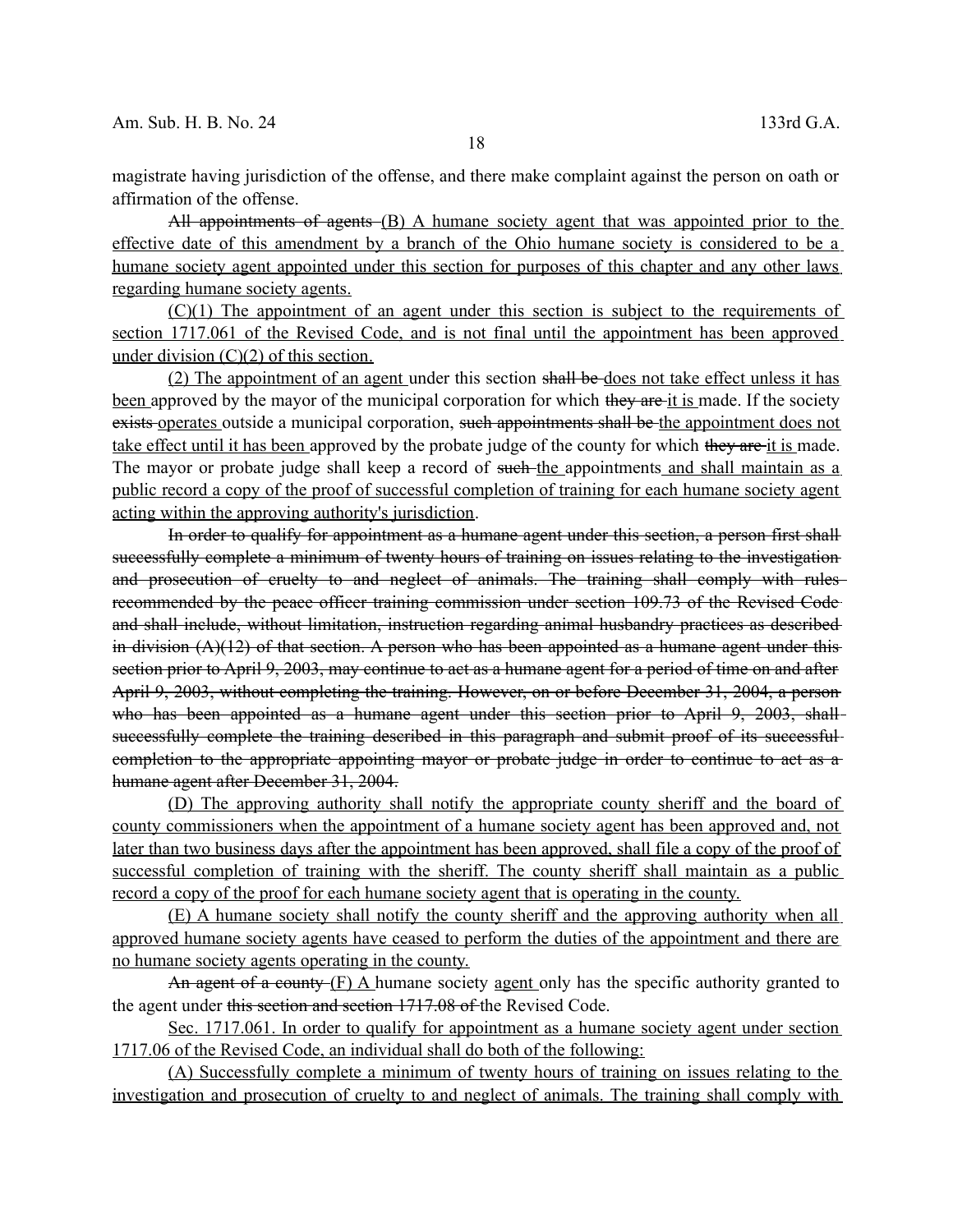rules recommended by the peace officer training commission under section 109.73 of the Revised Code and shall include, without limitation, instruction regarding animal husbandry practices as described in division (A)(12) of that section.

(B) Present proof of successful completion of training, that has been signed by the chief executive officer of the organization or entity that provided the training, or the officer's designee, to the current active approving authority for approval.

 Sec. 1717.062. (A) An individual who has reasonable cause to believe that a humane society agent has not successfully completed the training that is required under section 1717.061 of the Revised Code or who has reasonable cause to believe that an agent's proof of successful completion of training contains false or misleading information may file a complaint, in the form of a affidavit sworn to by the individual, with the current acting authority that is responsible for considering approval of agent appointments within the jurisdiction. The authority shall notify the agent's humane society, and shall investigate the complaint.

(B) If the authority finds that the agent has not provided signed proof of successful completion of training as required under section 1717.061 of the Revised Code, the authority shall provide written notification to the agent's humane society to inform the society that the agent has a right to cure period of thirty days from the date of the notification. If the agent has not provided signed proof by the end of the right to cure period, the authority shall rescind the approval of the appointment and order the applicable humane society to revoke the appointment.

(C) If the authority finds that the agent knowingly provided proof of successful completion of training that contains false or misleading information, the authority shall rescind the approval of the appointment and order the applicable humane society to revoke the appointment.

(D) The applicable humane society shall file written notice with the county sheriff of the revocation under this section of a humane society agent's appointment.

Sec. 1717.07. Upon the approval by the mayor of a municipal corporation of the appointment of an agent under section 1717.06 of the Revised Code, the legislative authority of such municipal corporation shall pay monthly to such agent, from the general revenue fund of the municipal corporation, such the salary as that the legislative authority deems considers just and reasonable. Upon the approval by the probate judge of a county of such an appointment, the board of county commissioners of such the county shall pay monthly to such the agent, from the general revenue fund of the county, such or from the dog and kennel fund of the county, the salary as that the board deems considers just and reasonable. Such board and such legislative authority may agree upon the amount each is to pay such the agent monthly. The salary to be paid monthly to such the agent by the legislative authority of a village shall be not less than five-twenty-five dollars; by the legislative authority of a city, not less than twenty-one hundred twenty-five dollars; and by the board of county commissioners of a county, not less than twenty-five one hundred fifty dollars. Beginning January 1, 2020, and on the first day of January every five years thereafter, these minimum salary amounts shall increase by five dollars. Not more than one such agent in each county shall receive remuneration from the board under this section.

Sec. 1717.08. An officer, agent, or member of the Ohio humane society or of a county humane society may interfere to prevent the perpetration of any act of cruelty to animals in his the officer's, agent's, or member's presence, may use such force as is necessary to prevent it, and to that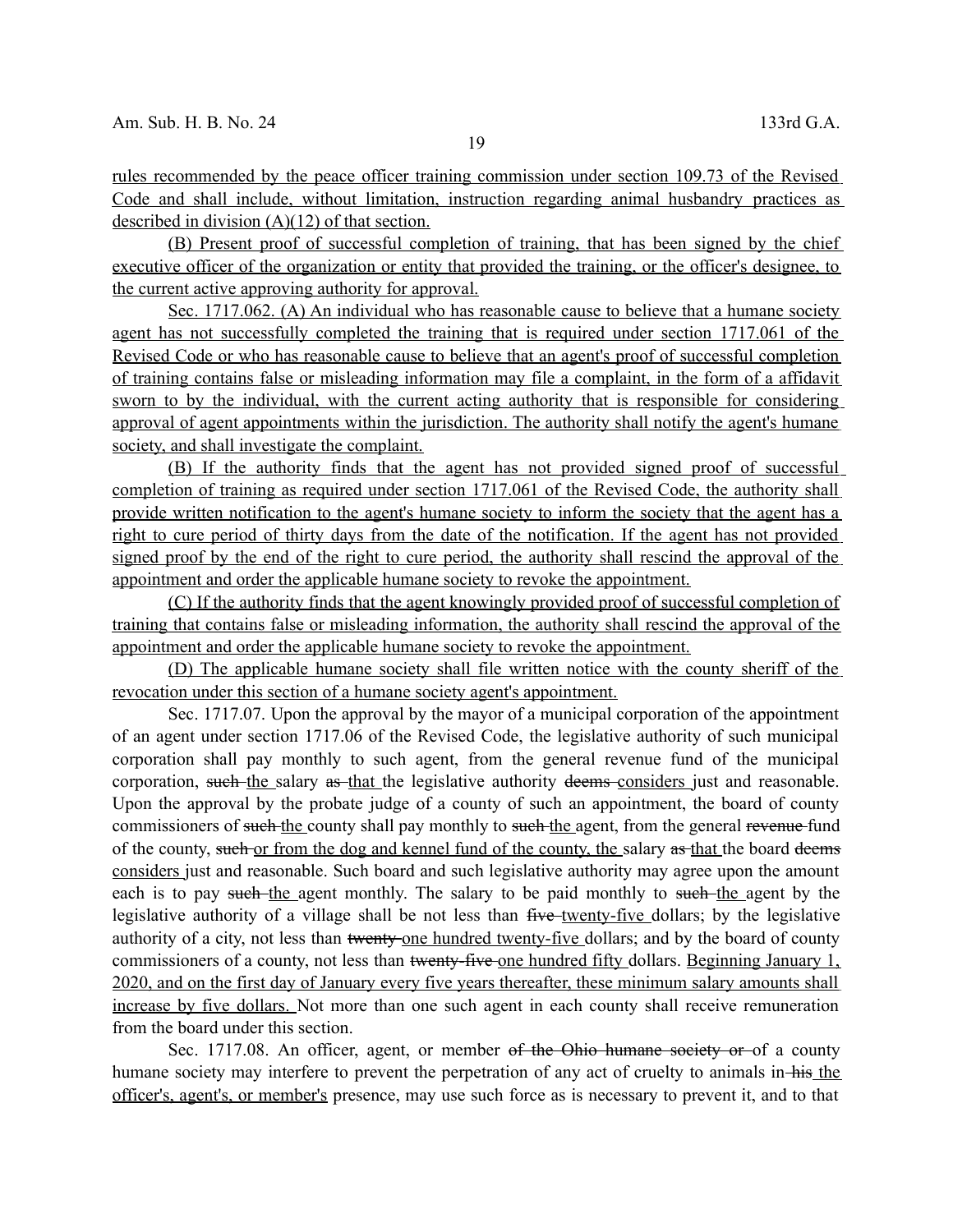end may summon to his the officer's, agent's, or member's aid any bystanders.

Sec. 1717.09. A member of the Ohio humane society or of a county humane society may require the sheriff of any county, the constable of any township, the marshal or a -policeman police officer of any municipal corporation, or any agent of such a society, to arrest any person found violating the laws in relation to cruelty to persons or animals, and to take possession of any animal cruelly treated in their respective counties or municipal corporations, and deliver such animal to the proper officers of the society.

Sec. 1717.10. For all services rendered in carrying out sections  $1717.01$  to  $-1717.14$ , inclusive, 1717.18 of the Revised Code, a sheriff, constable, marshal, or policeman police officer shall be paid such fees as he the sheriff, constable, marshal, or police officer is allowed for like services in other cases. Such fees must be charged as costs, and reimbursed to the humane society by the person convicted.

 Sec. 1717.16. (A) Annually, a county humane society shall submit enforcement activity reports to the county sheriff.

(B) Records of an enforcement activity by a humane society agent are public records under section 149.43 of the Revised Code, except that any such records that are confidential law enforcement investigatory records, as defined in division (A)(2) of section 149.43 of the Revised Code, are not public records.

Sec. 1717.17. (A) A probate judge of a county in which a humane society agent operates may revoke the approval of an appointment for just cause, under the procedure established in division (B) of this section.

(B)(1) A movant may commence the procedure by filing with the probate court a motion to revoke the appointment, in the form of an affidavit sworn to by the movant, describing the conduct that constitutes just cause for the motion. The probate judge, upon a review of the facts, may dismiss the motion without a hearing, or shall direct the clerk of the probate court to serve the humane society agent and the humane society with a summons and a copy of the motion and any accompanying memorandum in accordance with the Rules of Civil Procedure. The summons must state the time and place at which the probate court will conduct a hearing on the motion.

(2) The humane society agent may waive the right to a hearing. If the humane society agent waives the right to a hearing, the probate judge shall revoke the humane society agent's approval of appointment as prayed for in the motion. If the humane society agent does not waive the right to a hearing, the probate judge shall conduct a hearing on the motion.

(3) The humane society agent is entitled to the assistance of counsel at the hearing. The Rules of Evidence govern conduct of the hearing. At the hearing, the movant has the burden of proving, by a preponderance of the evidence, that just cause exists for the revocation of the humane society agent's appointment.

(4) If, after the hearing, the probate judge finds that the movant has not sustained the burden of proof, the probate judge shall deny the motion. If, after the hearing, the probate judge finds that the movant has sustained the burden of proof, the probate judge shall grant the motion and revoke the humane society agent's approval of appointment.

 Sec. 1717.18. (A) A humane society may not enter into a written agreement with a person, wherein the humane society agrees not to prosecute the person for an alleged violation of law, unless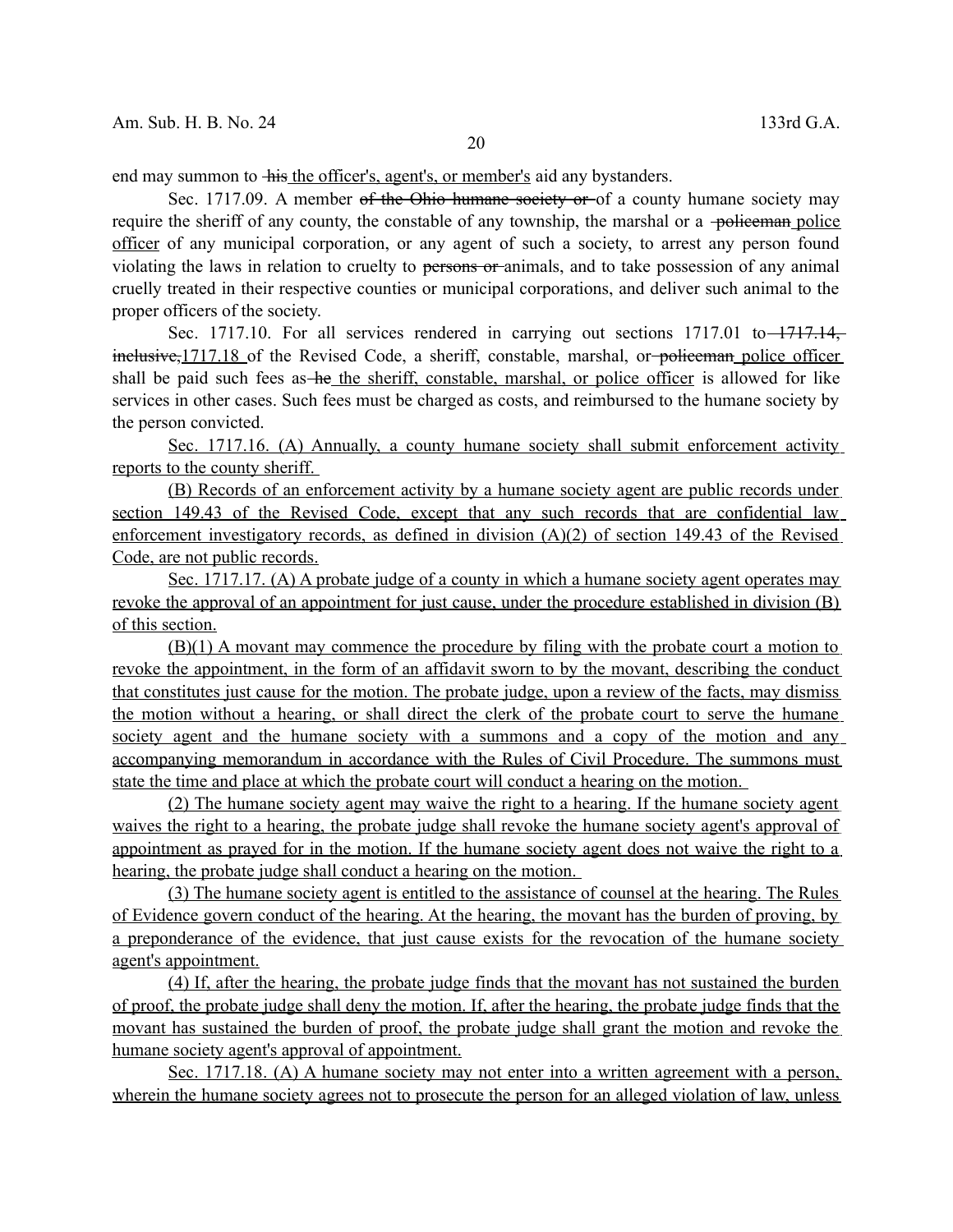the proposed agreement has been reviewed and approved by the judge that has presided over the hearing that is required to determine if the officer had probable cause to seize the animal, and which is related to the case that is the subject of the agreement. As part of the review, if bond has previously been set, the judge shall reconsider whether or not the amount of the bond determined by the court to be needed for the animal's care is necessary and reasonable. A judge shall not approve a nonprosecution agreement that requires a person to provide financial compensation that is in excess of what is necessary and reasonable for the animal's care for the duration of the impoundment.

(B) A nonprosecution agreement between a humane society and a person, as described in division (A) of this section, is void and unenforceable unless it has been approved under division (A) of this section.

Sec. 2151.421.  $(A)(1)(a)$  No person described in division  $(A)(1)(b)$  of this section who is acting in an official or professional capacity and knows, or has reasonable cause to suspect based on facts that would cause a reasonable person in a similar position to suspect, that a child under eighteen years of age, or a person under twenty-one years of age with a developmental disability or physical impairment, has suffered or faces a threat of suffering any physical or mental wound, injury, disability, or condition of a nature that reasonably indicates abuse or neglect of the child shall fail to immediately report that knowledge or reasonable cause to suspect to the entity or persons specified in this division. Except as otherwise provided in this division or section 5120.173 of the Revised Code, the person making the report shall make it to the public children services agency or a peace officer in the county in which the child resides or in which the abuse or neglect is occurring or has occurred. If the person making the report is a peace officer, the officer shall make it to the public children services agency in the county in which the child resides or in which the abuse or neglect is occurring or has occurred. In the circumstances described in section 5120.173 of the Revised Code, the person making the report shall make it to the entity specified in that section.

(b) Division  $(A)(1)(a)$  of this section applies to any person who is an attorney; health care professional; practitioner of a limited branch of medicine as specified in section 4731.15 of the Revised Code; licensed school psychologist; independent marriage and family therapist or marriage and family therapist; coroner; administrator or employee of a child day-care center; administrator or employee of a residential camp, child day camp, or private, nonprofit therapeutic wilderness camp; administrator or employee of a certified child care agency or other public or private children services agency; school teacher; school employee; school authority; peace officer; agent of a county-humane society agent; person, other than a cleric, rendering spiritual treatment through prayer in accordance with the tenets of a well-recognized religion; employee of a county department of job and family services who is a professional and who works with children and families; superintendent or regional administrator employed by the department of youth services; superintendent, board member, or employee of a county board of developmental disabilities; investigative agent contracted with by a county board of developmental disabilities; employee of the department of developmental disabilities; employee of a facility or home that provides respite care in accordance with section 5123.171 of the Revised Code; employee of an entity that provides homemaker services; a person performing the duties of an assessor pursuant to Chapter 3107. or 5103. of the Revised Code; third party employed by a public children services agency to assist in providing child or family related services; court appointed special advocate; or guardian ad litem.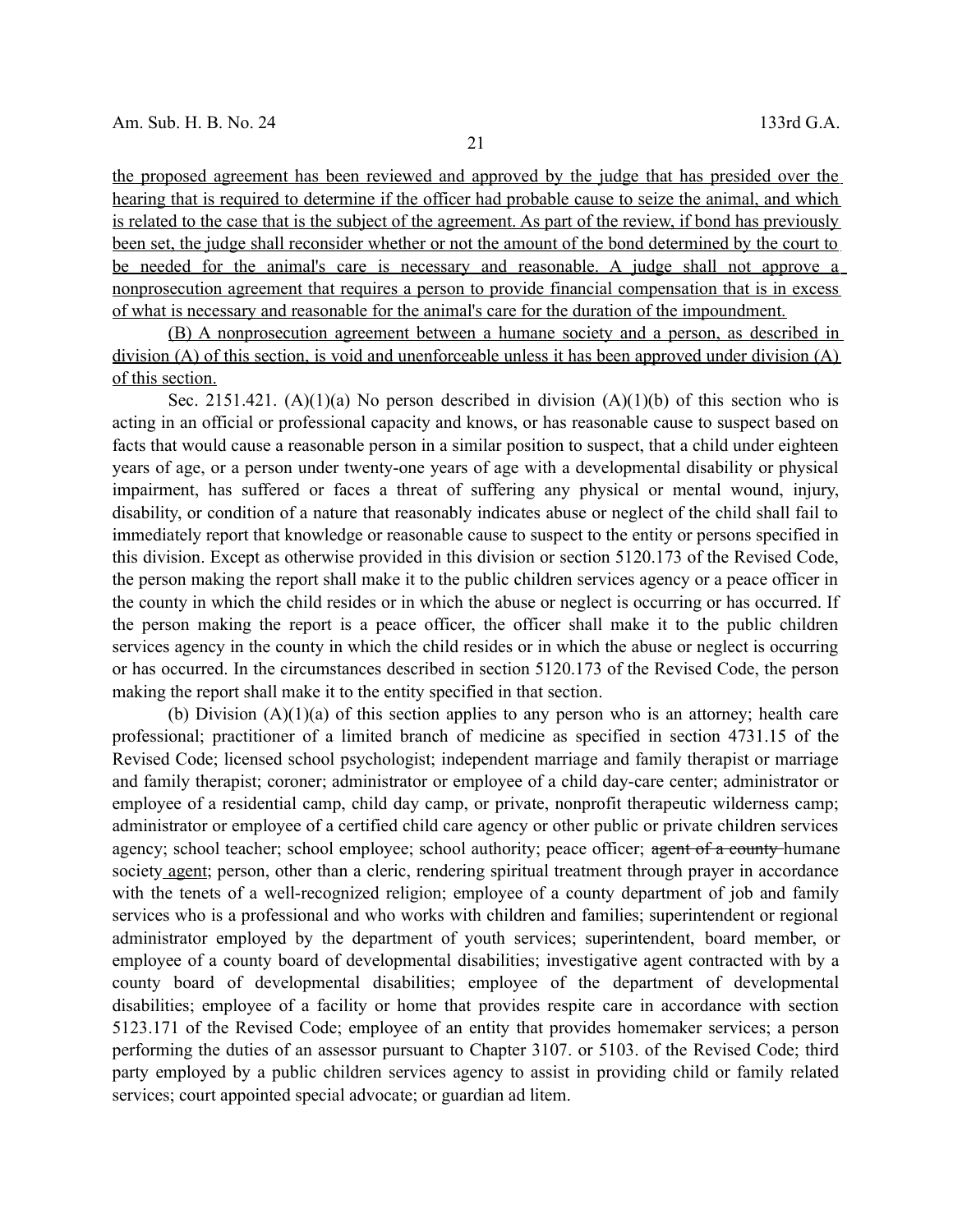(c) If two or more health care professionals, after providing health care services to a child, determine or suspect that the child has been or is being abused or neglected, the health care professionals may designate one of the health care professionals to report the abuse or neglect. A single report made under this division shall meet the reporting requirements of division (A)(1) of this section.

(2) Except as provided in division  $(A)(3)$  of this section, an attorney or a physician is not required to make a report pursuant to division (A)(1) of this section concerning any communication the attorney or physician receives from a client or patient in an attorney-client or physician-patient relationship, if, in accordance with division (A) or (B) of section 2317.02 of the Revised Code, the attorney or physician could not testify with respect to that communication in a civil or criminal proceeding.

(3) The client or patient in an attorney-client or physician-patient relationship described in division (A)(2) of this section is deemed to have waived any testimonial privilege under division (A) or (B) of section 2317.02 of the Revised Code with respect to any communication the attorney or physician receives from the client or patient in that attorney-client or physician-patient relationship, and the attorney or physician shall make a report pursuant to division  $(A)(1)$  of this section with respect to that communication, if all of the following apply:

(a) The client or patient, at the time of the communication, is a child under eighteen years of age or is a person under twenty-one years of age with a developmental disability or physical impairment.

(b) The attorney or physician knows, or has reasonable cause to suspect based on facts that would cause a reasonable person in similar position to suspect that the client or patient has suffered or faces a threat of suffering any physical or mental wound, injury, disability, or condition of a nature that reasonably indicates abuse or neglect of the client or patient.

(c) The abuse or neglect does not arise out of the client's or patient's attempt to have an abortion without the notification of her parents, guardian, or custodian in accordance with section 2151.85 of the Revised Code.

(4)(a) No cleric and no person, other than a volunteer, designated by any church, religious society, or faith acting as a leader, official, or delegate on behalf of the church, religious society, or faith who is acting in an official or professional capacity, who knows, or has reasonable cause to believe based on facts that would cause a reasonable person in a similar position to believe, that a child under eighteen years of age, or a person under twenty-one years of age with a developmental disability or physical impairment, has suffered or faces a threat of suffering any physical or mental wound, injury, disability, or condition of a nature that reasonably indicates abuse or neglect of the child, and who knows, or has reasonable cause to believe based on facts that would cause a reasonable person in a similar position to believe, that another cleric or another person, other than a volunteer, designated by a church, religious society, or faith acting as a leader, official, or delegate on behalf of the church, religious society, or faith caused, or poses the threat of causing, the wound, injury, disability, or condition that reasonably indicates abuse or neglect shall fail to immediately report that knowledge or reasonable cause to believe to the entity or persons specified in this division. Except as provided in section 5120.173 of the Revised Code, the person making the report shall make it to the public children services agency or a peace officer in the county in which the child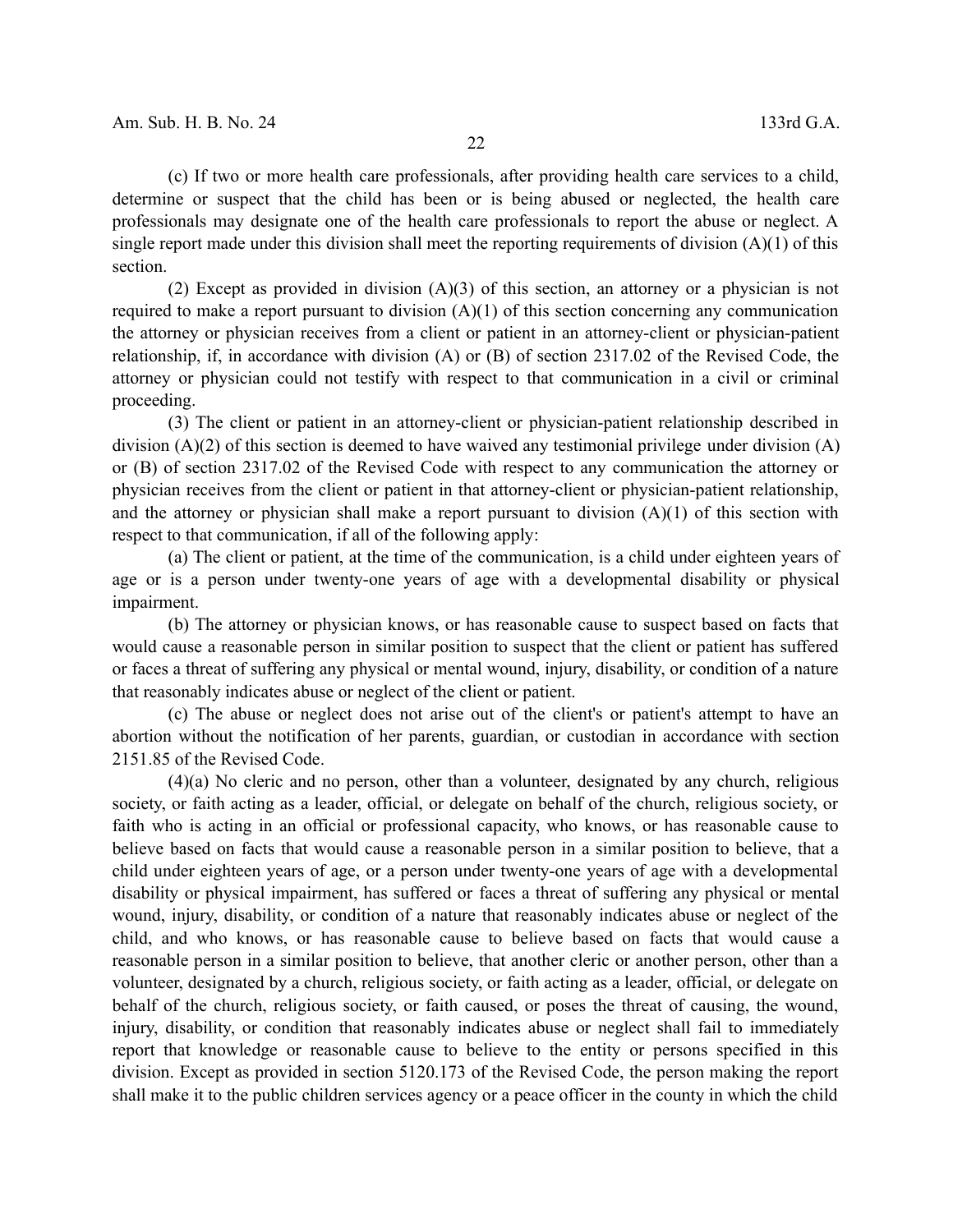(b) Except as provided in division (A)(4)(c) of this section, a cleric is not required to make a report pursuant to division (A)(4)(a) of this section concerning any communication the cleric receives from a penitent in a cleric-penitent relationship, if, in accordance with division (C) of section 2317.02 of the Revised Code, the cleric could not testify with respect to that communication in a civil or criminal proceeding.

(c) The penitent in a cleric-penitent relationship described in division  $(A)(4)(b)$  of this section is deemed to have waived any testimonial privilege under division (C) of section 2317.02 of the Revised Code with respect to any communication the cleric receives from the penitent in that clericpenitent relationship, and the cleric shall make a report pursuant to division  $(A)(4)(a)$  of this section with respect to that communication, if all of the following apply:

(i) The penitent, at the time of the communication, is a child under eighteen years of age or is a person under twenty-one years of age with a developmental disability or physical impairment.

(ii) The cleric knows, or has reasonable cause to believe based on facts that would cause a reasonable person in a similar position to believe, as a result of the communication or any observations made during that communication, the penitent has suffered or faces a threat of suffering any physical or mental wound, injury, disability, or condition of a nature that reasonably indicates abuse or neglect of the penitent.

(iii) The abuse or neglect does not arise out of the penitent's attempt to have an abortion performed upon a child under eighteen years of age or upon a person under twenty-one years of age with a developmental disability or physical impairment without the notification of her parents, guardian, or custodian in accordance with section 2151.85 of the Revised Code.

(d) Divisions  $(A)(4)(a)$  and (c) of this section do not apply in a cleric-penitent relationship when the disclosure of any communication the cleric receives from the penitent is in violation of the sacred trust.

(e) As used in divisions  $(A)(1)$  and  $(A)$  of this section, "cleric" and "sacred trust" have the same meanings as in section 2317.02 of the Revised Code.

(B) Anyone who knows, or has reasonable cause to suspect based on facts that would cause a reasonable person in similar circumstances to suspect, that a child under eighteen years of age, or a person under twenty-one years of age with a developmental disability or physical impairment, has suffered or faces a threat of suffering any physical or mental wound, injury, disability, or other condition of a nature that reasonably indicates abuse or neglect of the child may report or cause reports to be made of that knowledge or reasonable cause to suspect to the entity or persons specified in this division. Except as provided in section 5120.173 of the Revised Code, a person making a report or causing a report to be made under this division shall make it or cause it to be made to the public children services agency or to a peace officer. In the circumstances described in section 5120.173 of the Revised Code, a person making a report or causing a report to be made under this division shall make it or cause it to be made to the entity specified in that section.

(C) Any report made pursuant to division (A) or (B) of this section shall be made forthwith either by telephone or in person and shall be followed by a written report, if requested by the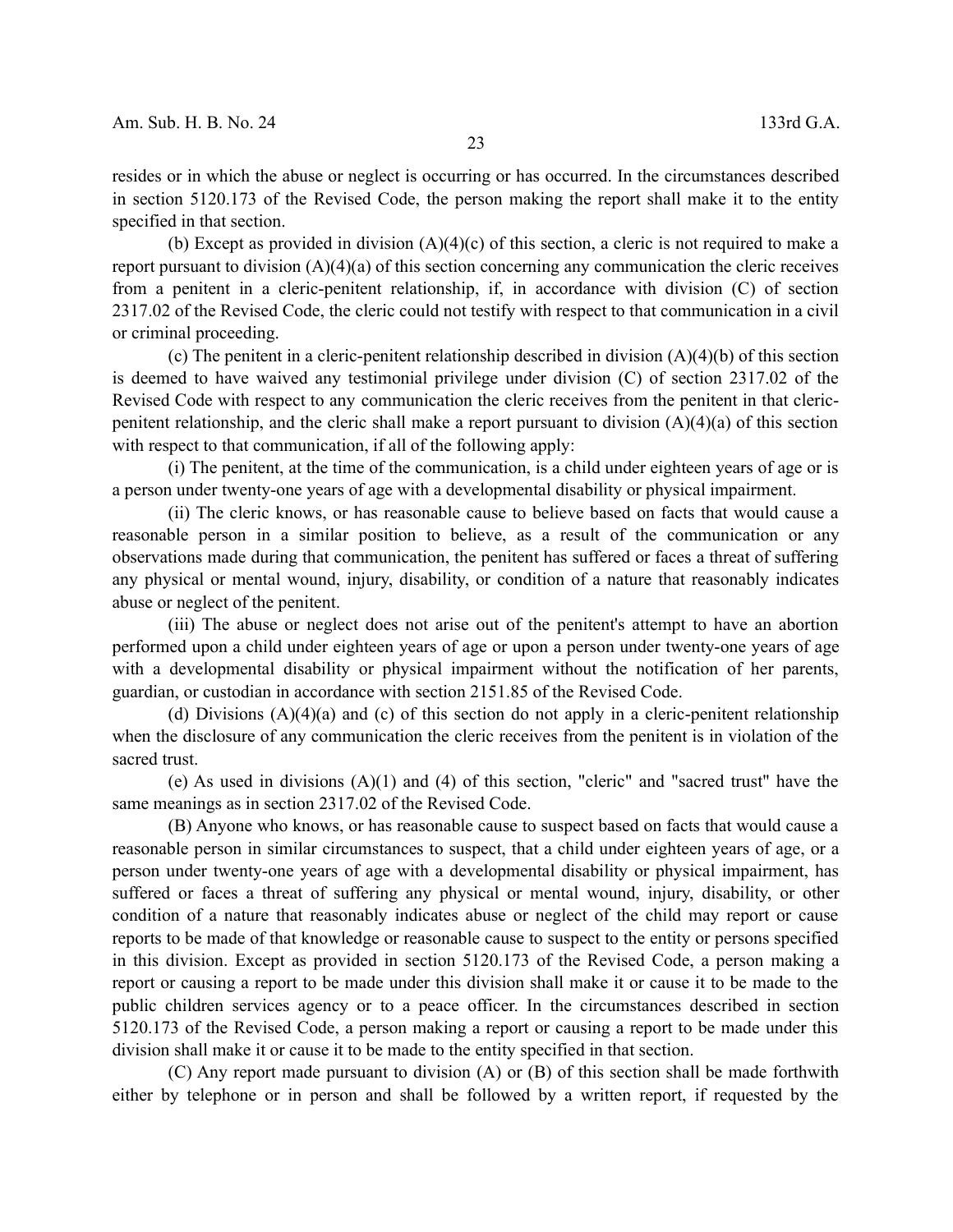receiving agency or officer. The written report shall contain:

(1) The names and addresses of the child and the child's parents or the person or persons having custody of the child, if known;

(2) The child's age and the nature and extent of the child's injuries, abuse, or neglect that is known or reasonably suspected or believed, as applicable, to have occurred or of the threat of injury, abuse, or neglect that is known or reasonably suspected or believed, as applicable, to exist, including any evidence of previous injuries, abuse, or neglect;

(3) Any other information, including, but not limited to, results and reports of any medical examinations, tests, or procedures performed under division (D) of this section, that might be helpful in establishing the cause of the injury, abuse, or neglect that is known or reasonably suspected or believed, as applicable, to have occurred or of the threat of injury, abuse, or neglect that is known or reasonably suspected or believed, as applicable, to exist.

(D)(1) Any person, who is required by division (A) of this section to report child abuse or child neglect that is known or reasonably suspected or believed to have occurred, may take or cause to be taken color photographs of areas of trauma visible on a child and, if medically necessary for the purpose of diagnosing or treating injuries that are suspected to have occurred as a result of child abuse or child neglect, perform or cause to be performed radiological examinations and any other medical examinations of, and tests or procedures on, the child.

(2) The results and any available reports of examinations, tests, or procedures made under division  $(D)(1)$  of this section shall be included in a report made pursuant to division  $(A)$  of this section. Any additional reports of examinations, tests, or procedures that become available shall be provided to the public children services agency, upon request.

(3) If a health care professional provides health care services in a hospital, children's advocacy center, or emergency medical facility to a child about whom a report has been made under division (A) of this section, the health care professional may take any steps that are reasonably necessary for the release or discharge of the child to an appropriate environment. Before the child's release or discharge, the health care professional may obtain information, or consider information obtained, from other entities or individuals that have knowledge about the child. Nothing in division (D)(3) of this section shall be construed to alter the responsibilities of any person under sections 2151.27 and 2151.31 of the Revised Code.

(4) A health care professional may conduct medical examinations, tests, or procedures on the siblings of a child about whom a report has been made under division (A) of this section and on other children who reside in the same home as the child, if the professional determines that the examinations, tests, or procedures are medically necessary to diagnose or treat the siblings or other children in order to determine whether reports under division (A) of this section are warranted with respect to such siblings or other children. The results of the examinations, tests, or procedures on the siblings and other children may be included in a report made pursuant to division (A) of this section.

(5) Medical examinations, tests, or procedures conducted under divisions (D)(1) and (4) of this section and decisions regarding the release or discharge of a child under division (D)(3) of this section do not constitute a law enforcement investigation or activity.

(E)(1) When a peace officer receives a report made pursuant to division (A) or (B) of this section, upon receipt of the report, the peace officer who receives the report shall refer the report to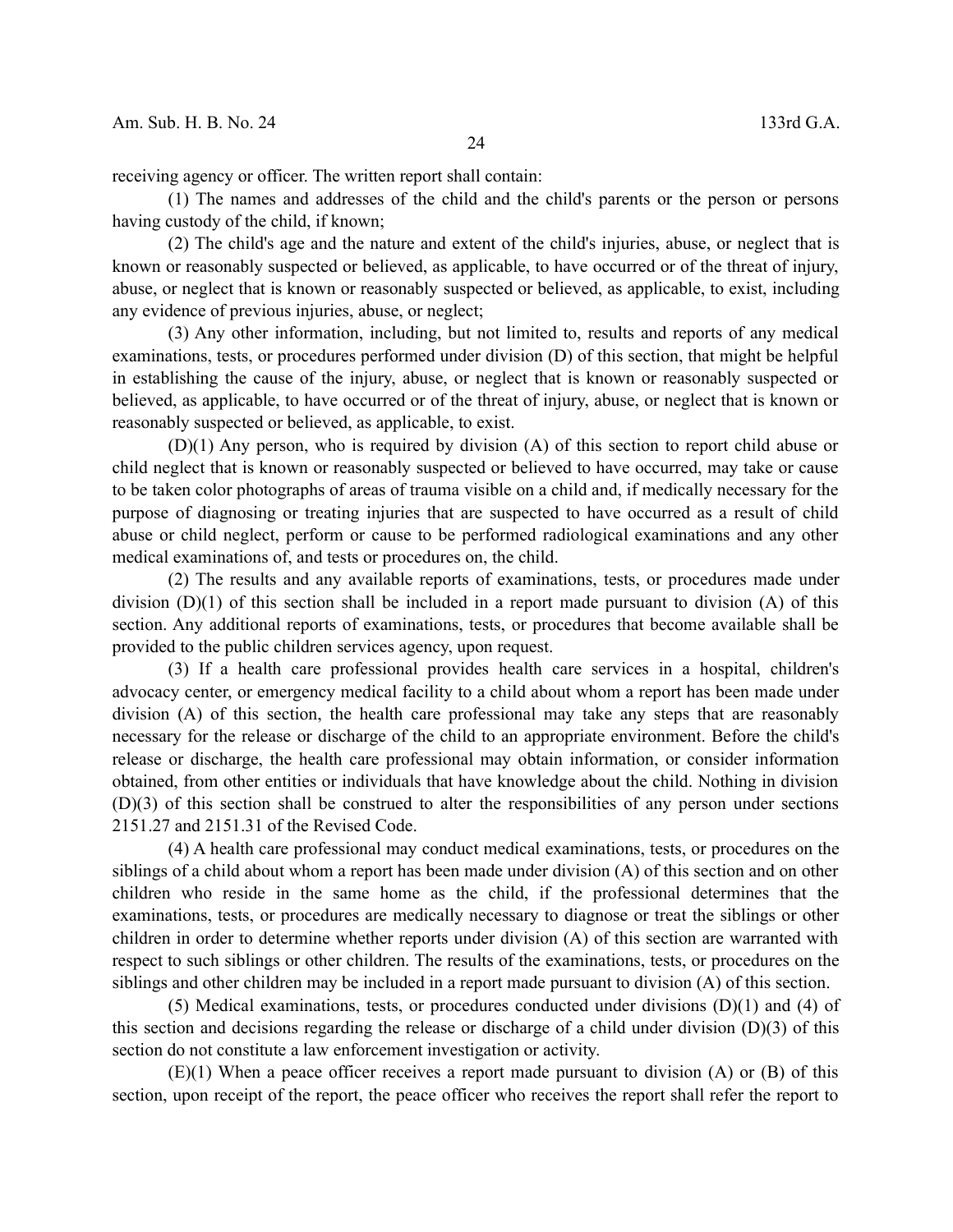(2) When a public children services agency receives a report pursuant to this division or division (A) or (B) of this section, upon receipt of the report, the public children services agency shall do both of the following:

(a) Comply with section 2151.422 of the Revised Code;

(b) If the county served by the agency is also served by a children's advocacy center and the report alleges sexual abuse of a child or another type of abuse of a child that is specified in the memorandum of understanding that creates the center as being within the center's jurisdiction, comply regarding the report with the protocol and procedures for referrals and investigations, with the coordinating activities, and with the authority or responsibility for performing or providing functions, activities, and services stipulated in the interagency agreement entered into under section 2151.428 of the Revised Code relative to that center.

(F) No peace officer shall remove a child about whom a report is made pursuant to this section from the child's parents, stepparents, or guardian or any other persons having custody of the child without consultation with the public children services agency, unless, in the judgment of the officer, and, if the report was made by physician, the physician, immediate removal is considered essential to protect the child from further abuse or neglect. The agency that must be consulted shall be the agency conducting the investigation of the report as determined pursuant to section 2151.422 of the Revised Code.

(G)(1) Except as provided in section 2151.422 of the Revised Code or in an interagency agreement entered into under section 2151.428 of the Revised Code that applies to the particular report, the public children services agency shall investigate, within twenty-four hours, each report of child abuse or child neglect that is known or reasonably suspected or believed to have occurred and of a threat of child abuse or child neglect that is known or reasonably suspected or believed to exist that is referred to it under this section to determine the circumstances surrounding the injuries, abuse, or neglect or the threat of injury, abuse, or neglect, the cause of the injuries, abuse, neglect, or threat, and the person or persons responsible. The investigation shall be made in cooperation with the law enforcement agency and in accordance with the memorandum of understanding prepared under division (K) of this section. A representative of the public children services agency shall, at the time of initial contact with the person subject to the investigation, inform the person of the specific complaints or allegations made against the person. The information shall be given in a manner that is consistent with division (I)(1) of this section and protects the rights of the person making the report under this section.

A failure to make the investigation in accordance with the memorandum is not grounds for, and shall not result in, the dismissal of any charges or complaint arising from the report or the suppression of any evidence obtained as a result of the report and does not give, and shall not be construed as giving, any rights or any grounds for appeal or post-conviction relief to any person. The public children services agency shall report each case to the uniform statewide automated child welfare information system that the department of job and family services shall maintain in accordance with section 5101.13 of the Revised Code. The public children services agency shall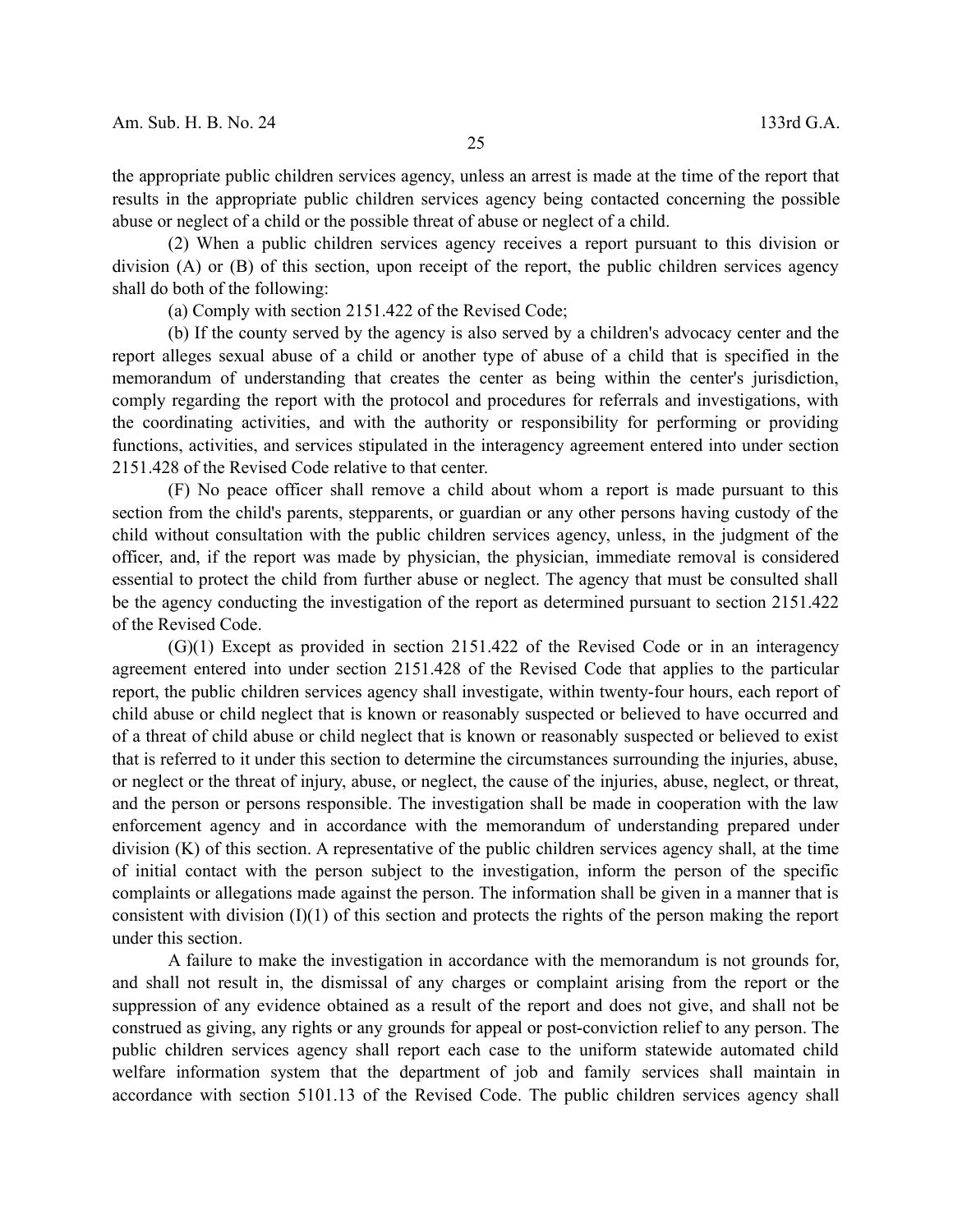submit a report of its investigation, in writing, to the law enforcement agency.

(2) The public children services agency shall make any recommendations to the county prosecuting attorney or city director of law that it considers necessary to protect any children that are brought to its attention.

 $(H)(1)(a)$  Except as provided in divisions  $(H)(1)(b)$  and  $(I)(3)$  of this section, any person, health care professional, hospital, institution, school, health department, or agency shall be immune from any civil or criminal liability for injury, death, or loss to person or property that otherwise might be incurred or imposed as a result of any of the following:

(i) Participating in the making of reports pursuant to division (A) of this section or in the making of reports in good faith, pursuant to division (B) of this section;

(ii) Participating in medical examinations, tests, or procedures under division (D) of this section;

(iii) Providing information used in a report made pursuant to division (A) of this section or providing information in good faith used in a report made pursuant to division (B) of this section;

(iv) Participating in a judicial proceeding resulting from a report made pursuant to division (A) of this section or participating in good faith in a proceeding resulting from a report made pursuant to division (B) of this section.

(b) Immunity under division  $(H)(1)(a)(ii)$  of this section shall not apply when a health care provider has deviated from the standard of care applicable to the provider's profession.

(c) Notwithstanding section 4731.22 of the Revised Code, the physician-patient privilege shall not be a ground for excluding evidence regarding a child's injuries, abuse, or neglect, or the cause of the injuries, abuse, or neglect in any judicial proceeding resulting from a report submitted pursuant to this section.

(2) In any civil or criminal action or proceeding in which it is alleged and proved that participation in the making of a report under this section was not in good faith or participation in a judicial proceeding resulting from a report made under this section was not in good faith, the court shall award the prevailing party reasonable attorney's fees and costs and, if a civil action or proceeding is voluntarily dismissed, may award reasonable attorney's fees and costs to the party against whom the civil action or proceeding is brought.

 $(I)(1)$  Except as provided in divisions  $(I)(4)$  and  $(O)$  of this section, a report made under this section is confidential. The information provided in a report made pursuant to this section and the name of the person who made the report shall not be released for use, and shall not be used, as evidence in any civil action or proceeding brought against the person who made the report. Nothing in this division shall preclude the use of reports of other incidents of known or suspected abuse or neglect in a civil action or proceeding brought pursuant to division (N) of this section against a person who is alleged to have violated division (A)(1) of this section, provided that any information in a report that would identify the child who is the subject of the report or the maker of the report, if the maker of the report is not the defendant or an agent or employee of the defendant, has been redacted. In a criminal proceeding, the report is admissible in evidence in accordance with the Rules of Evidence and is subject to discovery in accordance with the Rules of Criminal Procedure.

 $(2)(a)$  Except as provided in division  $(1)(2)(b)$  of this section, no person shall permit or encourage the unauthorized dissemination of the contents of any report made under this section.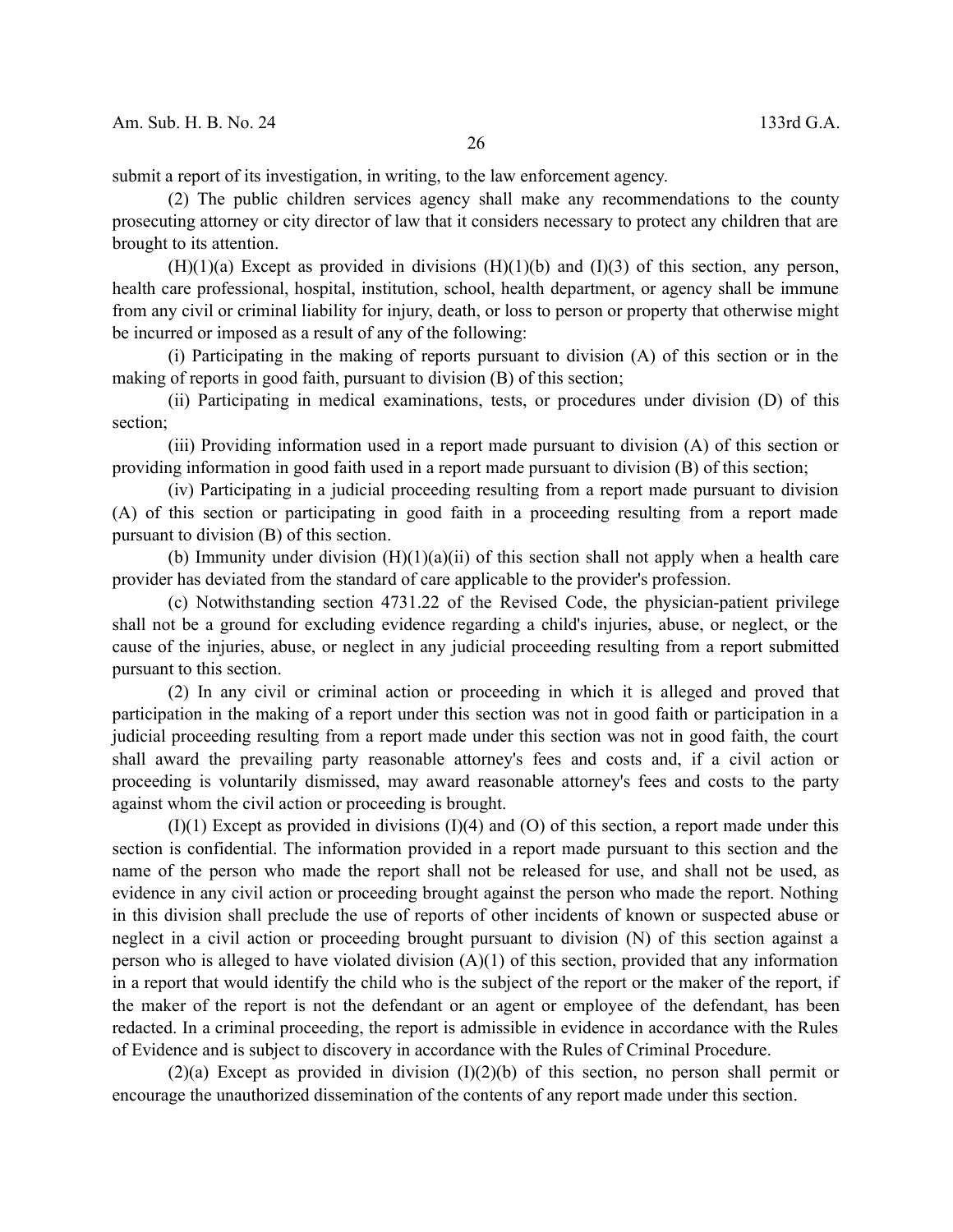(b) A health care professional that obtains the same information contained in a report made under this section from a source other than the report may disseminate the information, if its dissemination is otherwise permitted by law.

(3) A person who knowingly makes or causes another person to make a false report under division (B) of this section that alleges that any person has committed an act or omission that resulted in a child being an abused child or a neglected child is guilty of a violation of section 2921.14 of the Revised Code.

(4) If a report is made pursuant to division (A) or (B) of this section and the child who is the subject of the report dies for any reason at any time after the report is made, but before the child attains eighteen years of age, the public children services agency or peace officer to which the report was made or referred, on the request of the child fatality review board or the director of health pursuant to guidelines established under section 3701.70 of the Revised Code, shall submit a summary sheet of information providing a summary of the report to the review board of the county in which the deceased child resided at the time of death or to the director. On the request of the review board or director, the agency or peace officer may, at its discretion, make the report available to the review board or director. If the county served by the public children services agency is also served by a children's advocacy center and the report of alleged sexual abuse of a child or another type of abuse of a child is specified in the memorandum of understanding that creates the center as being within the center's jurisdiction, the agency or center shall perform the duties and functions specified in this division in accordance with the interagency agreement entered into under section 2151.428 of the Revised Code relative to that advocacy center.

(5) A public children services agency shall advise a person alleged to have inflicted abuse or neglect on a child who is the subject of a report made pursuant to this section, including a report alleging sexual abuse of a child or another type of abuse of a child referred to a children's advocacy center pursuant to an interagency agreement entered into under section 2151.428 of the Revised Code, in writing of the disposition of the investigation. The agency shall not provide to the person any information that identifies the person who made the report, statements of witnesses, or police or other investigative reports.

(J) Any report that is required by this section, other than a report that is made to the state highway patrol as described in section 5120.173 of the Revised Code, shall result in protective services and emergency supportive services being made available by the public children services agency on behalf of the children about whom the report is made, in an effort to prevent further neglect or abuse, to enhance their welfare, and, whenever possible, to preserve the family unit intact. The agency required to provide the services shall be the agency conducting the investigation of the report pursuant to section 2151.422 of the Revised Code.

(K)(1) Each public children services agency shall prepare a memorandum of understanding that is signed by all of the following:

(a) If there is only one juvenile judge in the county, the juvenile judge of the county or the juvenile judge's representative;

(b) If there is more than one juvenile judge in the county, a juvenile judge or the juvenile judges' representative selected by the juvenile judges or, if they are unable to do so for any reason, the juvenile judge who is senior in point of service or the senior juvenile judge's representative;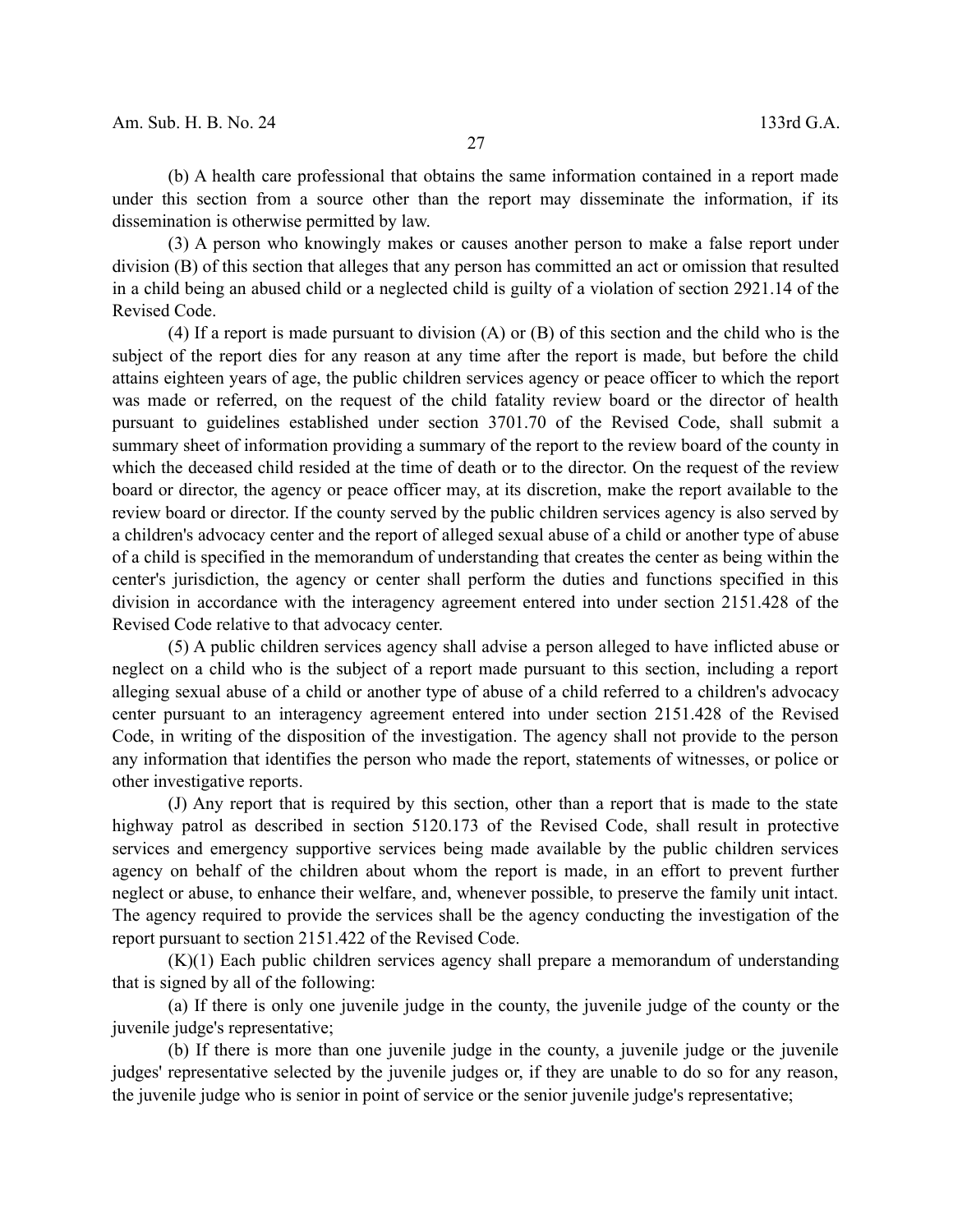(c) The county peace officer;

(d) All chief municipal peace officers within the county;

(e) Other law enforcement officers handling child abuse and neglect cases in the county;

(f) The prosecuting attorney of the county;

(g) If the public children services agency is not the county department of job and family services, the county department of job and family services;

(h) The county humane society;

(i) If the public children services agency participated in the execution of a memorandum of understanding under section 2151.426 of the Revised Code establishing a children's advocacy center, each participating member of the children's advocacy center established by the memorandum.

(2) A memorandum of understanding shall set forth the normal operating procedure to be employed by all concerned officials in the execution of their respective responsibilities under this section and division (C) of section 2919.21, division (B)(1) of section 2919.22, division (B) of section 2919.23, and section 2919.24 of the Revised Code and shall have as two of its primary goals the elimination of all unnecessary interviews of children who are the subject of reports made pursuant to division (A) or (B) of this section and, when feasible, providing for only one interview of a child who is the subject of any report made pursuant to division (A) or (B) of this section. A failure to follow the procedure set forth in the memorandum by the concerned officials is not grounds for, and shall not result in, the dismissal of any charges or complaint arising from any reported case of abuse or neglect or the suppression of any evidence obtained as a result of any reported child abuse or child neglect and does not give, and shall not be construed as giving, any rights or any grounds for appeal or post-conviction relief to any person.

(3) A memorandum of understanding shall include all of the following:

(a) The roles and responsibilities for handling emergency and nonemergency cases of abuse and neglect;

(b) Standards and procedures to be used in handling and coordinating investigations of reported cases of child abuse and reported cases of child neglect, methods to be used in interviewing the child who is the subject of the report and who allegedly was abused or neglected, and standards and procedures addressing the categories of persons who may interview the child who is the subject of the report and who allegedly was abused or neglected.

(4) If a public children services agency participated in the execution of a memorandum of understanding under section 2151.426 of the Revised Code establishing a children's advocacy center, the agency shall incorporate the contents of that memorandum in the memorandum prepared pursuant to this section.

(5) The clerk of the court of common pleas in the county may sign the memorandum of understanding prepared under division  $(K)(1)$  of this section. If the clerk signs the memorandum of understanding, the clerk shall execute all relevant responsibilities as required of officials specified in the memorandum.

(L)(1) Except as provided in division (L)(4) or (5) of this section, a person who is required to make a report pursuant to division (A) of this section may make a reasonable number of requests of the public children services agency that receives or is referred the report, or of the children's advocacy center that is referred the report if the report is referred to a children's advocacy center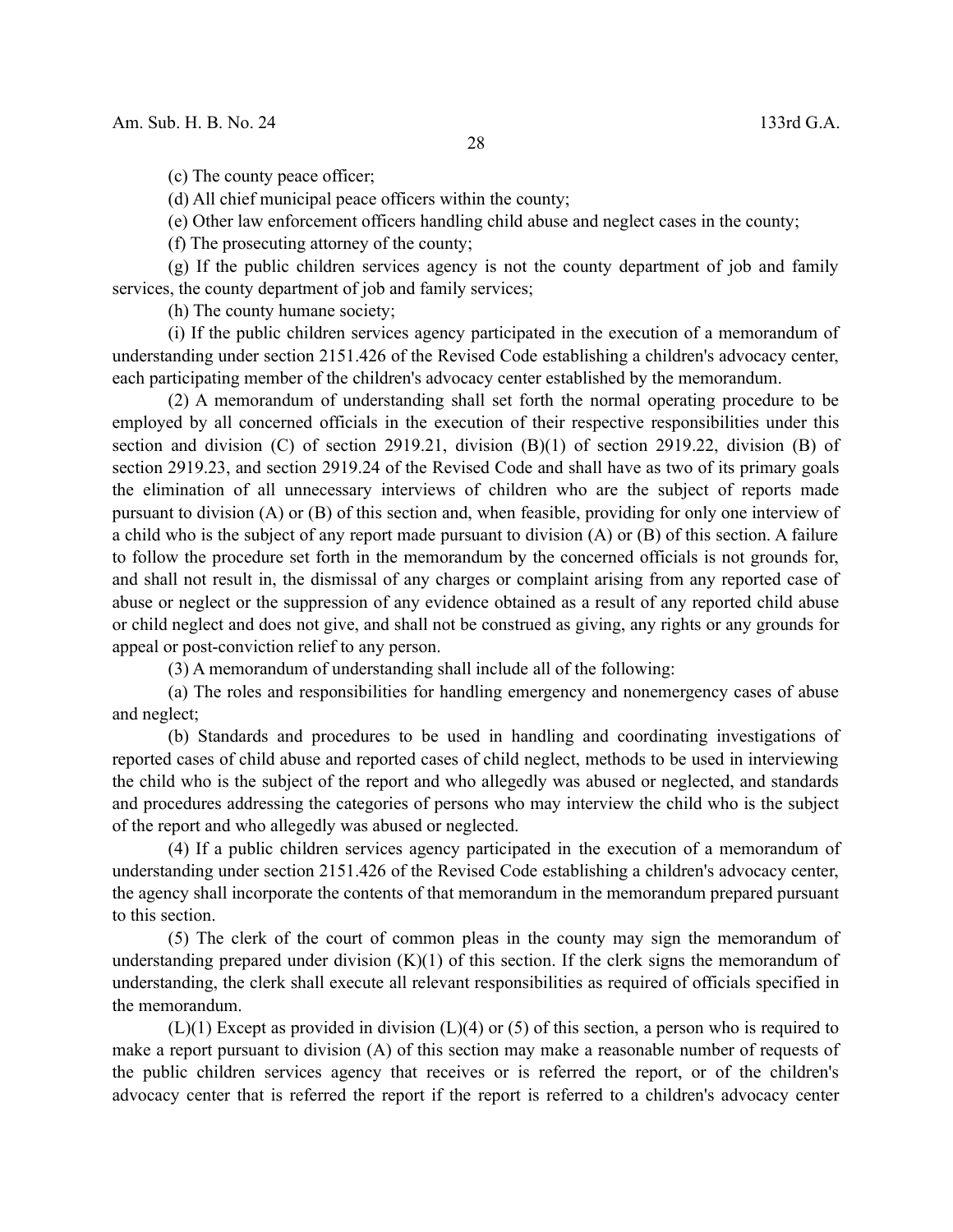pursuant to an interagency agreement entered into under section 2151.428 of the Revised Code, to be provided with the following information:

(a) Whether the agency or center has initiated an investigation of the report;

(b) Whether the agency or center is continuing to investigate the report;

(c) Whether the agency or center is otherwise involved with the child who is the subject of the report;

(d) The general status of the health and safety of the child who is the subject of the report;

(e) Whether the report has resulted in the filing of a complaint in juvenile court or of criminal charges in another court.

(2) A person may request the information specified in division  $(L)(1)$  of this section only if, at the time the report is made, the person's name, address, and telephone number are provided to the person who receives the report.

When a peace officer or employee of a public children services agency receives a report pursuant to division (A) or (B) of this section the recipient of the report shall inform the person of the right to request the information described in division  $(L)(1)$  of this section. The recipient of the report shall include in the initial child abuse or child neglect report that the person making the report was so informed and, if provided at the time of the making of the report, shall include the person's name, address, and telephone number in the report.

Each request is subject to verification of the identity of the person making the report. If that person's identity is verified, the agency shall provide the person with the information described in division (L)(1) of this section a reasonable number of times, except that the agency shall not disclose any confidential information regarding the child who is the subject of the report other than the information described in those divisions.

(3) A request made pursuant to division (L)(1) of this section is not a substitute for any report required to be made pursuant to division (A) of this section.

(4) If an agency other than the agency that received or was referred the report is conducting the investigation of the report pursuant to section 2151.422 of the Revised Code, the agency conducting the investigation shall comply with the requirements of division (L) of this section.

(5) A health care professional who made a report under division (A) of this section, or on whose behalf such a report was made as provided in division  $(A)(1)(c)$  of this section, may authorize a person to obtain the information described in division  $(L)(1)$  of this section if the person requesting the information is associated with or acting on behalf of the health care professional who provided health care services to the child about whom the report was made.

(M) The director of job and family services shall adopt rules in accordance with Chapter 119. of the Revised Code to implement this section. The department of job and family services may enter into a plan of cooperation with any other governmental entity to aid in ensuring that children are protected from abuse and neglect. The department shall make recommendations to the attorney general that the department determines are necessary to protect children from child abuse and child neglect.

(N) Whoever violates division (A) of this section is liable for compensatory and exemplary damages to the child who would have been the subject of the report that was not made. A person who brings a civil action or proceeding pursuant to this division against a person who is alleged to have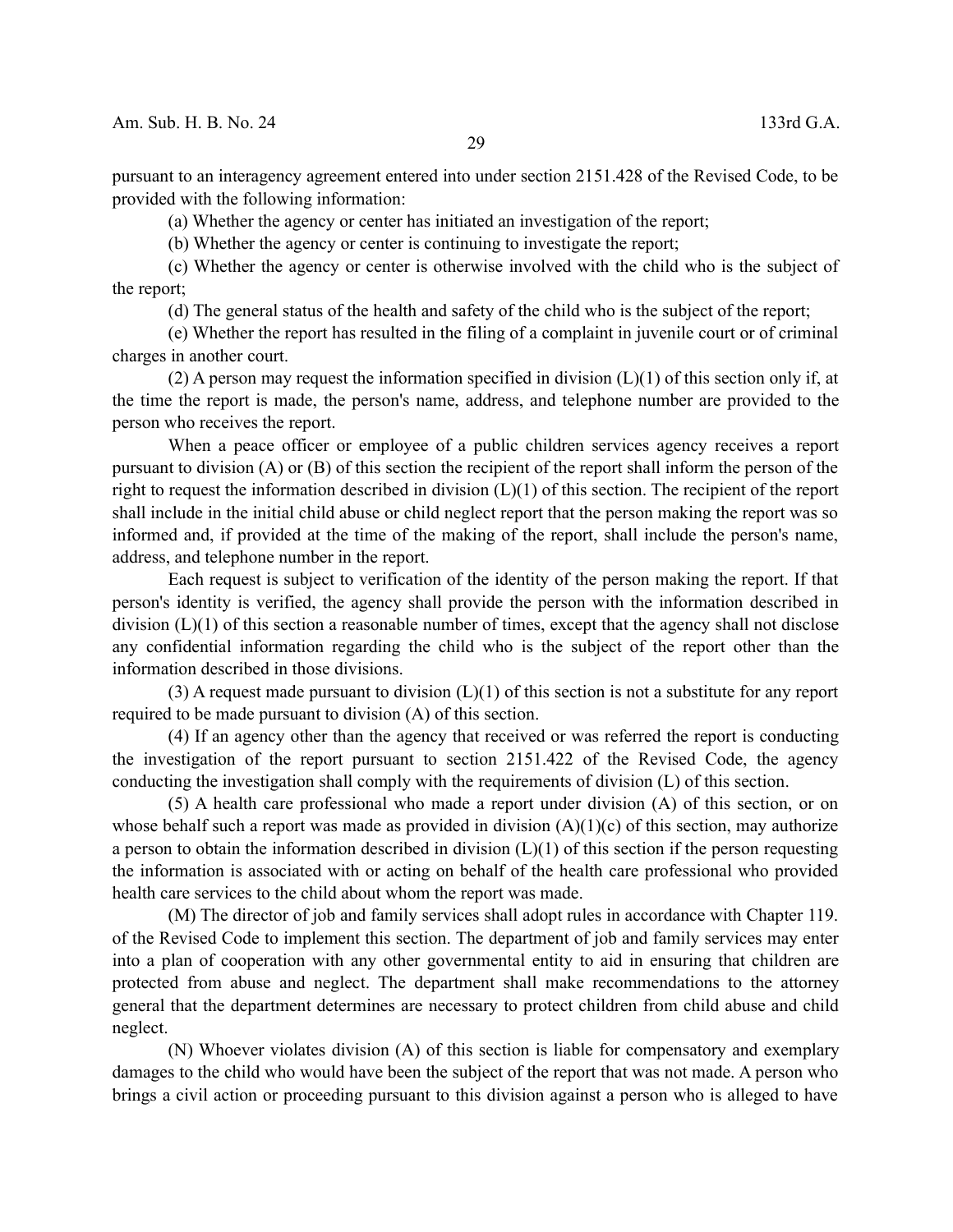violated division (A)(1) of this section may use in the action or proceeding reports of other incidents of known or suspected abuse or neglect, provided that any information in a report that would identify the child who is the subject of the report or the maker of the report, if the maker is not the defendant or an agent or employee of the defendant, has been redacted.

(O)(1) As used in this division:

(a) "Out-of-home care" includes a nonchartered nonpublic school if the alleged child abuse or child neglect, or alleged threat of child abuse or child neglect, described in a report received by a public children services agency allegedly occurred in or involved the nonchartered nonpublic school and the alleged perpetrator named in the report holds a certificate, permit, or license issued by the state board of education under section 3301.071 or Chapter 3319. of the Revised Code.

(b) "Administrator, director, or other chief administrative officer" means the superintendent of the school district if the out-of-home care entity subject to a report made pursuant to this section is a school operated by the district.

(2) No later than the end of the day following the day on which a public children services agency receives a report of alleged child abuse or child neglect, or a report of an alleged threat of child abuse or child neglect, that allegedly occurred in or involved an out-of-home care entity, the agency shall provide written notice of the allegations contained in and the person named as the alleged perpetrator in the report to the administrator, director, or other chief administrative officer of the out-of-home care entity that is the subject of the report unless the administrator, director, or other chief administrative officer is named as an alleged perpetrator in the report. If the administrator, director, or other chief administrative officer of an out-of-home care entity is named as an alleged perpetrator in a report of alleged child abuse or child neglect, or a report of an alleged threat of child abuse or child neglect, that allegedly occurred in or involved the out-of-home care entity, the agency shall provide the written notice to the owner or governing board of the out-of-home care entity that is the subject of the report. The agency shall not provide witness statements or police or other investigative reports.

(3) No later than three days after the day on which a public children services agency that conducted the investigation as determined pursuant to section 2151.422 of the Revised Code makes a disposition of an investigation involving a report of alleged child abuse or child neglect, or a report of an alleged threat of child abuse or child neglect, that allegedly occurred in or involved an out-ofhome care entity, the agency shall send written notice of the disposition of the investigation to the administrator, director, or other chief administrative officer and the owner or governing board of the out-of-home care entity. The agency shall not provide witness statements or police or other investigative reports.

(P) As used in this section:

(1) "Children's advocacy center" and "sexual abuse of a child" have the same meanings as in section 2151.425 of the Revised Code.

(2) "Health care professional" means an individual who provides health-related services including a physician, hospital intern or resident, dentist, podiatrist, registered nurse, licensed practical nurse, visiting nurse, licensed psychologist, speech pathologist, audiologist, person engaged in social work or the practice of professional counseling, and employee of a home health agency. "Health care professional" does not include a practitioner of a limited branch of medicine as specified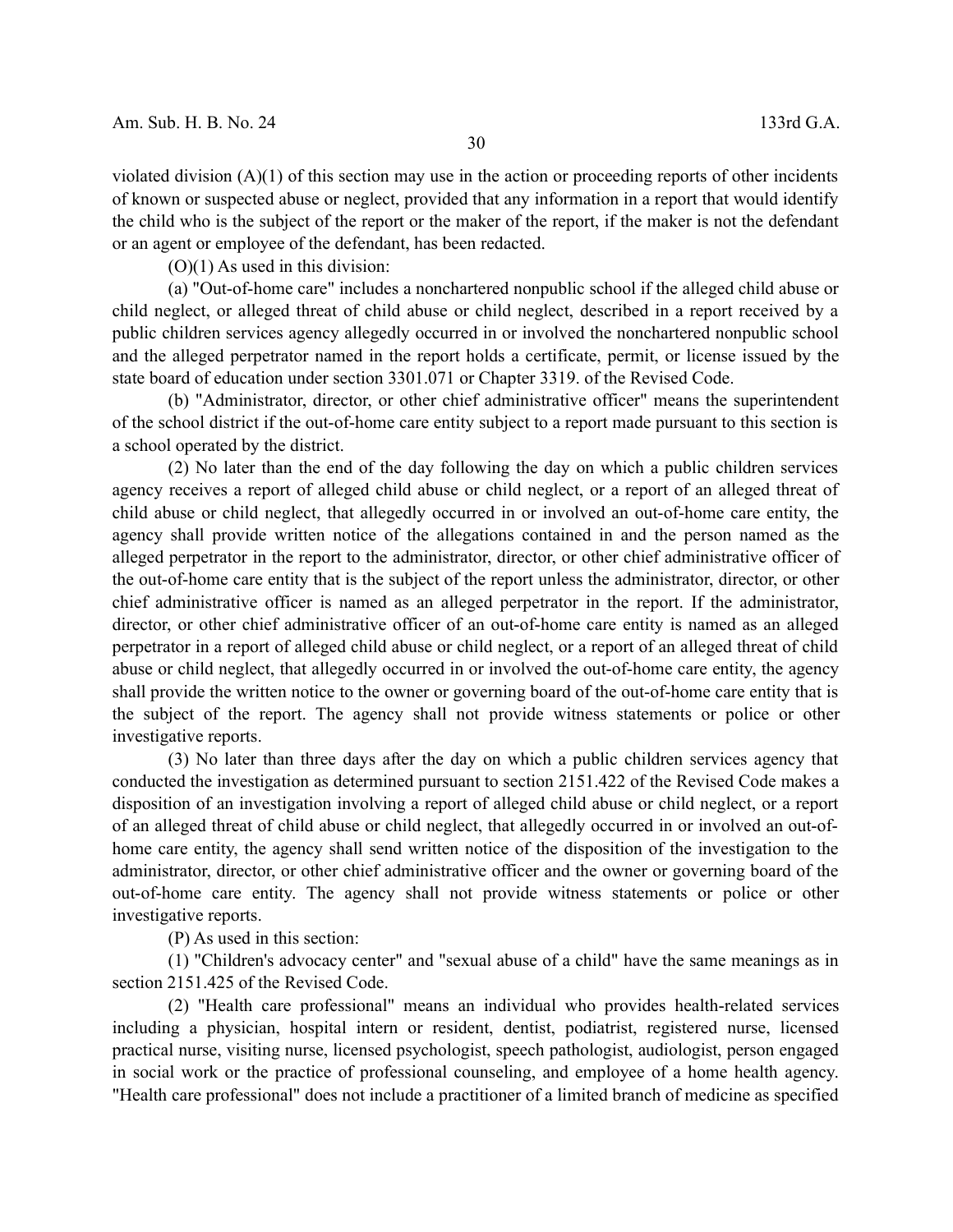in section 4731.15 of the Revised Code, licensed school psychologist, independent marriage and family therapist or marriage and family therapist, or coroner.

(3) "Investigation" means the public children services agency's response to an accepted report of child abuse or neglect through either an alternative response or a traditional response.

(4) "Peace officer" means a sheriff, deputy sheriff, constable, police officer of a township or joint police district, marshal, deputy marshal, municipal police officer, or a state highway patrol trooper.

Sec. 2921.02. (A) No person, with purpose to corrupt a public servant or party official, or improperly to influence a public servant or party official with respect to the discharge of the public servant's or party official's duty, whether before or after the public servant or party official is elected, appointed, qualified, employed, summoned, or sworn, shall promise, offer, or give any valuable thing or valuable benefit.

(B) No person, either before or after the person is elected, appointed, qualified, employed, summoned, or sworn as a public servant or party official, shall knowingly solicit or accept for self or another person any valuable thing or valuable benefit to corrupt or improperly influence the person or another public servant or party official with respect to the discharge of the person's or the other public servant's or party official's duty.

(C) No person, with purpose to corrupt a witness or improperly to influence a witness with respect to the witness's testimony in an official proceeding, either before or after the witness is subpoenaed or sworn, shall promise, offer, or give the witness or another person any valuable thing or valuable benefit.

(D) No person, either before or after the person is subpoenaed or sworn as a witness, shall knowingly solicit or accept for self or another person any valuable thing or valuable benefit to corrupt or improperly influence self or another person with respect to testimony given in an official proceeding.

(E) No person, with purpose to corrupt a director, officer, or employee of a municipal school district transformation alliance established under section 3311.86 of the Revised Code, or improperly to influence a director, officer, or employee of a municipal school district transformation alliance with respect to the discharge of the director's, officer's, or employee's duties, whether before or after the director, officer, or employee is appointed or employed, shall promise, offer, or give the director, officer, or employee any valuable thing or valuable benefit.

(F) No person, either before or after the person is appointed or employed as a director, officer, or employee of a municipal school district transformation alliance established under section 3311.86 of the Revised Code, shall knowingly solicit or accept for self or another person any valuable thing or valuable benefit to corrupt or improperly influence the person or another director, officer, or employee of a municipal school district transformation alliance with respect to the discharge of the person's or other director's, officer's, or employee's duties.

(G) As used in this section, "public servant" includes a humane society agent approved under section 1717.06 of the Revised Code.

(H) Whoever violates this section is guilty of bribery, a felony of the third degree.

(H) (I) A public servant or party official, or director, officer, or employee of a municipal school district transformation alliance established under section 3311.86 of the Revised Code, who is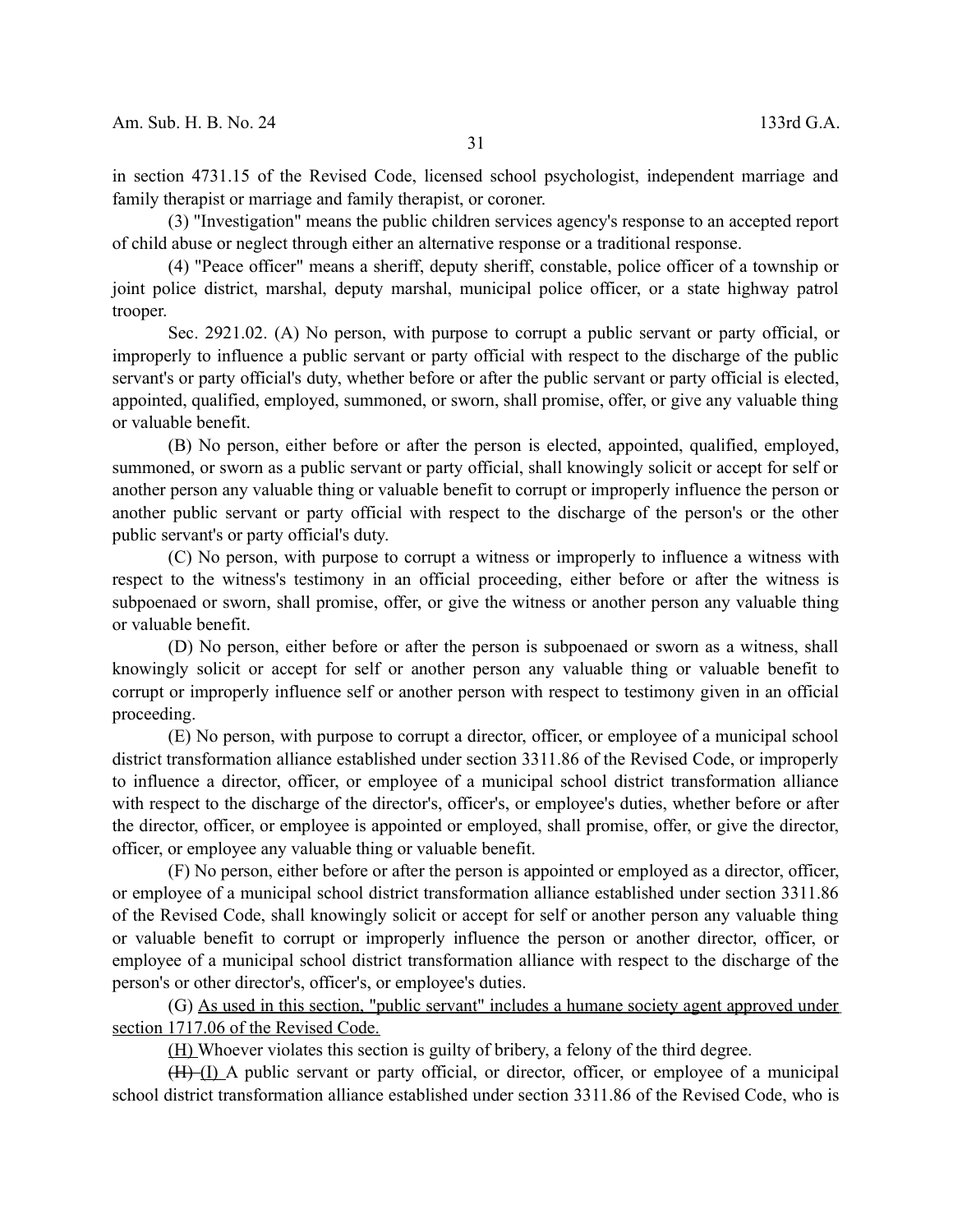convicted of bribery is forever disqualified from holding any public office, employment, or position of trust in this state.

Sec. 2931.18. (A) A humane society or its agent may employ appoint an attorney, and may also employ appoint one or more assistant attorneys, to prosecute violations of law relating to

(1) Except the prevention of cruelty to animals, except as provided in division (B) of this section, prevention of cruelty to animals or children;

(2) Abandonment, nonsupport, or ill-treatment of a child by its parent;

(3) Employment of a child under fourteen years of age in public exhibitions or vocations injurious to health, life, or morals or which cause or permit such child to suffer unnecessary physical or mental pain;

(4) Neglect or refusal of an adult to support a destitute parent.

Such The attorneys shall be paid out of the county treasury, from the general fund of the county or from the dog and kennel fund of the county, in an amount approved as just and reasonable by the board of county commissioners of that county.

(B) A humane society or its agent shall not employ an attorney or one or more assistant attorneys to prosecute a felony violation of section 959.131 of the Revised Code.

Sec. 4729.01. As used in this chapter:

(A) "Pharmacy," except when used in a context that refers to the practice of pharmacy, means any area, room, rooms, place of business, department, or portion of any of the foregoing where the practice of pharmacy is conducted.

(B) "Practice of pharmacy" means providing pharmacist care requiring specialized knowledge, judgment, and skill derived from the principles of biological, chemical, behavioral, social, pharmaceutical, and clinical sciences. As used in this division, "pharmacist care" includes the following:

(1) Interpreting prescriptions;

(2) Dispensing drugs and drug therapy related devices;

(3) Compounding drugs;

(4) Counseling individuals with regard to their drug therapy, recommending drug therapy related devices, and assisting in the selection of drugs and appliances for treatment of common diseases and injuries and providing instruction in the proper use of the drugs and appliances;

(5) Performing drug regimen reviews with individuals by discussing all of the drugs that the individual is taking and explaining the interactions of the drugs;

(6) Performing drug utilization reviews with licensed health professionals authorized to prescribe drugs when the pharmacist determines that an individual with a prescription has a drug regimen that warrants additional discussion with the prescriber;

(7) Advising an individual and the health care professionals treating an individual with regard to the individual's drug therapy;

(8) Acting pursuant to a consult agreement with one or more physicians authorized under Chapter 4731. of the Revised Code to practice medicine and surgery or osteopathic medicine and surgery, if an agreement has been established;

(9) Engaging in the administration of immunizations to the extent authorized by section 4729.41 of the Revised Code;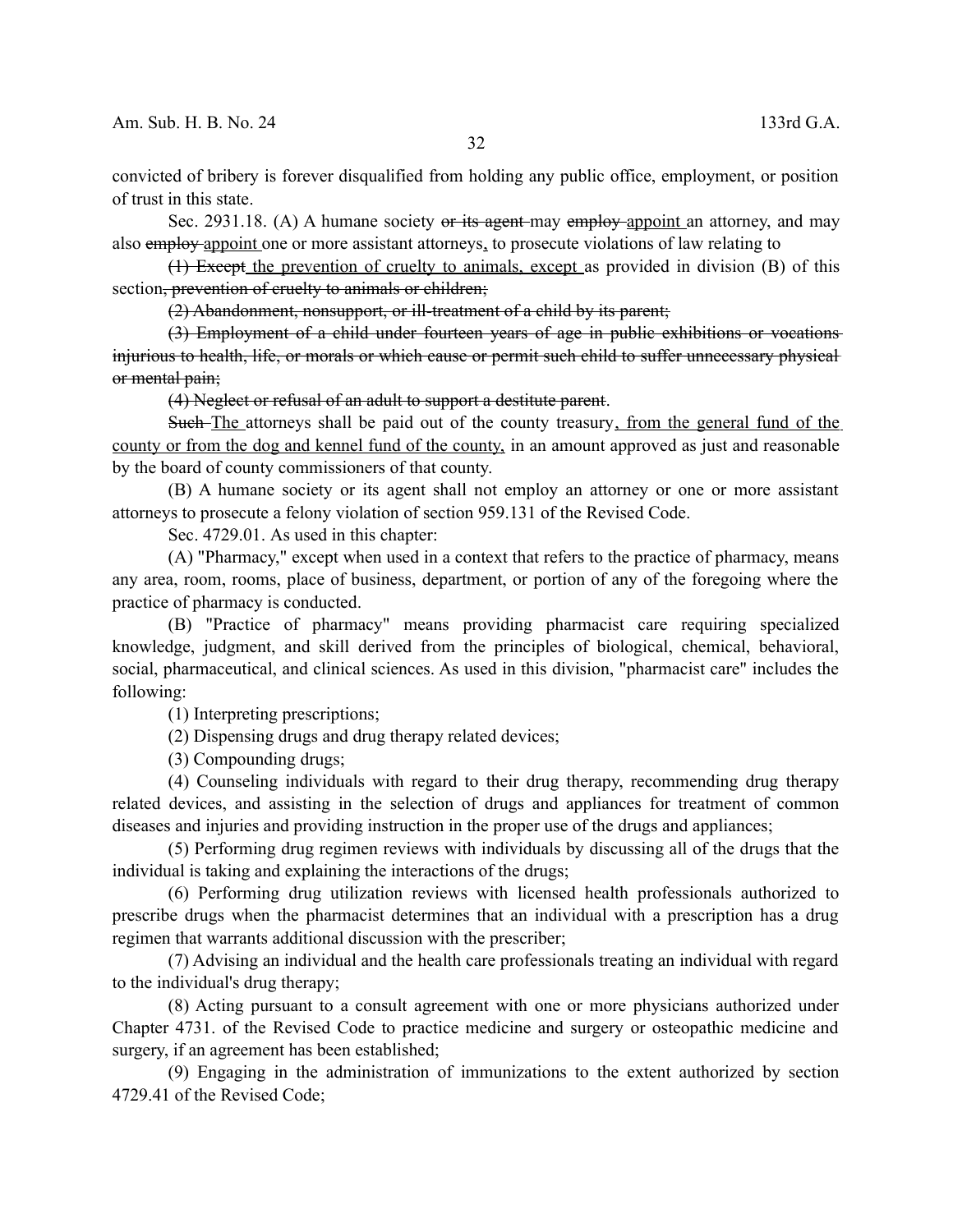(10) Engaging in the administration of drugs to the extent authorized by section 4729.45 of the Revised Code.

(C) "Compounding" means the preparation, mixing, assembling, packaging, and labeling of one or more drugs in any of the following circumstances:

(1) Pursuant to a prescription issued by a licensed health professional authorized to prescribe drugs;

(2) Pursuant to the modification of a prescription made in accordance with a consult agreement;

(3) As an incident to research, teaching activities, or chemical analysis;

(4) In anticipation of orders for drugs pursuant to prescriptions, based on routine, regularly observed dispensing patterns;

(5) Pursuant to a request made by a licensed health professional authorized to prescribe drugs for a drug that is to be used by the professional for the purpose of direct administration to patients in the course of the professional's practice, if all of the following apply:

(a) At the time the request is made, the drug is not commercially available regardless of the reason that the drug is not available, including the absence of a manufacturer for the drug or the lack of a readily available supply of the drug from a manufacturer.

(b) A limited quantity of the drug is compounded and provided to the professional.

(c) The drug is compounded and provided to the professional as an occasional exception to the normal practice of dispensing drugs pursuant to patient-specific prescriptions.

(D) "Consult agreement" means an agreement that has been entered into under section 4729.39 of the Revised Code.

(E) "Drug" means:

(1) Any article recognized in the United States pharmacopoeia and national formulary, or any supplement to them, intended for use in the diagnosis, cure, mitigation, treatment, or prevention of disease in humans or animals;

(2) Any other article intended for use in the diagnosis, cure, mitigation, treatment, or prevention of disease in humans or animals;

(3) Any article, other than food, intended to affect the structure or any function of the body of humans or animals;

 $(4)$  Any article intended for use as a component of any article specified in division  $(E)(1)$ ,  $(2)$ , or (3) of this section; but does not include devices or their components, parts, or accessories.

"Drug" does not include "hemp" or a "hemp product" as those terms are defined in section 928.01 of the Revised Code.

(F) "Dangerous drug" means any of the following:

(1) Any drug to which either of the following applies:

(a) Under the "Federal Food, Drug, and Cosmetic Act," 52 Stat. 1040 (1938), 21 U.S.C.A. 301, as amended, the drug is required to bear a label containing the legend "Caution: Federal law prohibits dispensing without prescription" or "Caution: Federal law restricts this drug to use by or on the order of a licensed veterinarian" or any similar restrictive statement, or the drug may be dispensed only upon a prescription;

(b) Under Chapter 3715. or 3719. of the Revised Code, the drug may be dispensed only upon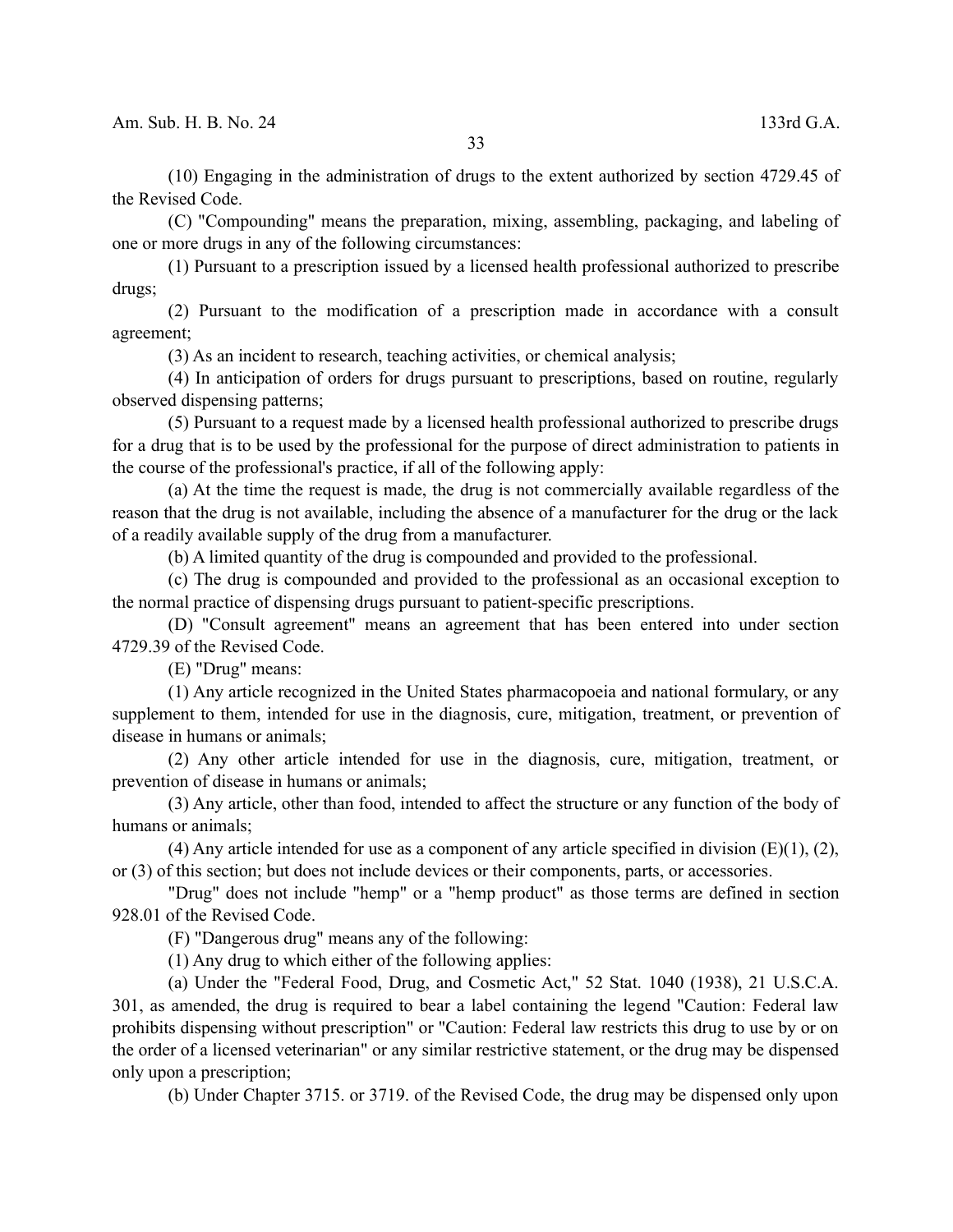a prescription.

(2) Any drug that contains a schedule V controlled substance and that is exempt from Chapter 3719. of the Revised Code or to which that chapter does not apply;

(3) Any drug intended for administration by injection into the human body other than through a natural orifice of the human body;

(4) Any drug that is a biological product, as defined in section 3715.01 of the Revised Code.

(G) "Federal drug abuse control laws" has the same meaning as in section 3719.01 of the Revised Code.

(H) "Prescription" means all of the following:

(1) A written, electronic, or oral order for drugs or combinations or mixtures of drugs to be used by a particular individual or for treating a particular animal, issued by a licensed health professional authorized to prescribe drugs;

(2) For purposes of sections 2925.61, 4723.488, 4730.431, and 4731.94 of the Revised Code, a written, electronic, or oral order for naloxone issued to and in the name of a family member, friend, or other individual in a position to assist an individual who there is reason to believe is at risk of experiencing an opioid-related overdose.

(3) For purposes of section 4729.44 of the Revised Code, a written, electronic, or oral order for naloxone issued to and in the name of either of the following:

(a) An individual who there is reason to believe is at risk of experiencing an opioid-related overdose;

(b) A family member, friend, or other individual in a position to assist an individual who there is reason to believe is at risk of experiencing an opioid-related overdose.

(4) For purposes of sections 4723.4810, 4729.282, 4730.432, and 4731.93 of the Revised Code, a written, electronic, or oral order for a drug to treat chlamydia, gonorrhea, or trichomoniasis issued to and in the name of a patient who is not the intended user of the drug but is the sexual partner of the intended user;

(5) For purposes of sections 3313.7110, 3313.7111, 3314.143, 3326.28, 3328.29, 4723.483, 4729.88, 4730.433, 4731.96, and 5101.76 of the Revised Code, a written, electronic, or oral order for an epinephrine autoinjector issued to and in the name of a school, school district, or camp;

(6) For purposes of Chapter 3728. and sections 4723.483, 4729.88, 4730.433, and 4731.96 of the Revised Code, a written, electronic, or oral order for an epinephrine autoinjector issued to and in the name of a qualified entity, as defined in section 3728.01 of the Revised Code.

(I) "Licensed health professional authorized to prescribe drugs" or "prescriber" means an individual who is authorized by law to prescribe drugs or dangerous drugs or drug therapy related devices in the course of the individual's professional practice, including only the following:

(1) A dentist licensed under Chapter 4715. of the Revised Code;

(2) A clinical nurse specialist, certified nurse-midwife, or certified nurse practitioner who holds a current, valid license to practice nursing as an advanced practice registered nurse issued under Chapter 4723. of the Revised Code;

(3) An optometrist licensed under Chapter 4725. of the Revised Code to practice optometry under a therapeutic pharmaceutical agents certificate;

(4) A physician authorized under Chapter 4731. of the Revised Code to practice medicine and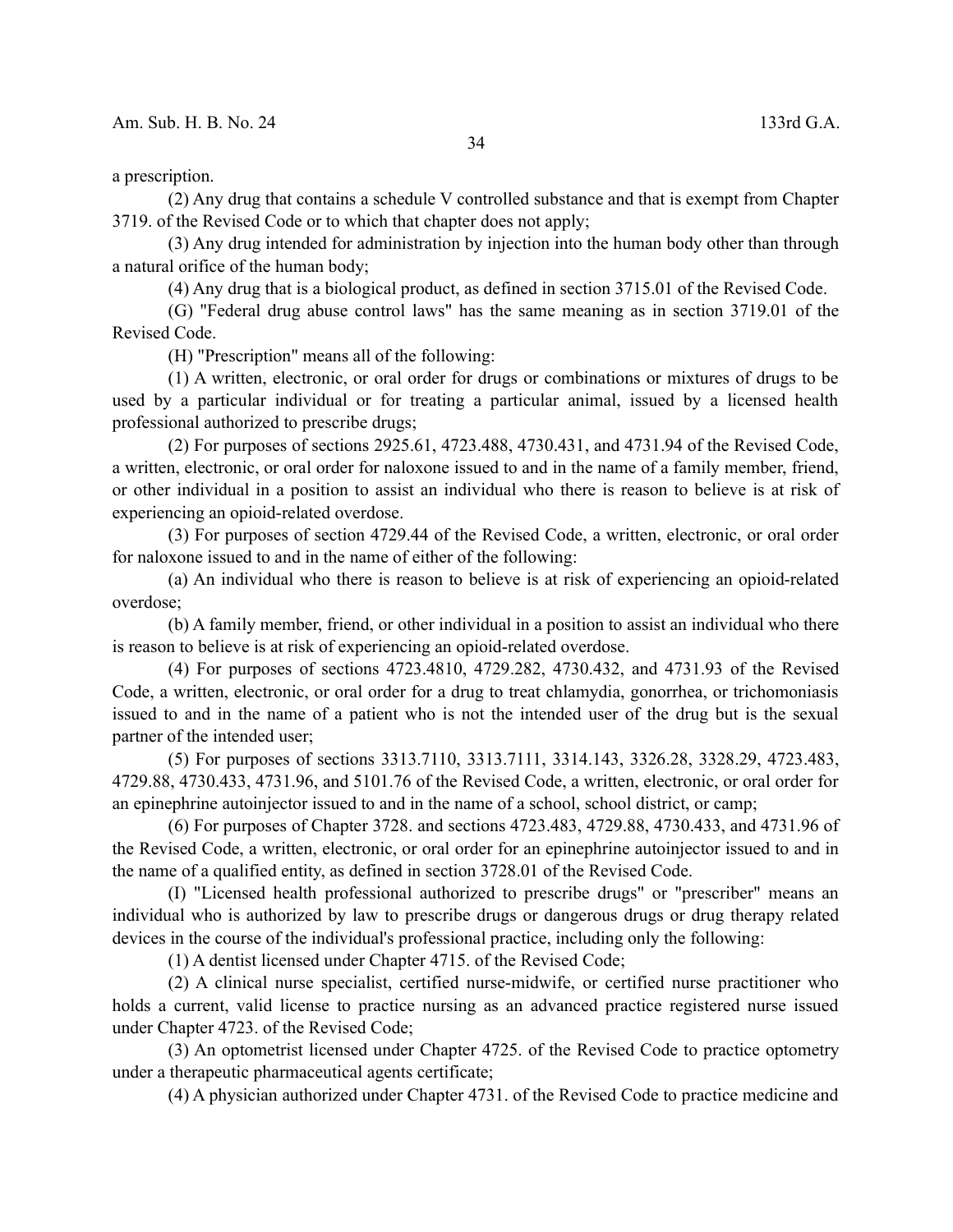surgery, osteopathic medicine and surgery, or podiatric medicine and surgery;

(5) A physician assistant who holds a license to practice as a physician assistant issued under Chapter 4730. of the Revised Code, holds a valid prescriber number issued by the state medical board, and has been granted physician-delegated prescriptive authority;

(6) A veterinarian licensed under Chapter 4741. of the Revised Code.

(J) "Sale" or "sell" includes any transaction made by any person, whether as principal proprietor, agent, or employee, to do or offer to do any of the following: deliver, distribute, broker, exchange, gift or otherwise give away, or transfer, whether the transfer is by passage of title, physical movement, or both.

(K) "Wholesale sale" and "sale at wholesale" mean any sale in which the purpose of the purchaser is to resell the article purchased or received by the purchaser.

(L) "Retail sale" and "sale at retail" mean any sale other than a wholesale sale or sale at wholesale.

(M) "Retail seller" means any person that sells any dangerous drug to consumers without assuming control over and responsibility for its administration. Mere advice or instructions regarding administration do not constitute control or establish responsibility.

(N) "Price information" means the price charged for a prescription for a particular drug product and, in an easily understandable manner, all of the following:

(1) The proprietary name of the drug product;

(2) The established (generic) name of the drug product;

(3) The strength of the drug product if the product contains a single active ingredient or if the drug product contains more than one active ingredient and a relevant strength can be associated with the product without indicating each active ingredient. The established name and quantity of each active ingredient are required if such a relevant strength cannot be so associated with a drug product containing more than one ingredient.

(4) The dosage form;

(5) The price charged for a specific quantity of the drug product. The stated price shall include all charges to the consumer, including, but not limited to, the cost of the drug product, professional fees, handling fees, if any, and a statement identifying professional services routinely furnished by the pharmacy. Any mailing fees and delivery fees may be stated separately without repetition. The information shall not be false or misleading.

(O) "Wholesale distributor of dangerous drugs" or "wholesale distributor" means a person engaged in the sale of dangerous drugs at wholesale and includes any agent or employee of such a person authorized by the person to engage in the sale of dangerous drugs at wholesale.

(P) "Manufacturer of dangerous drugs" or "manufacturer" means a person, other than a pharmacist or prescriber, who manufactures dangerous drugs and who is engaged in the sale of those dangerous drugs.

(Q) "Terminal distributor of dangerous drugs" or "terminal distributor" means a person who is engaged in the sale of dangerous drugs at retail, or any person, other than a manufacturer, repackager, outsourcing facility, third-party logistics provider, wholesale distributor, or pharmacist, who has possession, custody, or control of dangerous drugs for any purpose other than for that person's own use and consumption. "Terminal distributor" includes pharmacies, hospitals, nursing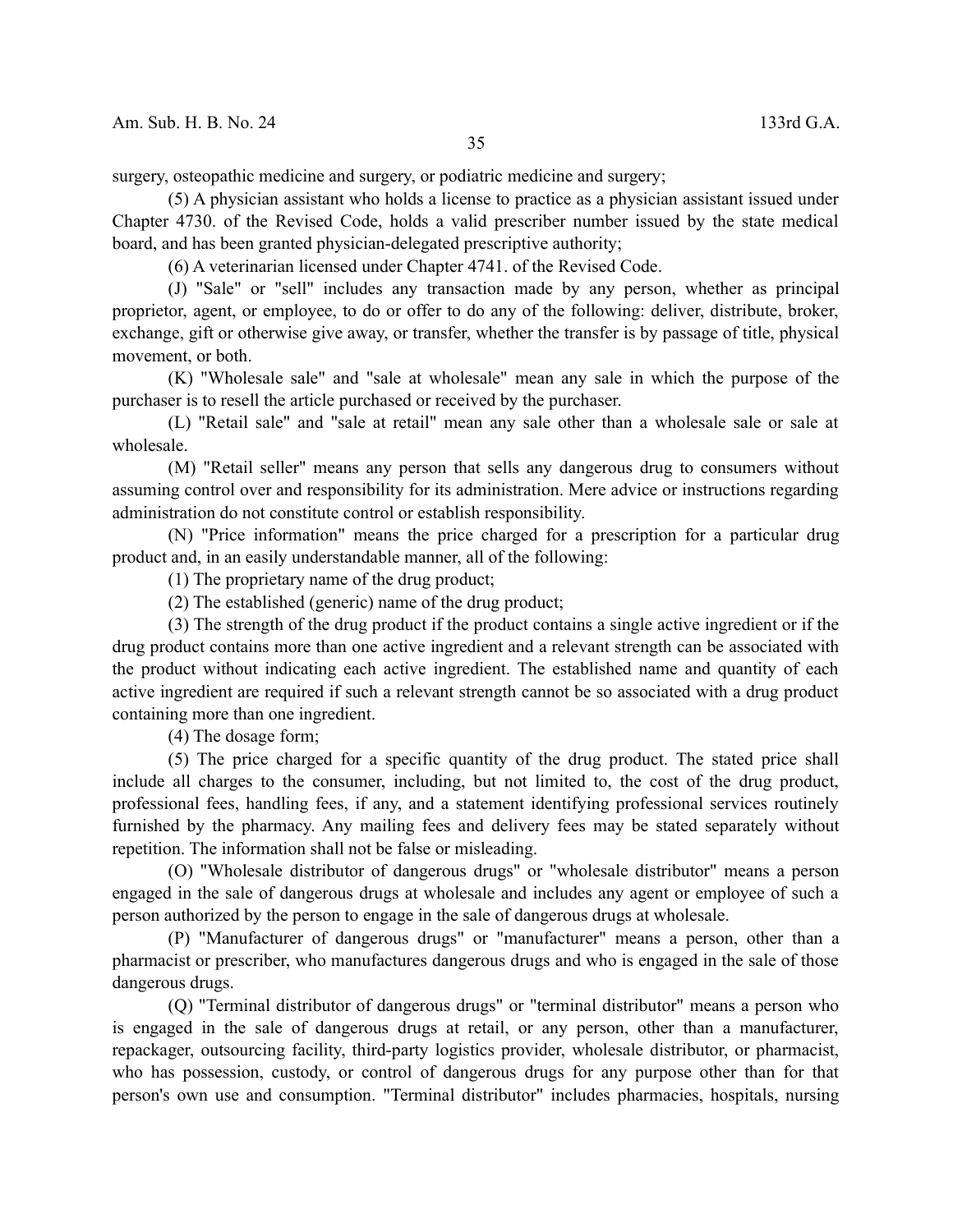homes, and laboratories and all other persons who procure dangerous drugs for sale or other distribution by or under the supervision of a pharmacist, licensed health professional authorized to prescribe drugs, or other person authorized by the state board of pharmacy.

(R) "Promote to the public" means disseminating a representation to the public in any manner or by any means, other than by labeling, for the purpose of inducing, or that is likely to induce, directly or indirectly, the purchase of a dangerous drug at retail.

(S) "Person" includes any individual, partnership, association, limited liability company, or corporation, the state, any political subdivision of the state, and any district, department, or agency of the state or its political subdivisions.

(T)(1) "Animal shelter" means a facility operated by a humane society or any society organized under Chapter 1717. of the Revised Code or a dog pound operated pursuant to Chapter 955. of the Revised Code.

(2) "County dog warden" means a dog warden or deputy dog warden appointed or employed under section 955.12 of the Revised Code.

(U) "Food" has the same meaning as in section 3715.01 of the Revised Code.

(V) "Pain management clinic" has the same meaning as in section 4731.054 of the Revised Code.

(W) "Investigational drug or product" means a drug or product that has successfully completed phase one of the United States food and drug administration clinical trials and remains under clinical trial, but has not been approved for general use by the United States food and drug administration. "Investigational drug or product" does not include controlled substances in schedule I, as defined in section 3719.01 of the Revised Code.

(X) "Product," when used in reference to an investigational drug or product, means a biological product, other than a drug, that is made from a natural human, animal, or microorganism source and is intended to treat a disease or medical condition.

(Y) "Third-party logistics provider" means a person that provides or coordinates warehousing or other logistics services pertaining to dangerous drugs including distribution, on behalf of a manufacturer, wholesale distributor, or terminal distributor of dangerous drugs, but does not take ownership of the drugs or have responsibility to direct the sale or disposition of the drugs.

(Z) "Repackager of dangerous drugs" or "repackager" means a person that repacks and relabels dangerous drugs for sale or distribution.

(AA) "Outsourcing facility" means a facility that is engaged in the compounding and sale of sterile drugs and is registered as an outsourcing facility with the United States food and drug administration.

(BB) "Laboratory" means a laboratory licensed under this chapter as a terminal distributor of dangerous drugs and entrusted to have custody of any of the following drugs and to use the drugs for scientific and clinical purposes and for purposes of instruction: dangerous drugs that are not controlled substances, as defined in section 3719.01 of the Revised Code; dangerous drugs that are controlled substances, as defined in that section; and controlled substances in schedule I, as defined in that section.

Sec. 4729.531. (A) The state board of pharmacy may issue a limited license to an animal shelters shelter or county dog warden solely for the purpose of purchasing, possessing, and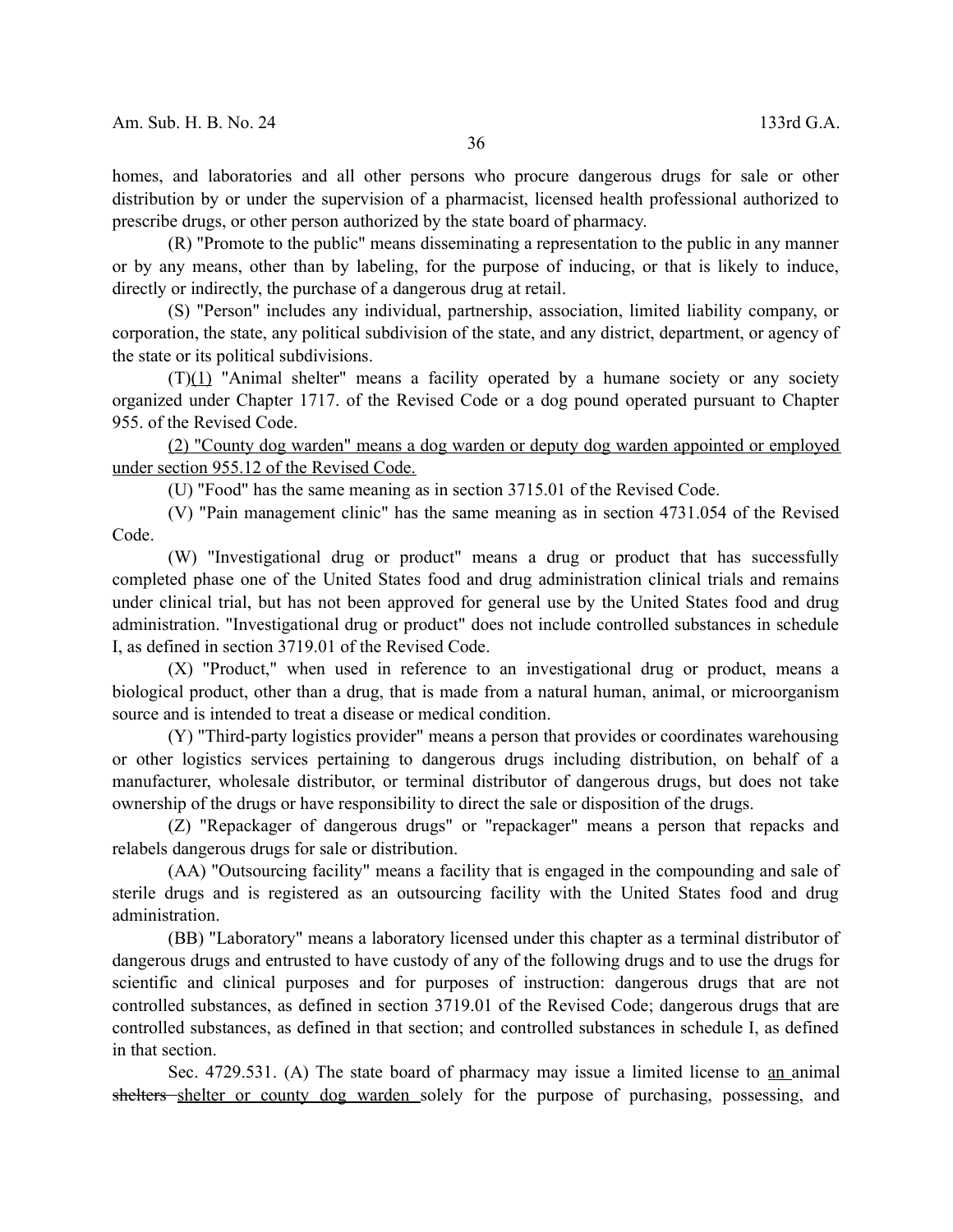administering combination drugs that contain pentobarbital and at least one noncontrolled substance ingredient, are distributed in a manufactured dosage form, whose only indication is for euthanizing animals, or other substances as described in section 4729.532 of the Revised Code. No Unless otherwise approved by the board, no such license shall authorize or permit the distribution of these drugs to any person other than the originating wholesale distributor of the drugs. An application for licensure shall include the information the board requires by rule under this section. If the application meets the requirements of the rules adopted under this section, the board shall issue the license.

(B) The board, in accordance with Chapter 119. of the Revised Code, shall adopt any rules necessary to administer and enforce this section. The rules shall do all of the following:

(1) Require as a condition of licensure of the facility that an agent or employee of an animal shelter or an agent or employee of a county dog warden, other than a registered veterinary technician as defined in section 4741.01 of the Revised Code, has successfully completed a euthanasia technician certification course described in section 4729.532 of the Revised Code;

(2) Specify the information the animal shelter or county dog warden must provide the board for issuance or renewal of a license;

(3) Establish criteria for the board to use in determining whether to refuse to issue or renew, suspend, or revoke a license issued under this section;

(4) Address any other matters the board considers necessary or appropriate for the administration and enforcement of this section.

Sec. 4729.532. (A) No agent or employee of an animal shelter and no county dog warden or agent or employee of a county dog warden shall perform euthanasia by means of lethal injection on an animal by use of any substance other than combination drugs that contain pentobarbital and at least one noncontrolled a substance active ingredient, in a manufactured dosage form, whose only indication is for cuthanizing animals, or other substance that the state veterinary medical licensing board and, in consultation with the state board of pharmacy both approve, approves by rule adopted in accordance with Chapter 119. of the Revised Code.

The agent or employee of an animal shelter, county dog warden, or agent or employee of a county dog warden when using a lethal solution to perform euthanasia on an animal shall use such the solution in accordance with the following methods and in the following order of preference:

(1) Intravenous injection by hypodermic needle;

(2) Intraperitoneal injection by hypodermic needle;

(3) Intracardial injection by hypodermic needle, but only on a sedated or unconscious an animal verified to be unconscious;

(4) Solution Oral administration of solution or powder-added to food.

(B) Except as provided in division (D) of this section, no Before euthanasia, a euthanasia technician may administer a solution of one or more drugs exclusively for the purpose of inducing anesthesia, sedation, or unconsciousness prior to euthanasia. Only those drugs that have been approved by rule adopted in accordance with Chapter 119. of the Revised Code by the state board of pharmacy, in consultation with the state veterinary medical licensing board, may be used.

(C) No agent or employee of an animal shelter and no county dog warden or agent or employee of a county dog warden, other than a registered veterinary technician as defined in section 4741.01 of the Revised Code, shall perform euthanasia by means of lethal injection on an animal or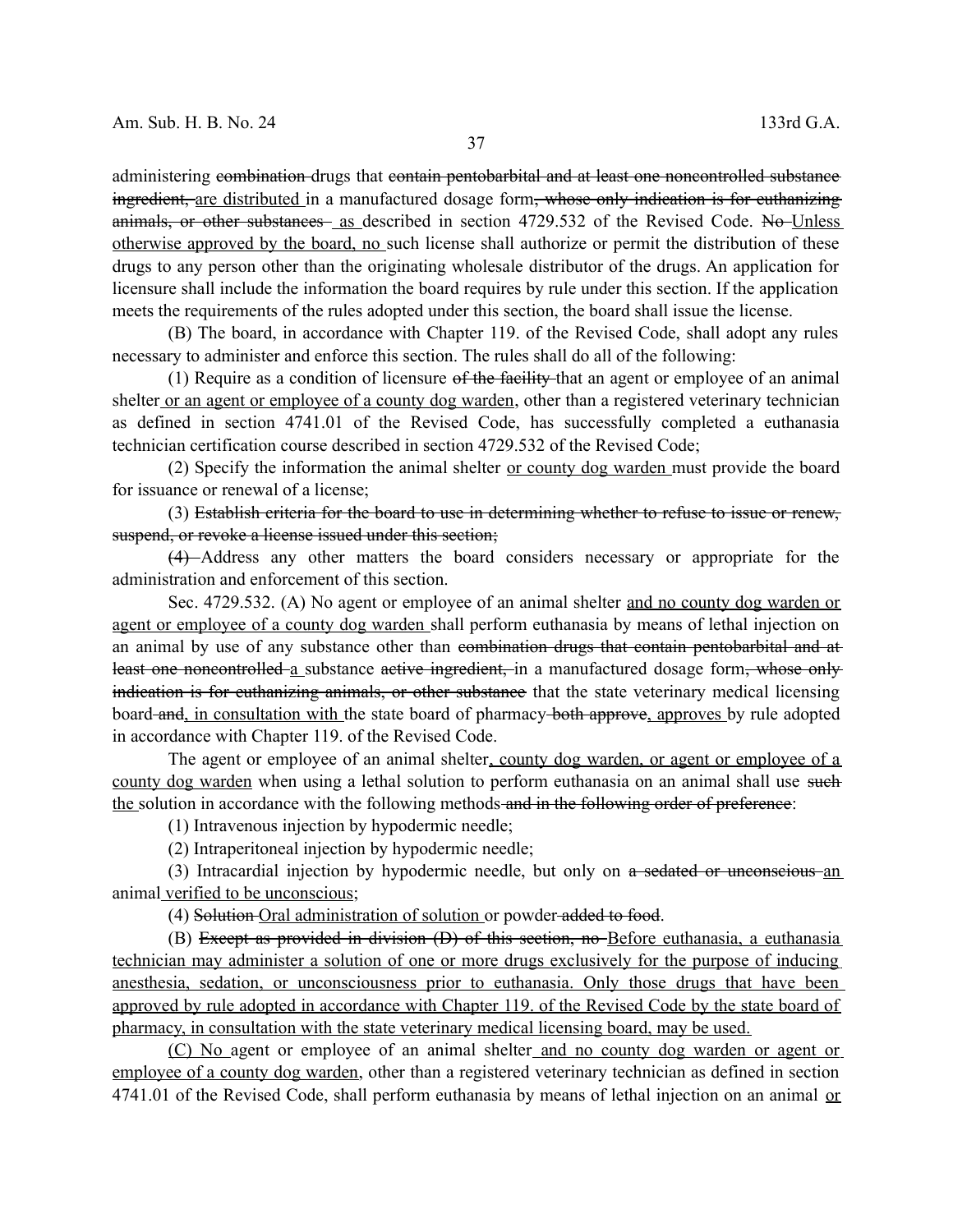administer pre-euthanasia drugs that induce anesthesia, sedation, or unconsciousness unless-the the agent or employee or county dog warden has received certification after successfully completing a euthanasia technician certification course as described in this division.

The curriculum for a euthanasia technician certification course shall be one that has been approved by the state veterinary medical licensing board, shall be at least sixteen hours in length, and shall include information in at least all of the following areas:

(1) The pharmacology, proper administration, and storage of euthanasia, sedation, and anesthesia solutions;

(2) Federal and state laws regulating the storage and accountability of euthanasia, sedation, and anesthesia solutions;

(3) Euthanasia technician stress management;

(4) Proper disposal of euthanized animals.

 $(C)(1)$  Except as provided in division (D) of this section, no  $(D)(1)$  No agent or employee of an animal shelter shall perform euthanasia by means of lethal injection on animals or administer preeuthanasia drugs that induce anesthesia, sedation, or unconsciousness under this section unless the facility in which he the agent or employee works or is employed is licensed with the state board of pharmacy under section 4729.531 of the Revised Code. No agent or employee of a county dog warden shall perform euthanasia by means of lethal injection on animals or administer pre-euthanasia drugs that induce anesthesia, sedation, or unconsciousness under this section unless the county dog warden is licensed under section 4729.531 of the Revised Code.

(2) Any agent or employee of an animal shelter or county dog warden performing euthanasia by means of lethal injection or administering pre-euthanasia drugs that induce anesthesia, sedation, or unconsciousness shall do so only in a humane and proficient manner that is in conformity with the methods described in division-divisions  $(A)$  and  $(B)$  of this section and not in violation of Chapter 959. of the Revised Code.

(D) An agent or employee of an animal shelter who is performing euthanasia by means of lethal injection on animals on or before the effective date of this section may continue to perform such euthanasia and is not required to be certified in compliance with division (B) of this section until ninety days after the effective date of the rules adopted in compliance with Section 3 of House Bill No. 88 of the 120th general assembly.

(E) Nothing in this section precludes a licensed veterinarian or registered veterinary technician as defined in section 4741.01 of the Revised Code from engaging in the practice of veterinary medicine as authorized in Chapter 4741. of the Revised Code.

 Sec. 4729.533. (A) As used in this section and sections 4729.534 and 4729.535 of the Revised Code, "certified officer" and "chemical capture" have the same meanings as in section 955.151 of the Revised Code.

(B) Upon application of an animal shelter or county dog warden that holds a limited license issued under section 4729.531 of the Revised Code, the state board of pharmacy may grant a chemical capture classification to the limited license. The classification permits the holder to purchase, possess, and administer a combination of drugs for chemical capture. Unless otherwise approved by the board, no such classification shall authorize or permit the distribution of these drugs to any person other than the originating wholesale distributor of the drugs.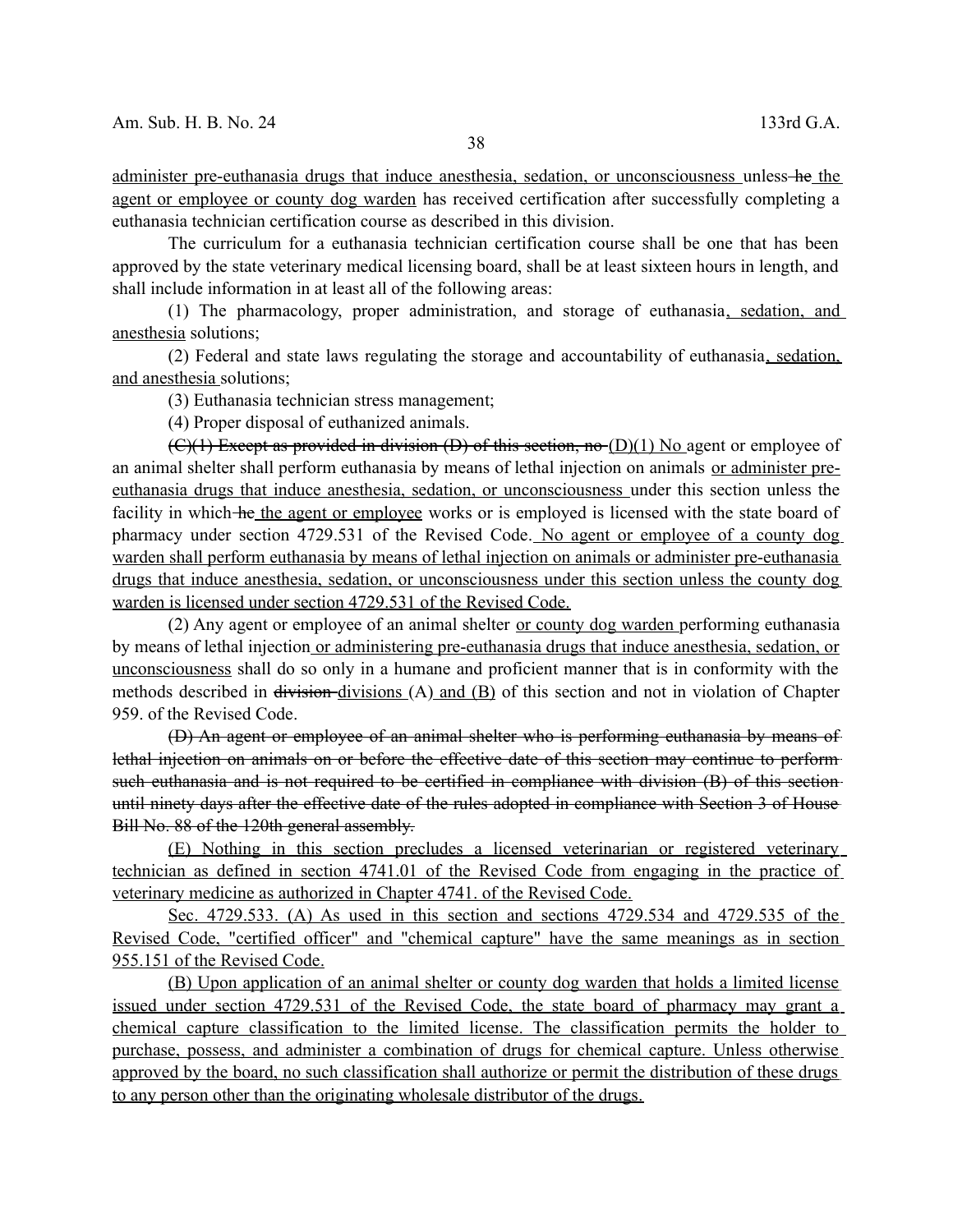(C) To qualify for a chemical capture classification under this section, an applicant shall appoint or employ a certified officer.

(D) If an applicant meets the requirements of this section and rules adopted under it, the board shall grant the classification. The board may suspend or revoke a classification or refuse to issue or renew a classification for any violation of this section, section 4729.535 of the Revised Code, or rules adopted under this section.

(E) The state board of pharmacy, in accordance with Chapter 119. of the Revised Code and in consultation with the state veterinary medical licensing board, shall adopt rules that do all of the following:

(1) Specify the information an applicant must provide for issuance or renewal of a chemical capture classification;

(2) Specify all of the following:

(a) The drugs to be used in chemical capture;

(b) The proper storage, administration, and use of approved drugs;

(c) The proper storage, maintenance, and use of instruments and equipment used in chemical capture;

(d) The proper disposal of instruments used in chemical capture.

(3) Establish criteria for all of the following:

(a) Determining when chemical capture is appropriate;

(b) The care of a companion animal immediately upon capture;

(c) Recordkeeping for the drugs used and actions taken during a chemical capture.

(4) Address any other matters the board considers necessary or appropriate for administration and enforcement of this section and sections 4729.534 and 4729.535 of the Revised Code.

 Sec. 4729.534. (A) As used in this section, "companion animal" has the same meaning as in section 959.131 of the Revised Code.

(B) An individual is considered a certified officer if the individual does one of the following:

(1) Successfully completes a chemical capture course that has a curriculum approved in accordance with division (C) of this section;

(2) Successfully completes training acceptable to the state veterinary medical licensing board from the national animal control association or safe capture international, inc.

(C) To be approved as a chemical capture curriculum for purposes of division (B)(1) of this section, a curriculum shall include all of the following topics:

(1) The pharmacology, proper administration, storage, and recordkeeping of drugs used in chemical capture;

(2) Federal and state laws regulating the storage and accountability of drugs used in chemical capture;

(3) Chemical capture technology, animal behavior, postimmobilization procedures, proper public and personnel safety, and marksmanship training;

(4) Any other topic specified by the state veterinary medical licensing board.

(D) In a civil action, a certified officer is immune from liability for any harm the officer causes to a companion animal, livestock, or a wild animal if the officer is acting within the scope of the officer's employment and is in compliance with rules established under division (E) of section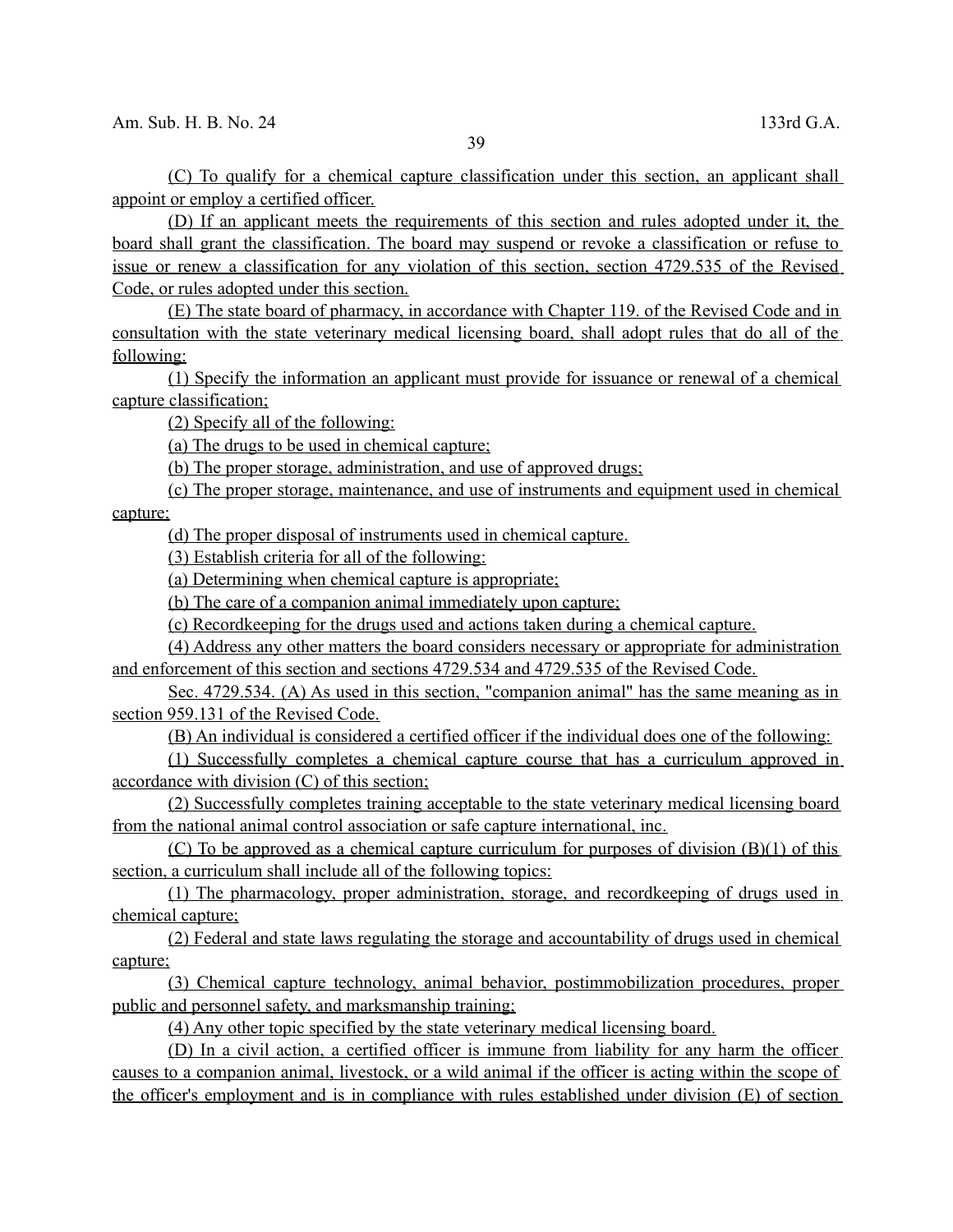4729.533 of the Revised Code.

 Sec. 4729.535. No person shall perform chemical capture with a drug or combination of drugs other than the drugs specified in rules adopted under section 4729.533 of the Revised Code.

No animal shelter or county dog warden shall permit an individual to perform chemical capture unless the shelter or warden holds a chemical capture classification granted under section 4729.533 of the Revised Code and the individual is a certified officer.

No individual shall perform chemical capture unless the individual is a certified officer and is appointed or employed by an animal shelter or county dog warden that holds a chemical capture classification.

Nothing in this section precludes a licensed veterinarian or registered veterinary technician as defined in section 4741.01 of the Revised Code from engaging in the practice of veterinary medicine as authorized in Chapter 4741. of the Revised Code.

Sec. 4729.54. (A) As used in this section:

(1) "Category II" means any dangerous drug that is not included in category III.

(2) "Category III" means any controlled substance that is contained in schedule I, II, III, IV, or V.

(3) "Emergency medical service organization" has the same meaning as in section 4765.01 of the Revised Code.

(4) "Emergency medical service organization satellite" means a location where dangerous drugs are stored that is separate from, but associated with, the headquarters of an emergency medical service organization. "Emergency medical service organization satellite" does not include the units under the control of the emergency medical service organization.

(5) "Person" includes an emergency medical service organization or an emergency medical service organization satellite.

(6) "Schedule I," "schedule II," "schedule III," "schedule IV," and "schedule V" have the same meanings as in section 3719.01 of the Revised Code.

(B)(1) A person seeking to be licensed as a terminal distributor of dangerous drugs shall file with the executive director of the state board of pharmacy a verified application. After it is filed, the application may not be withdrawn without approval of the board.

(2) An application shall contain all the following that apply in the applicant's case:

(a) Information that the board requires relative to the qualifications of a terminal distributor of dangerous drugs set forth in section 4729.55 of the Revised Code;

(b) A statement as to whether the person is seeking to be licensed as a category II, category III, limited category II, or limited category III terminal distributor of dangerous drugs;

(c) If the person is seeking to be licensed as a limited category II or limited category III terminal distributor of dangerous drugs, a list of the dangerous drugs that the person is seeking to possess, have custody or control of, and distribute, which list shall also specify the purpose for which those drugs will be used and their source;

(d) If the person is an emergency medical service organization, the information that is specified in divisions  $(C)(1)$  and  $(2)$  of this section, and if the person is an emergency medical service organization satellite, the information required under division (D) of this section;

(e) Except with respect to the units under the control of an emergency medical service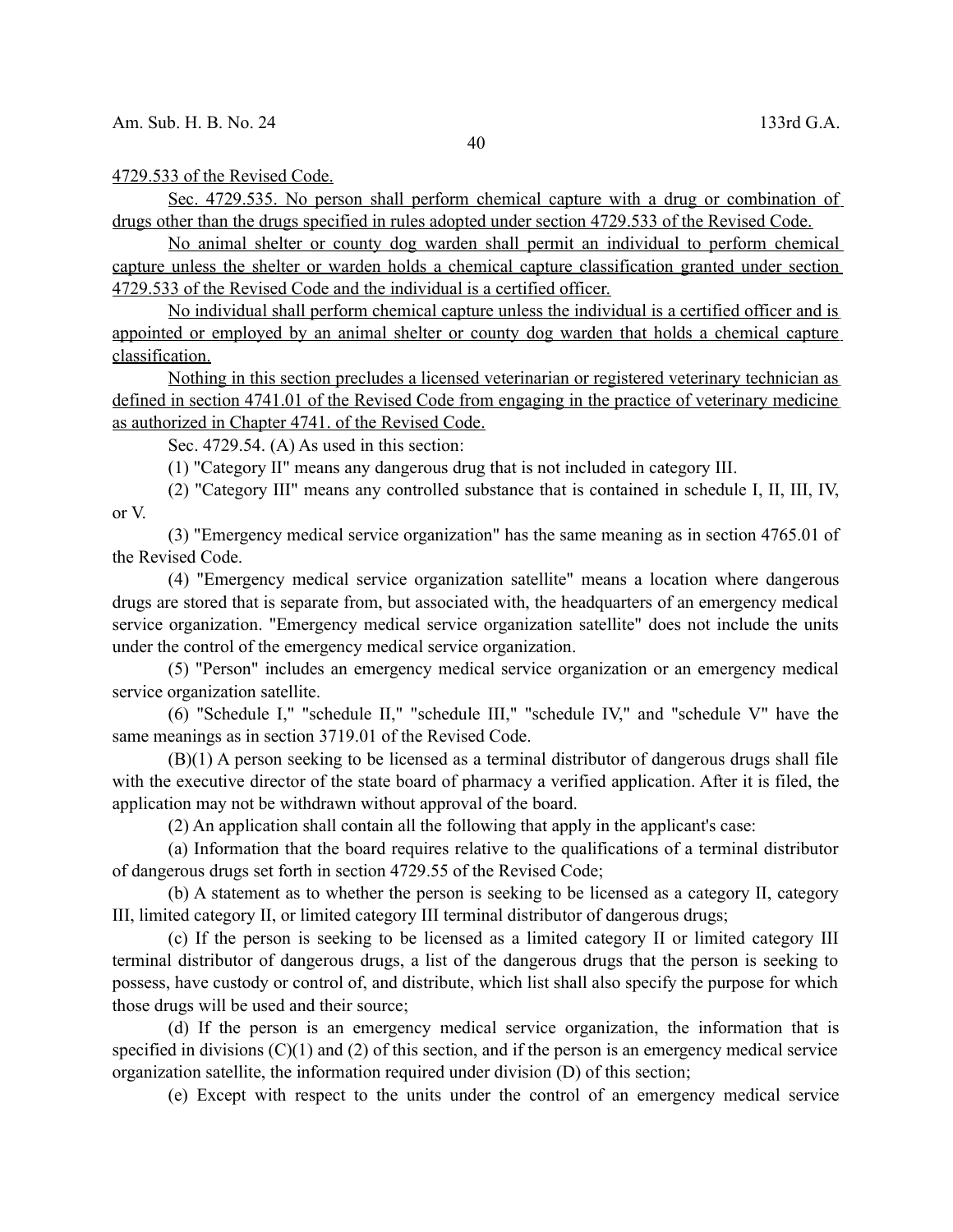organization, the identity of the one establishment or place at which the person intends to engage in the sale or other distribution of dangerous drugs at retail, and maintain possession, custody, or control of dangerous drugs for purposes other than the person's own use or consumption;

(f) If the application pertains to a pain management clinic, information that demonstrates, to the satisfaction of the board, compliance with division (A) of section 4729.552 of the Revised Code;

(g) If the application pertains to a facility, clinic, or other location described in division (B) of section 4729.553 of the Revised Code that must hold a category III terminal distributor of dangerous drugs license with an office-based opioid treatment classification, information that demonstrates, to the satisfaction of the board, compliance with division (C) of that section.

(C)(1) Each emergency medical service organization that applies for a terminal distributor of dangerous drugs license shall submit with its application all of the following:

(a) A copy of its standing orders or protocol, which orders or protocol shall be signed by a physician;

(b) A list of the dangerous drugs that the units under its control may carry, expressed in standard dose units, which shall be signed by a physician;

(c) A list of the personnel employed or used by the organization to provide emergency medical services in accordance with Chapter 4765. of the Revised Code.

In accordance with Chapter 119. of the Revised Code, the board shall adopt rules specifying when an emergency medical service organization that is licensed as a terminal distributor must notify the board of any changes in its documentation submitted pursuant to division (C)(1) of this section.

(2) An emergency medical service organization seeking to be licensed as a terminal distributor of dangerous drugs shall list in its application for licensure the following additional information:

(a) The units under its control that the organization determines will possess dangerous drugs for the purpose of administering emergency medical services in accordance with Chapter 4765. of the Revised Code;

(b) With respect to each such unit, whether the dangerous drugs that the organization determines the unit will possess are in category II or III.

(3) An emergency medical service organization that is licensed as a terminal distributor of dangerous drugs shall file a new application for such licensure if there is any change in the number or location of any of its units or if there is any change in the category of the dangerous drugs that any unit will possess.

 $(4)$  A unit listed in an application for licensure pursuant to division  $(C)(2)$  of this section may obtain the dangerous drugs it is authorized to possess from its emergency medical service organization or, on a replacement basis, from a hospital pharmacy. If units will obtain dangerous drugs from a hospital pharmacy, the organization shall file, and maintain in current form, the following items with the pharmacist who is responsible for the hospital's terminal distributor of dangerous drugs license:

(a) A copy of its standing orders or protocol;

(b) A list of the personnel employed or used by the organization to provide emergency medical services in accordance with Chapter 4765. of the Revised Code, who are authorized to possess the drugs, which list also shall indicate the personnel who are authorized to administer the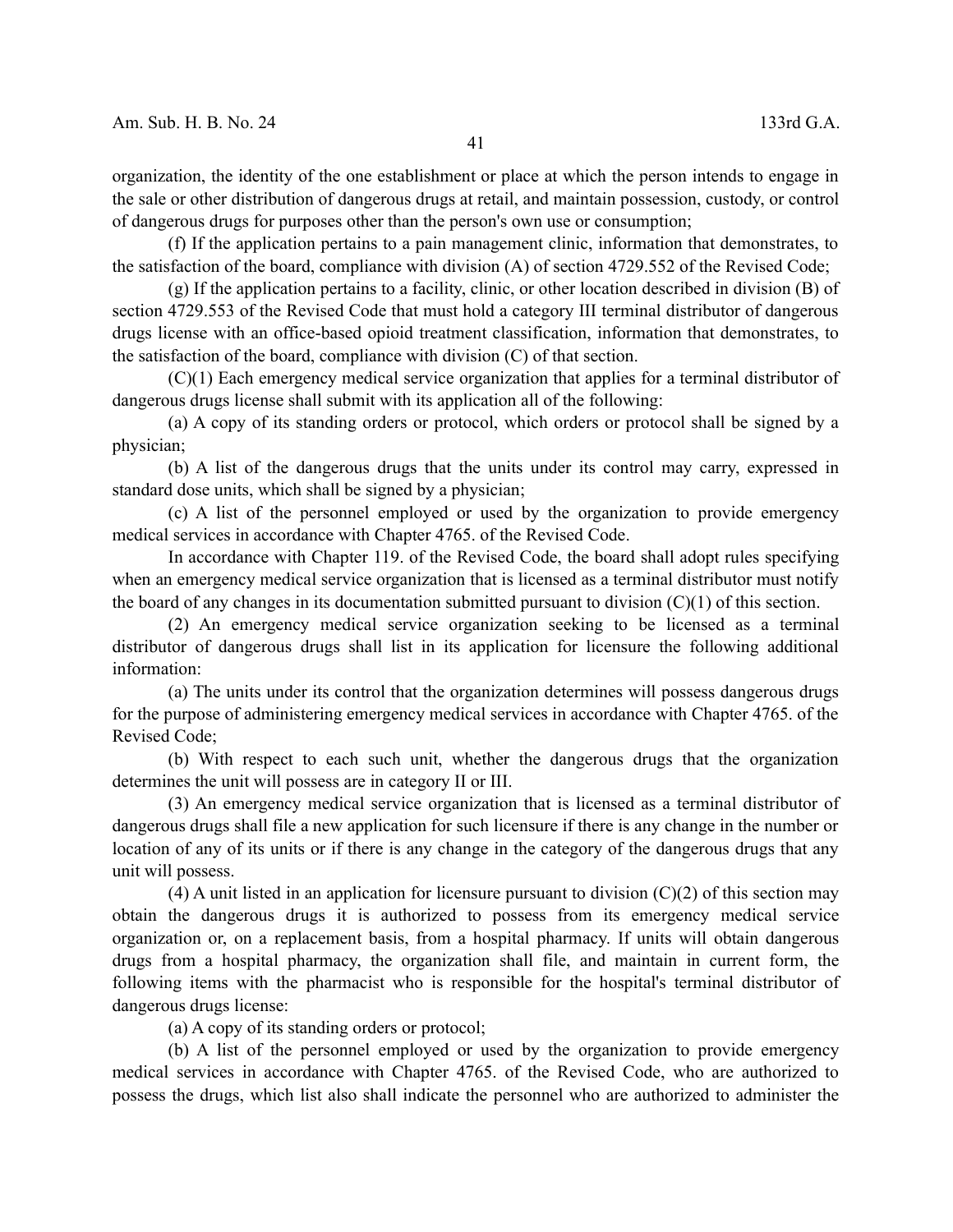drugs.

(D) Each emergency medical service organization satellite that applies for a terminal distributor of dangerous drugs license shall submit with its application all of the information that the board requires to be submitted with the application, as specified in rules the board shall adopt in accordance with Chapter 119. of the Revised Code.

(E) There shall be four categories of terminal distributor of dangerous drugs licenses. The categories are as follows:

(1) Category II license. A person who obtains this license may possess, have custody or control of, and distribute only the dangerous drugs described in category II.

(2) Limited category II license. A person who obtains this license may possess, have custody or control of, and distribute only the dangerous drugs described in category II that were listed in the application for licensure.

(3) Category III license, which may include a pain management clinic classification issued under section 4729.552 of the Revised Code. A person who obtains this license may possess, have custody or control of, and distribute the dangerous drugs described in category II and category III. If the license includes a pain management clinic classification, the person may operate a pain management clinic.

(4) Limited category III license. A person who obtains this license may possess, have custody or control of, and distribute only the dangerous drugs described in category II or category III that were listed in the application for licensure.

(F) Except for an application made by a county dog warden or on behalf of an animal shelter, if an applicant for a limited category II license or limited category III license intends to administer dangerous drugs to a person or animal, the applicant shall submit, with the application, a copy of its protocol or standing orders. The protocol or orders shall be signed by a licensed health professional authorized to prescribe drugs, specify the dangerous drugs to be administered, and list personnel who are authorized to administer the dangerous drugs in accordance with federal law or the law of this state. An-

An application made by a county dog warden or on behalf of an animal shelter shall include a list of the dangerous drugs to be administered to animals and the personnel who are authorized to administer the drugs to animals in accordance with section 4729.532 of the Revised Code.

In accordance with Chapter 119. of the Revised Code, the board shall adopt rules specifying when a licensee must notify the board of any changes in its documentation submitted pursuant to this division.

(G)(1) Each applicant for licensure as a terminal distributor of dangerous drugs shall submit, with the application, a license fee. The amount assessed shall not be returned to the applicant if the applicant fails to qualify for the license.

(2) The following fees apply under division  $(G)(1)$  of this section:

(a) Except as provided in division  $(G)(2)(b)$  of this section:

(i) Three hundred twenty dollars for a category II or limited category II license;

(ii) Four hundred forty dollars for a category III license, including a license with a pain management clinic classification issued under section 4729.552 of the Revised Code, or a limited category III license.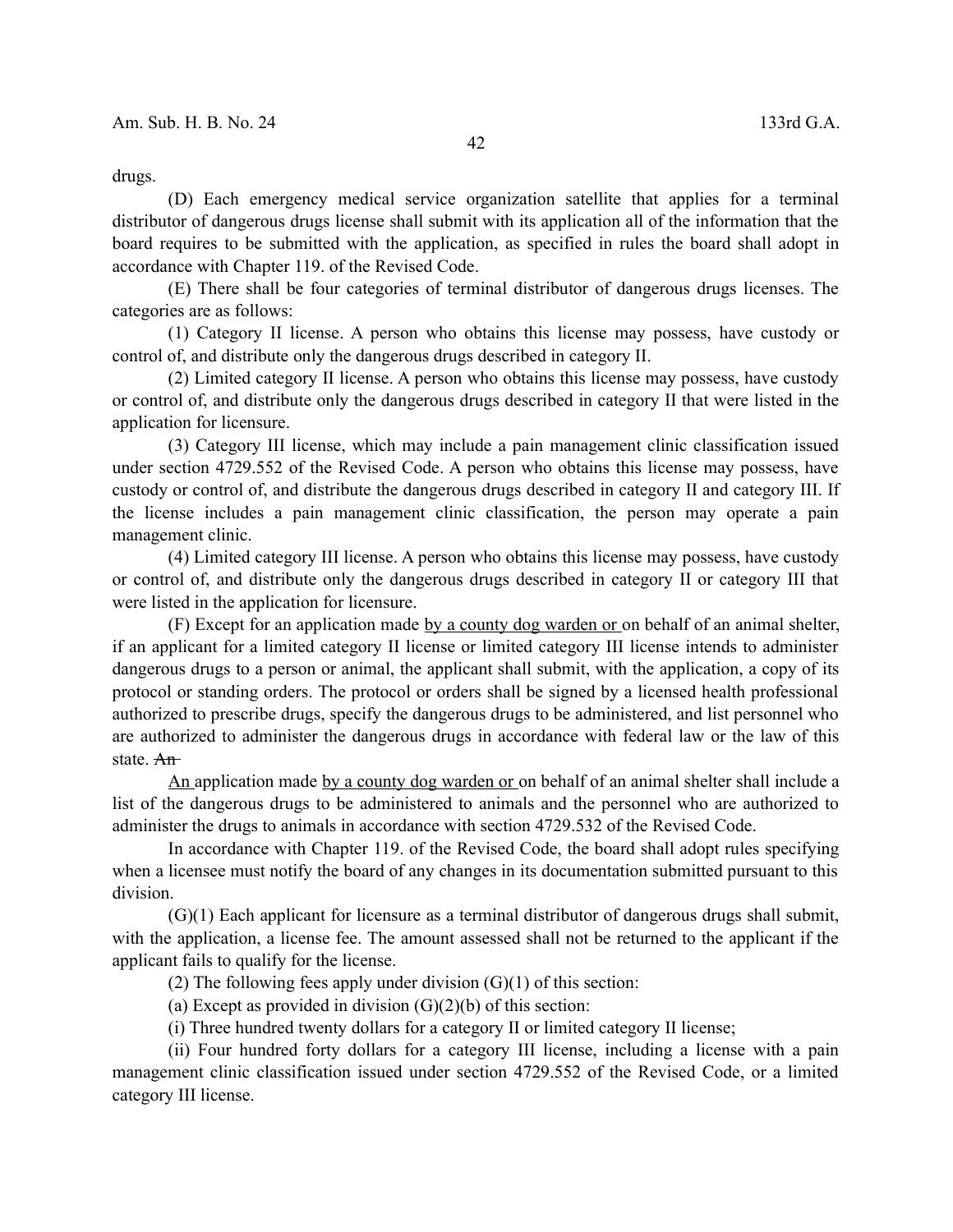(b) One hundred twenty dollars for all of the following:

(i) A person who is required to hold a license as a terminal distributor of dangerous drugs pursuant to division (D) of section 4729.541 of the Revised Code;

(ii) A professional association, corporation, partnership, or limited liability company organized for the purpose of practicing veterinary medicine that is not included in division  $(G)(2)(b)$ (i) of this section;

(iii) An emergency medical service organization satellite.

(H)(1) The board shall issue a terminal distributor of dangerous drugs license to each person who submits an application for such licensure in accordance with this section, pays the required license fee, is determined by the board to meet the requirements set forth in section 4729.55 of the Revised Code, and satisfies any other applicable requirements of this section.

(2) The Except for the license of a county dog warden, the license shall describe the one establishment or place at which the licensee may engage in the sale or other distribution of dangerous drugs at retail and maintain possession, custody, or control of dangerous drugs for purposes other than the licensee's own use or consumption. The one establishment or place shall be that which is identified in the application for licensure.

No such license shall authorize or permit the terminal distributor of dangerous drugs named in it to engage in the sale or other distribution of dangerous drugs at retail or to maintain possession, custody, or control of dangerous drugs for any purpose other than the distributor's own use or consumption, at any establishment or place other than that described in the license, except that an agent or employee of an animal shelter or county dog warden may possess and use dangerous drugs in the course of business as provided in division (D) of section 4729.532 of the Revised Code.

(3) The license of an emergency medical service organization shall cover the organization's headquarters and, in addition, shall cover and describe all the units of the organization listed in its application for licensure.

(I)(1) All licenses issued or renewed pursuant to this section shall be effective for a period specified by the board in rules adopted under section 4729.26 of the Revised Code. The effective period for an initial or renewed license shall not exceed twenty-four months unless the board extends the period in rules to adjust license renewal schedules. A license shall be renewed by the board according to the provisions of this section, the standard renewal procedure of Chapter 4745. of the Revised Code, and rules adopted by the board under section 4729.26 of the Revised Code. A person seeking to renew a license shall submit an application for renewal and pay the required fee on or before the date specified in the rules adopted by the board. The fee required for the renewal of a license shall be the same as the license fee paid under division (G) of this section.

 $(2)(a)$  Subject to division  $(I)(2)(b)$  of this section, a license that has not been renewed by the date specified in rules adopted by the board may be reinstated only upon payment of the required renewal fee and a penalty fee of one hundred ten dollars.

(b) If an application for renewal has not been submitted by the sixty-first day after the renewal date specified in rules adopted by the board, the license is considered void and cannot be renewed, but the license holder may reapply for licensure.

(3) A terminal distributor of dangerous drugs that fails to renew licensure in accordance with this section and rules adopted by the board is prohibited from engaging in the retail sale, possession,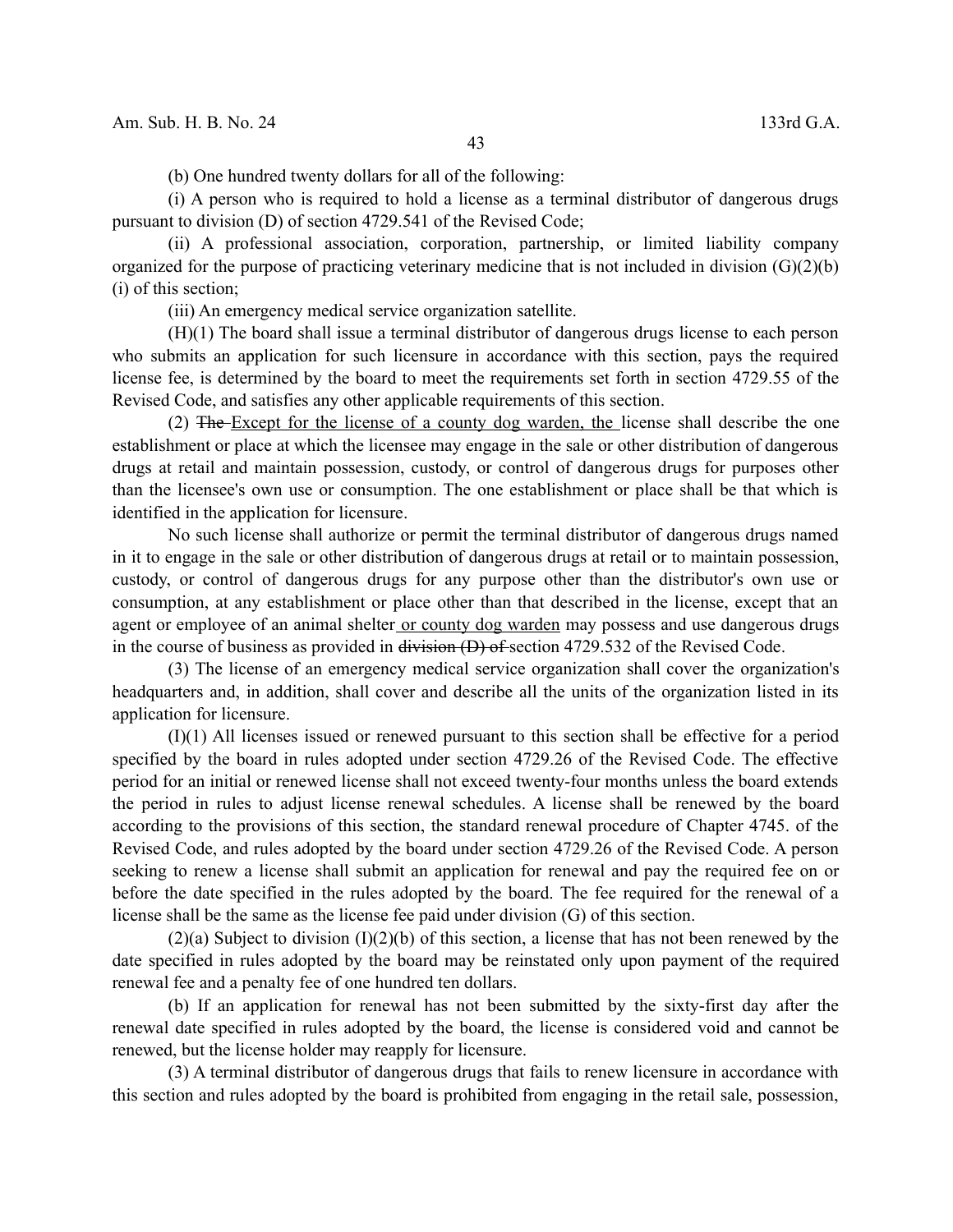or distribution of dangerous drugs until a valid license is issued by the board.

(J)(1) No emergency medical service organization that is licensed as a terminal distributor of dangerous drugs shall fail to comply with division  $(C)(1)$ ,  $(3)$ , or  $(4)$  of this section.

(2) No licensed terminal distributor of dangerous drugs shall possess, have custody or control of, or distribute dangerous drugs that the terminal distributor is not entitled to possess, have custody or control of, or distribute by virtue of its category of licensure.

(3) No licensee that is required by division (F) of this section to notify the board of changes in its protocol or standing orders, or in personnel, shall fail to comply with that division.

(K) The board may enter into agreements with other states, federal agencies, and other entities to exchange information concerning licensing and inspection of terminal distributors of dangerous drugs located within or outside this state and to investigate alleged violations of the laws and rules governing distribution of drugs by terminal distributors. Any information received pursuant to such an agreement is subject to the same confidentiality requirements applicable to the agency or entity from which it was received and shall not be released without prior authorization from that agency or entity.

 Sec. 4729.542. (A) An animal shelter or county dog warden that holds a limited license issued under section 4729.531 of the Revised Code may apply to the state board of pharmacy for a chemical capture classification.

The application shall include a list of the dangerous drugs to be used in chemical capture and the certified officers employed by the applicant.

(B) The holder of a limited license with a chemical capture classification shall notify the board prior to implementing any changes in the dangerous drugs to be used in chemical capture or by the certified officers employed by the holder.

(C) An agent or employee of an animal shelter or county dog warden may possess and use dangerous drugs in the course of business as provided in sections 4729.532 and 4729.533 of the Revised Code.

Sec. 4729.55. No license shall be issued to an applicant for licensure as a terminal distributor of dangerous drugs unless the applicant has furnished satisfactory proof to the state board of pharmacy that:

(A) The applicant is equipped as to land, buildings, and equipment to properly carry on the business of a terminal distributor of dangerous drugs within the category of licensure approved by the board.

(B) A pharmacist, licensed health professional authorized to prescribe drugs, other person authorized by the board, animal shelter or county dog warden licensed under section 4729.531 of the Revised Code, or laboratory will maintain supervision and control over the possession and custody of dangerous drugs and controlled substances that may be acquired by or on behalf of the applicant.

(C) Adequate safeguards are assured to prevent the sale or other distribution of dangerous drugs by any person other than a pharmacist or licensed health professional authorized to prescribe drugs.

(D) Adequate safeguards are assured that the applicant will carry on the business of a terminal distributor of dangerous drugs in a manner that allows pharmacists and pharmacy interns employed by the terminal distributor to practice pharmacy in a safe and effective manner.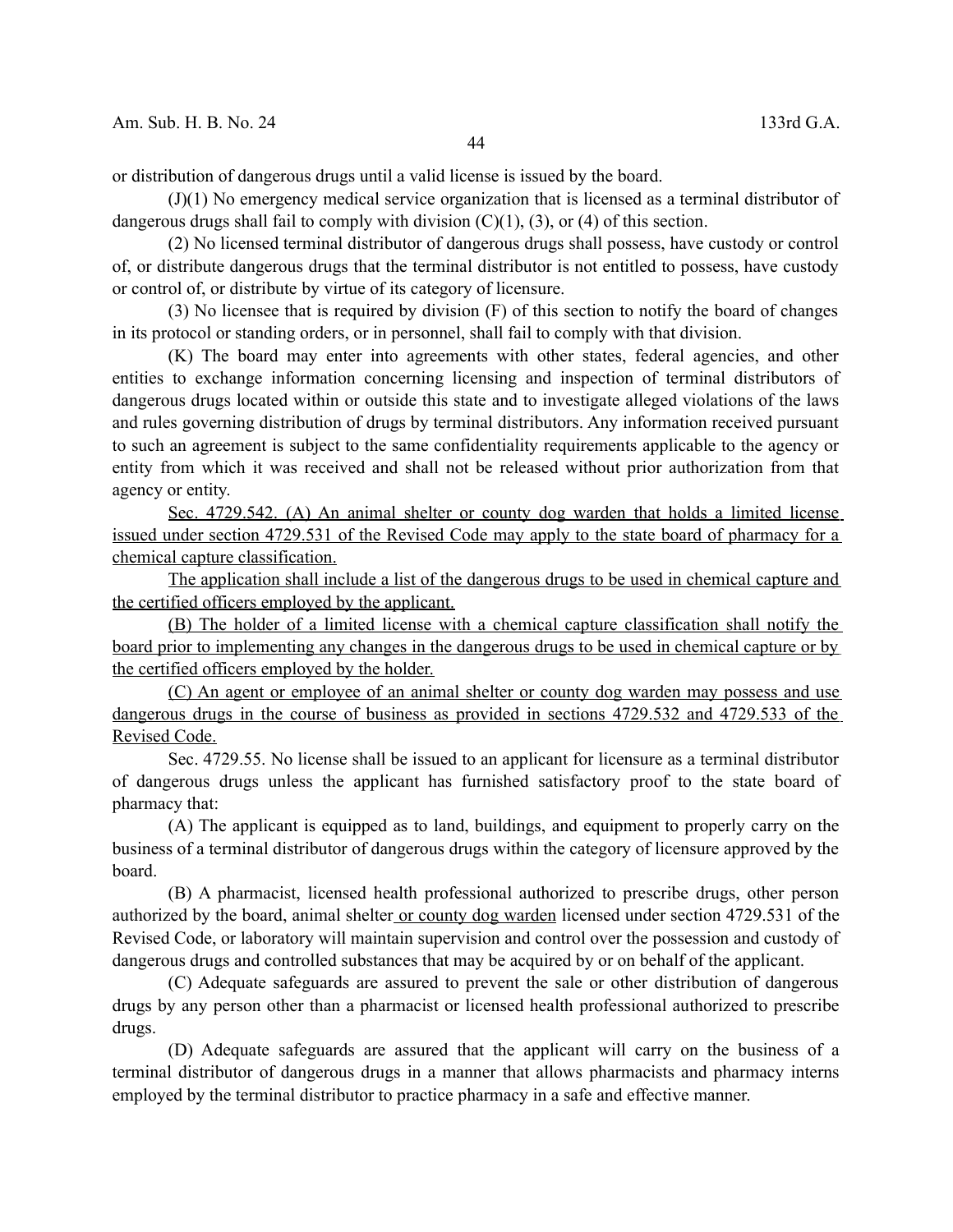(E) If the applicant, or any agent or employee of the applicant, has been found guilty of violating section 4729.51 of the Revised Code, the "Federal Food, Drug, and Cosmetic Act," 52 Stat. 1040 (1938), 21 U.S.C.A. 301, the federal drug abuse control laws, Chapter 2925., 3715., 3719., or 4729. of the Revised Code, or any rule of the board, adequate safeguards are assured to prevent the recurrence of the violation.

(F) In the case of an applicant who is a food processor or retail seller of food, the applicant will maintain supervision and control over the possession and custody of nitrous oxide.

(G) In the case of an applicant who is a retail seller of oxygen in original packages labeled as required by the "Federal Food, Drug, and Cosmetic Act," the applicant will maintain supervision and control over the possession, custody, and retail sale of the oxygen.

(H) If the application is made on behalf of an animal shelter or county dog warden, at least one of the agents or employees of the animal shelter or county dog warden is certified in compliance with section 4729.532 of the Revised Code.

(I) In the case of an applicant who is a retail seller of peritoneal dialysis solutions in original packages labeled as required by the "Federal Food, Drug, and Cosmetic Act," 52 Stat. 1040 (1938), 21 U.S.C.A. 301, the applicant will maintain supervision and control over the possession, custody, and retail sale of the peritoneal dialysis solutions.

(J) In the case of an applicant who is a pain management clinic, the applicant meets the requirements to receive a license with a pain management clinic classification issued under section 4729.552 of the Revised Code.

(K) In the case of an applicant who is operating a facility, clinic, or other location described in division (B) of section 4729.553 of the Revised Code that must hold a category III terminal distributor of dangerous drugs license with an office-based opioid treatment classification, the applicant meets the requirements to receive that license with that classification.

 Sec. 4729.991. Whoever purposely violates section 4729.535 of the Revised Code is guilty of a misdemeanor of the first degree.

 Sec. 4741.201. (A) As used in this section, "chemical capture" and "certified officer" have the same meanings as in section 955.151 of the Revised Code.

(B) This chapter does not apply to an act of chemical capture by a certified officer in accordance with section 955.151 of the Revised Code.

Sec. 5101.63. (A)(1) Any individual listed in division (A)(2) of this section having reasonable cause to believe that an adult is being abused, neglected, or exploited, or is in a condition which is the result of abuse, neglect, or exploitation shall immediately report such belief to the county department of job and family services.

(2) All of the following are subject to division  $(A)(1)$  of this section:

(a) An attorney admitted to the practice of law in this state;

(b) An individual authorized under Chapter 4731. of the Revised Code to practice medicine and surgery, osteopathic medicine and surgery, or podiatric medicine and surgery;

(c) An individual licensed under Chapter 4734. of the Revised Code as a chiropractor;

(d) An individual licensed under Chapter 4715. of the Revised Code as a dentist;

(e) An individual licensed under Chapter 4723. of the Revised Code as a registered nurse or licensed practical nurse;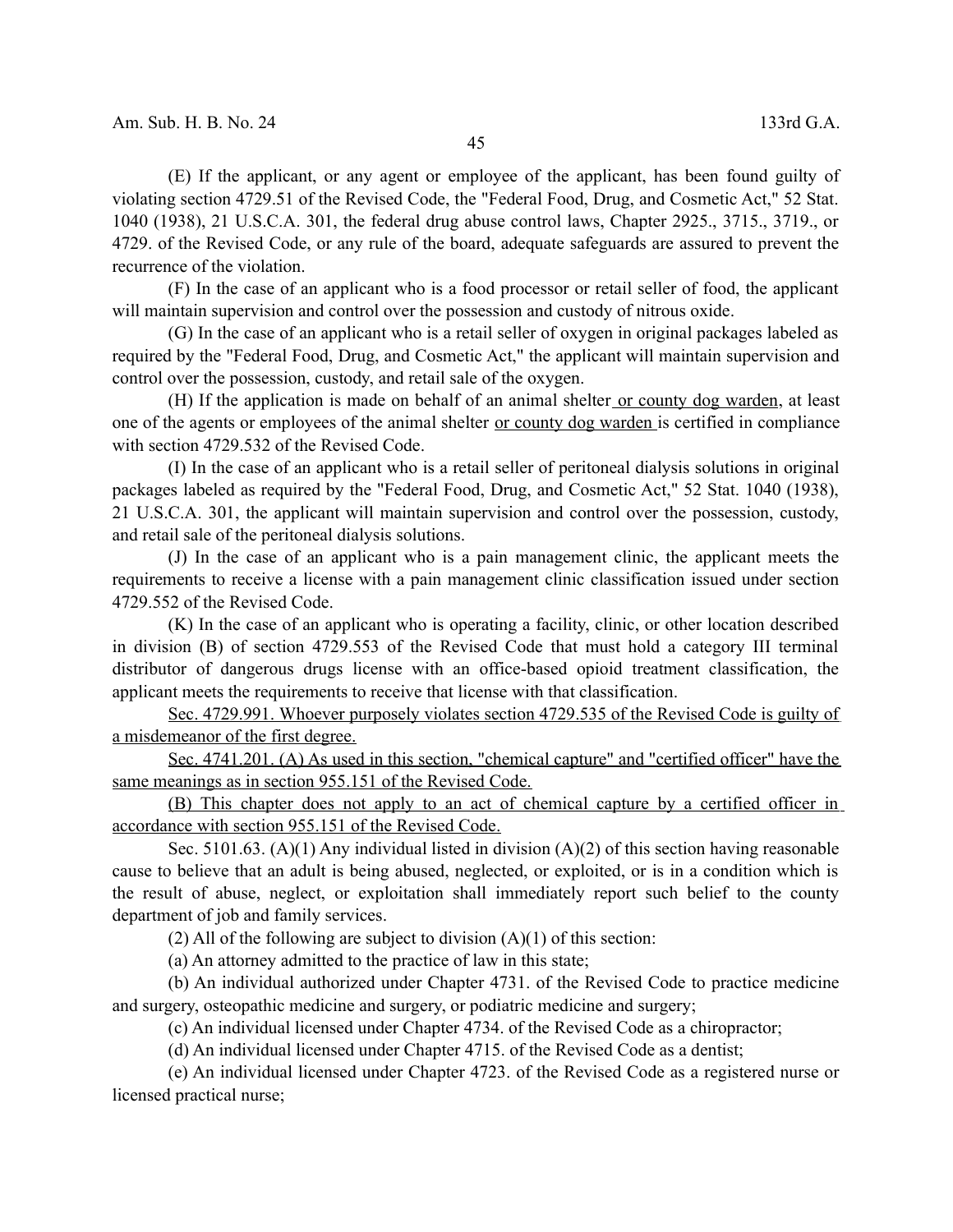(f) An individual licensed under Chapter 4732. of the Revised Code as a psychologist;

(g) An individual licensed under Chapter 4757. of the Revised Code as a social worker, independent social worker, professional counselor, professional clinical counselor, marriage and family therapist, or independent marriage and family therapist;

(h) An individual licensed under Chapter 4729. of the Revised Code as a pharmacist;

(i) An individual holding a certificate to practice as a dialysis technician issued under Chapter 4723. of the Revised Code;

(j) An employee of a home health agency, as defined in section 3701.881 of the Revised Code;

(k) An employee of an outpatient health facility;

(l) An employee of a hospital, as defined in section 3727.01 of the Revised Code;

(m) An employee of a hospital or public hospital, as defined in section 5122.01 of the Revised Code;

(n) An employee of a nursing home or residential care facility, as defined in section 3721.01 of the Revised Code;

(o) An employee of a residential facility licensed under section 5119.22 of the Revised Code that provides accommodations, supervision, and personal care services for three to sixteen unrelated adults;

(p) An employee of a health department operated by the board of health of a city or general health district or the authority having the duties of a board of health under section 3709.05 of the Revised Code;

(q) An employee of a community mental health agency, as defined in section 5122.01 of the Revised Code;

(r) An agent of a county  $\Delta$  humane society organized under agent appointed under section 1717.05 1717.06 of the Revised Code;

(s) An individual who is a firefighter for a lawfully constituted fire department;

(t) An individual who is an ambulance driver for an emergency medical service organization, as defined in section 4765.01 of the Revised Code;

(u) A first responder, emergency medical technician-basic, emergency medical technicianintermediate, or paramedic, as those terms are defined in section 4765.01 of the Revised Code;

(v) An official employed by a local building department to conduct inspections of houses and other residential buildings;

(w) A peace officer;

(x) A coroner;

(y) A member of the clergy;

(z) An individual who holds a certificate issued under Chapter 4701. of the Revised Code as a certified public accountant or is registered under that chapter as a public accountant;

(aa) An individual licensed under Chapter 4735. of the Revised Code as a real estate broker or real estate salesperson;

(bb) An individual appointed and commissioned under section 147.01 of the Revised Code as a notary public;

(cc) An employee of a bank, savings bank, savings and loan association, or credit union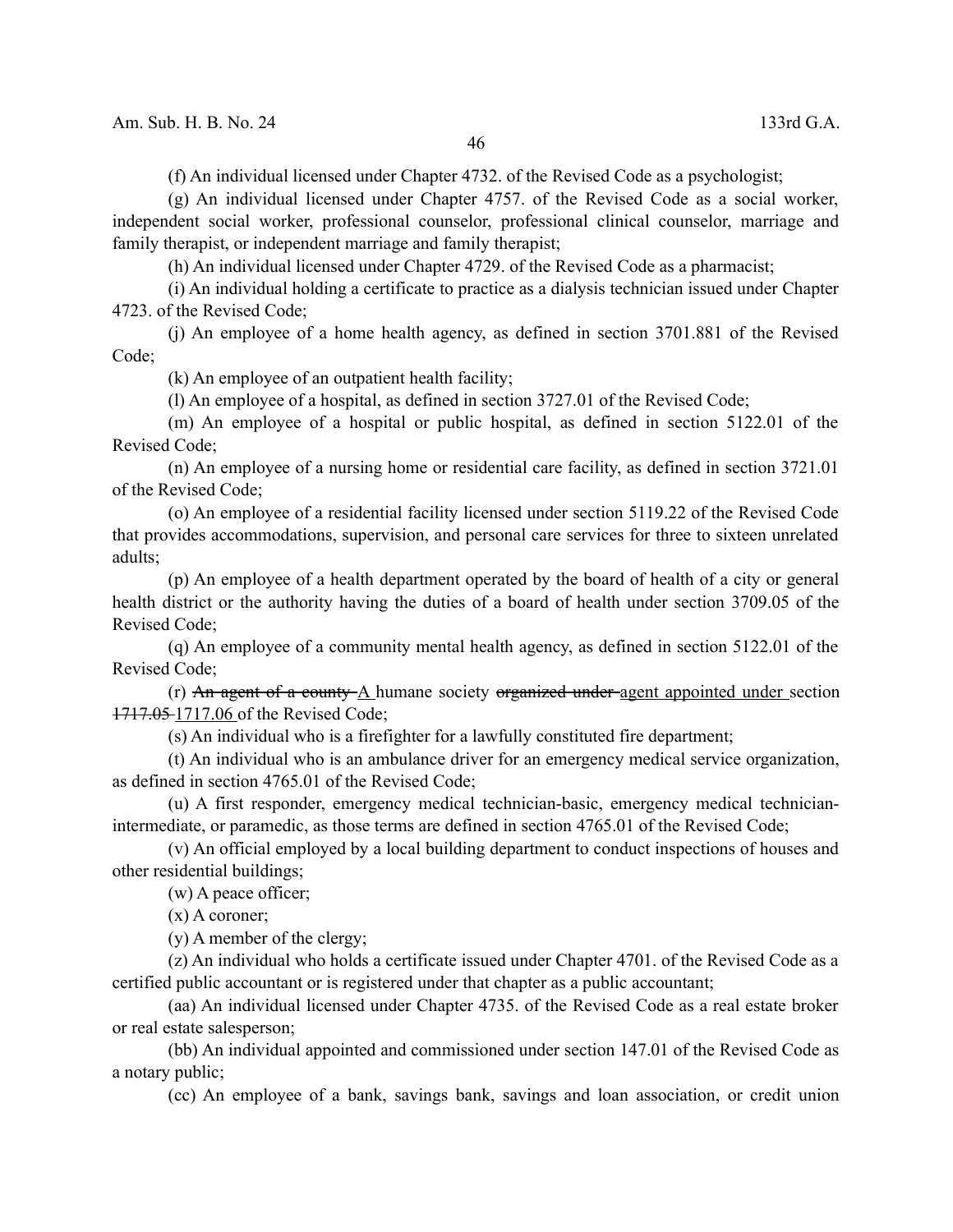organized under the laws of this state, another state, or the United States;

(dd) A dealer, investment adviser, sales person, or investment advisor representative licensed under Chapter 1707. of the Revised Code;

(ee) A financial planner accredited by a national accreditation agency;

(ff) Any other individual who is a senior service provider, other than a representative of the office of the state long-term care ombudsman program as defined in section 173.14 of the Revised Code.

(B) Any person having reasonable cause to believe that an adult has suffered abuse, neglect, or exploitation may report, or cause a report to be made of such belief to the county department of job and family services.

This division applies to a representative of the office of the state long-term care ombudsman program only to the extent permitted by federal law.

(C) The reports made under this section shall be made orally or in writing except that oral reports shall be followed by a written report if a written report is requested by the department. Written reports shall include:

(1) The name, address, and approximate age of the adult who is the subject of the report;

(2) The name and address of the individual responsible for the adult's care, if any individual is, and if the individual is known;

(3) The nature and extent of the alleged abuse, neglect, or exploitation of the adult;

(4) The basis of the reporter's belief that the adult has been abused, neglected, or exploited.

(D) Any person with reasonable cause to believe that an adult is suffering abuse, neglect, or exploitation who makes a report pursuant to this section or who testifies in any administrative or judicial proceeding arising from such a report, or any employee of the state or any of its subdivisions who is discharging responsibilities under section 5101.65 of the Revised Code shall be immune from civil or criminal liability on account of such investigation, report, or testimony, except liability for perjury, unless the person has acted in bad faith or with malicious purpose.

(E) No employer or any other person with the authority to do so shall do any of the following as a result of an employee's having filed a report under this section:

(1) Discharge, demote, transfer, or prepare a negative work performance evaluation;

(2) Reduce benefits, pay, or work privileges;

(3) Take any other action detrimental to an employee or in any way retaliate against the employee.

(F) The written or oral report provided for in this section and the investigatory report provided for in section 5101.65 of the Revised Code are confidential and are not public records, as defined in section 149.43 of the Revised Code. In accordance with rules adopted by the department of job and family services, information contained in the report shall upon request be made available to the adult who is the subject of the report and to legal counsel for the adult. If it determines that there is a risk of harm to a person who makes a report under this section or to the adult who is the subject of the report, the county department of job and family services may redact the name and identifying information related to the person who made the report.

(G) The county department of job and family services shall be available to receive the written or oral report provided for in this section twenty-four hours a day and seven days a week.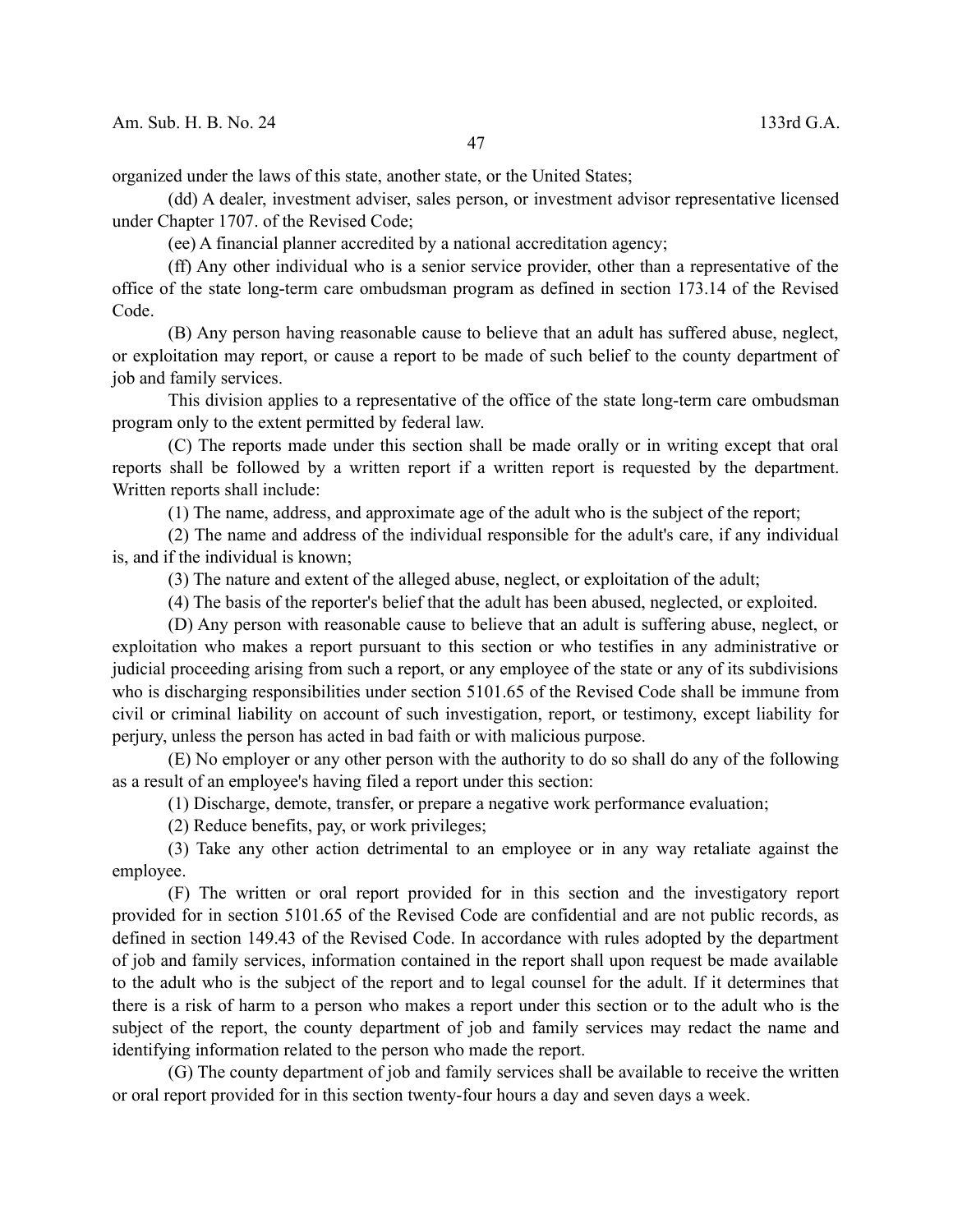Sec. 5147.22. Except for prisoners participating in a county jail industry program established under section 5147.30 of the Revised Code, the board of county commissioners, or officer in charge of any workhouse or jail, shall place to the credit of each prisoner the amount of the prisoner's earnings that the board or officer considers equitable and just, taking into consideration the character of the prisoner, the nature of the crime for which he the prisoner is imprisoned, and the prisoner's general deportment. The board or officer may cancel any portion of that credit for violation of the rules, want of propriety, or other misconduct. When such earnings are credited to any such prisoner and the prisoner has a child under the age of sixteen or a spouse, the board or officer in control of the workhouse or jail shall pay the earnings weekly to the person having custody of the child, to any incorporated humane society that will serve as trustees for the child without compensation, or to the spouse of the prisoner, as the board or officer determines. When the prisoner has no such child or spouse, the earnings shall be paid to the prisoner upon discharge.

SECTION 2. That existing sections 109.73, 935.19, 935.20, 955.16, 959.131, 959.132, 959.15, 959.21, 959.99, 1717.01, 1717.02, 1717.05, 1717.06, 1717.07, 1717.08, 1717.09, 1717.10, 2151.421, 2921.02, 2931.18, 4729.01, 4729.531, 4729.532, 4729.54, 4729.55, 5101.63, and 5147.22 of the Revised Code are hereby repealed.

SECTION 3. That sections 1717.03, 1717.04, 1717.14, and 3113.10 of the Revised Code are hereby repealed.

SECTION 4. (A) Not later than six months after the effective date of this act, an individual who is serving as a humane society agent on that date shall obtain and present proof of successful completion of training, as required under section 1717.061 of the Revised Code, to the current active approving authority for approval.

(B) The approving authority, not later than two business days after having received the proof of successful completion of training, shall notify the appropriate county sheriff and board of county commissioners, and shall file with the sheriff a copy of the proof of successful completion of training. For a humane society agent that was appointed by a branch of the Ohio Humane Society prior to the effective date of this act, the approving authority is the mayor of the municipal corporation in which the society operates. If that society operates outside a municipal corporation, the approving authority is the probate judge of the county in which the society operates.

(C) An individual who has not presented the required proof of successful completion of training to the approving authority, as required by this section, is suspended as a humane society agent by operation of law until the signed proof of successful completion of training is filed with the county sheriff.

SECTION 5. Not later than ninety days after the effective date of this act, the probate judge of a county in which a humane society agent operates shall send written notice to the humane society informing the humane society of the requirements of section 1717.16 of the Revised Code and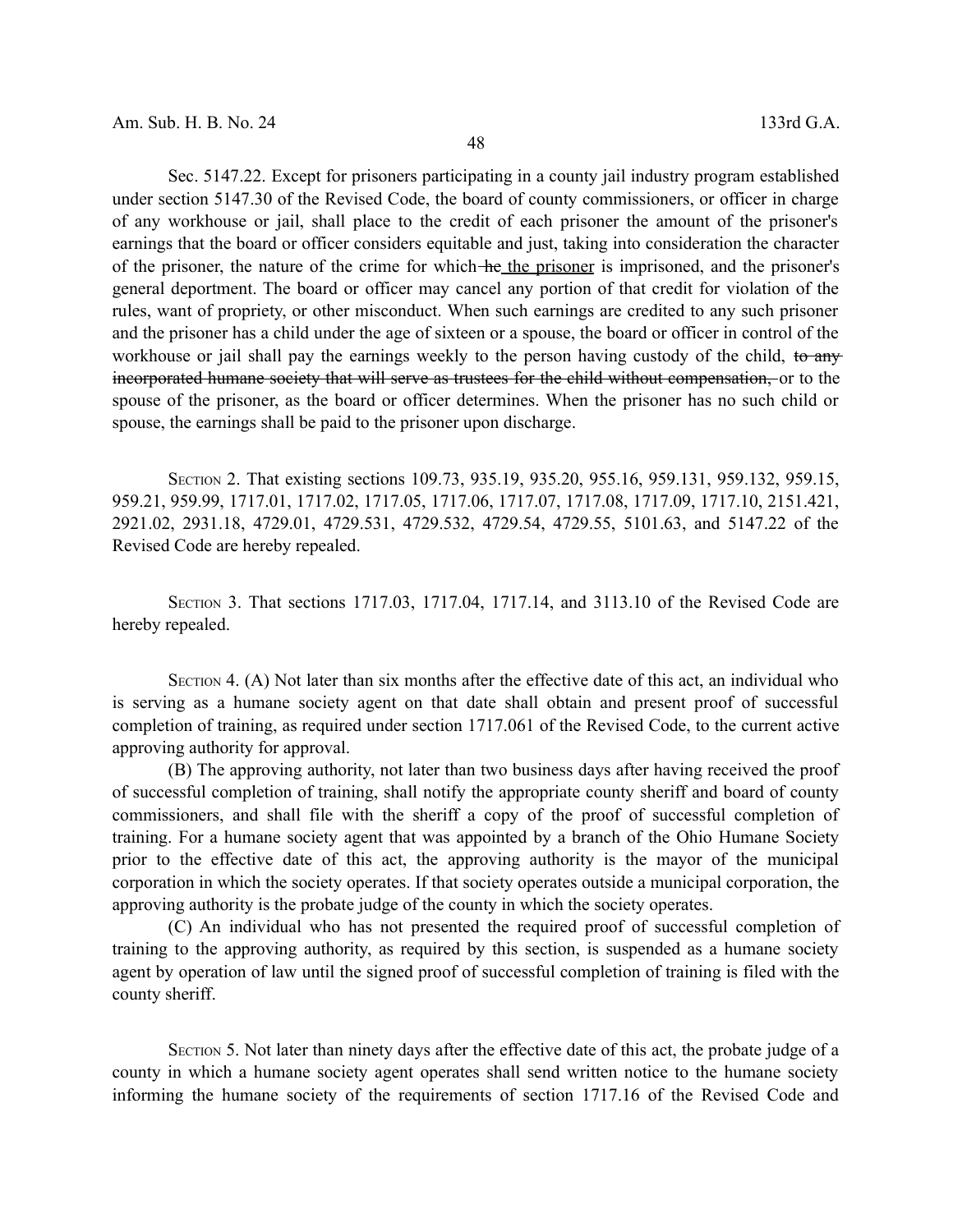Section 4 as enacted in this act.

SECTION 6. The State Board of Pharmacy in consultation with the State Veterinary Medical Licensing Board shall adopt the rules required by section 4729.533 of the Revised Code not later than two years after the effective date of this section. If the State Board of Pharmacy fails to meet this requirement, the Attorney General or a county prosecuting attorney may seek a court order requiring adoption of the rules.

SECTION 7. The amendments to section 959.15 of the Revised Code, divisions (A), (B), and (C) of section 959.21 of the Revised Code, and divisions (C), (D), (E)(7), and (I) of section 959.99 of the Revised Code by this act are intended to re-enact the amendments to those sections made by Sub. S.B. 331 of the 131st General Assembly that were severed by the Sixth District Court of Appeals of Ohio in Toledo v. Ohio, 2018-Ohio-4534; 2018 Ohio App. LEXIS 4854 (6th Dist.) due to the determination that those provisions violated the one subject rule established under Article II, Section 15(D) of the Ohio Constitution.

SECTION 8. Section 959.99 of the Revised Code is presented in this act as a composite of the section as amended by both Sub. H.B. 60 and Sub. S.B. 331 of the 131st General Assembly. The General Assembly, applying the principle stated in division (B) of section 1.52 of the Revised Code that amendments are to be harmonized if reasonably capable of simultaneous operation, finds that the composite is the resulting version of the section in effect prior to the effective date of the section as presented in this act.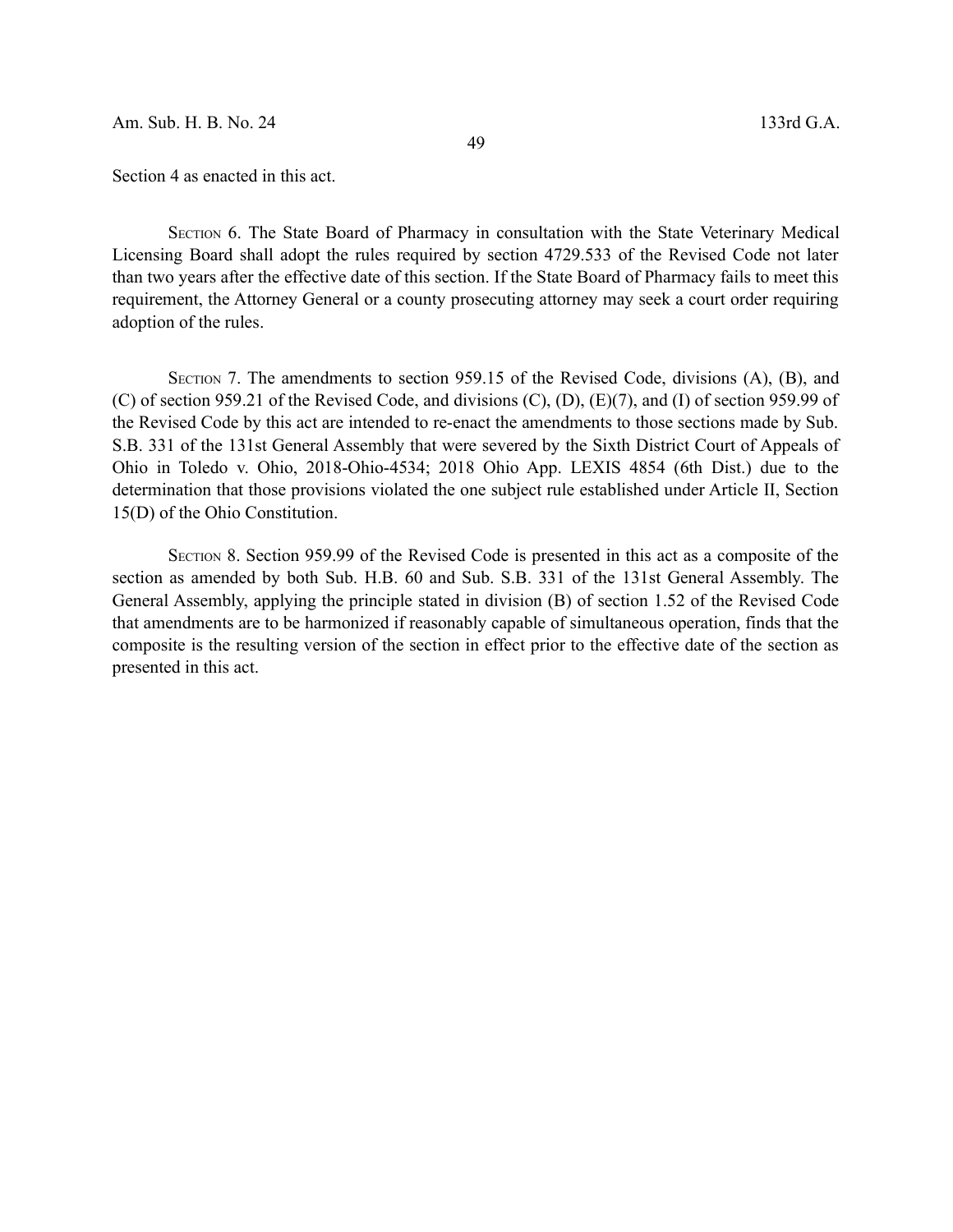*Speaker \_\_\_\_\_\_\_\_\_\_\_\_\_\_\_\_\_\_\_ of the House of Representatives.*

50

*President \_\_\_\_\_\_\_\_\_\_\_\_\_\_\_\_\_\_\_ of the Senate.*

Passed \_\_\_\_\_\_\_\_\_\_\_\_\_\_\_\_\_\_\_\_\_\_\_\_, 20\_\_\_\_

Approved \_\_\_\_\_\_\_\_\_\_\_\_\_\_\_\_\_\_\_\_\_\_\_\_, 20\_\_\_\_

*Governor.*